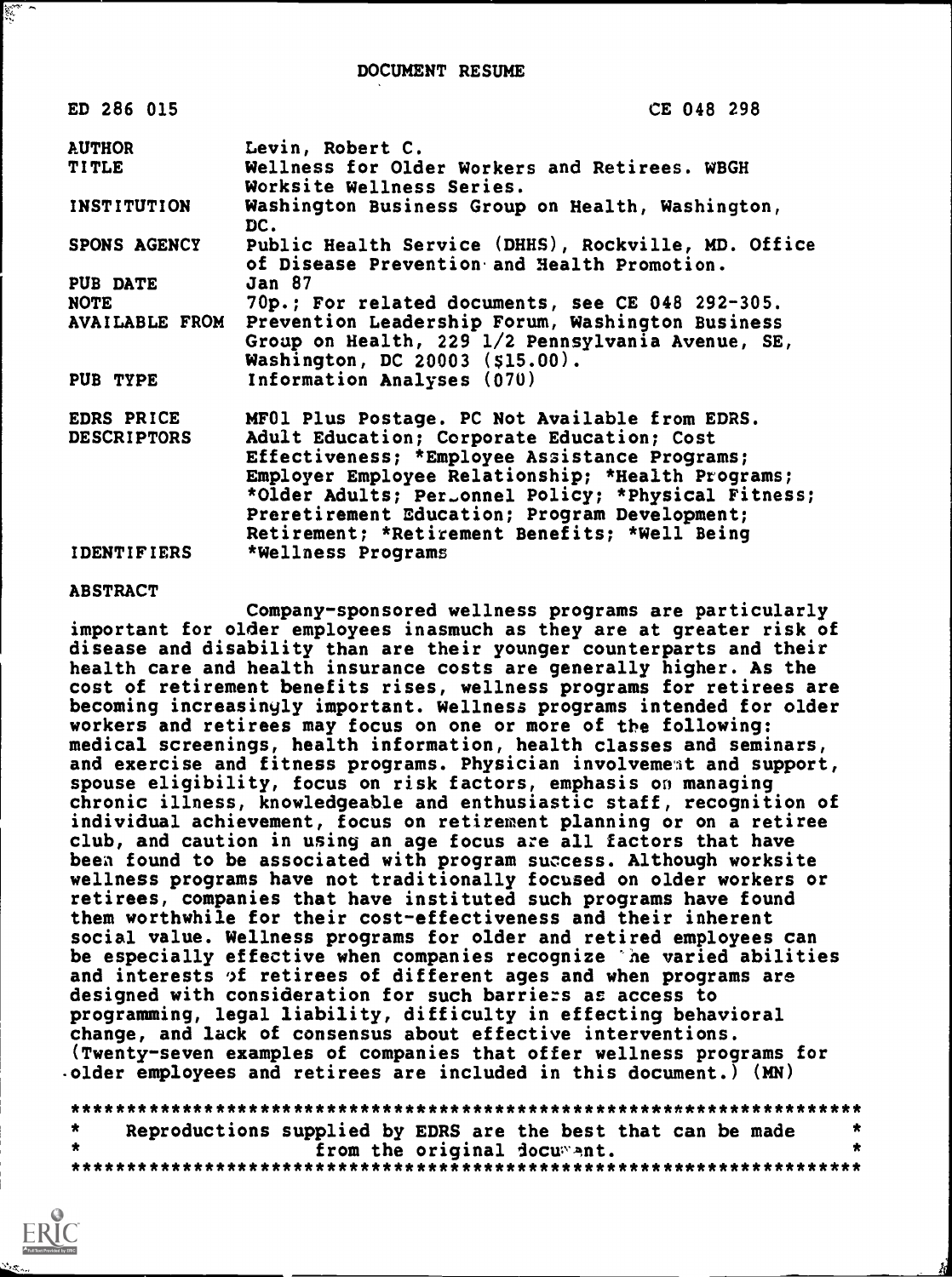WBGH WORKSITE WELLNESS SERIES

Ą

## WELLNESS PROGRAMS FOR OLDER WORKERS AND RETIREES

Prepared by

## ROBERT C. LEVIN Washington Business Group on Health

U.S DEPARTMENT OF EDUCATION Office of Educational Research and Improvement EDUC TIONAL RESOURCES INFORMATION CENTER (ERIC)

This document has been reproduced as received from the person or organization originating it

0 Minor changes have been made to improve reproduction quality

Points of view or opinions stated in this docu-ment do not necessarily represent official OE RI positron or policy

"PERMISSION TO REPRODUCE THIS MATERIAL IN MICROFICHE ONLY HAS BEEN GRANTED BY

یر

TO THE EDUCATIONAL RESOURCES INFORMATION CENTER (ERIC)."

## Washington Business Group on Health Washington, D.C.

sad

Office of Disease Prevention and Health Promotion Department of Health and Human Services

8668403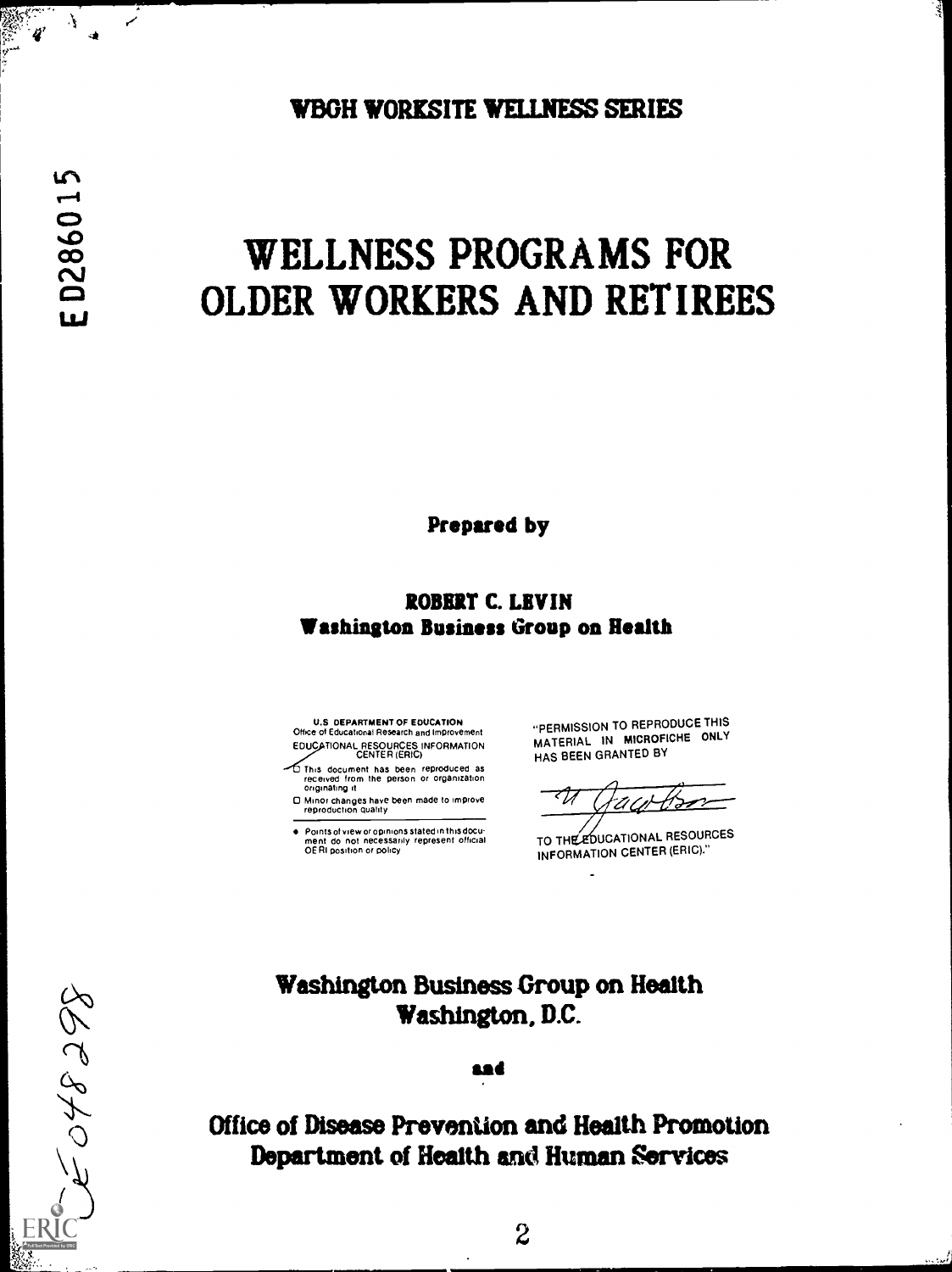#### WBGH Worksite Wellness Series

## WELLNESS FOR OLDER WORKERS AND RETIREES

Prepared by

Robert Levin Institute on Aging, Work, and Health Washington Business Group on Health

January 1987

Washington Business Group on Health 229<sup>}</sup> Pennsylvania Avenue, S.E. Washington, D.C. 20003



A

W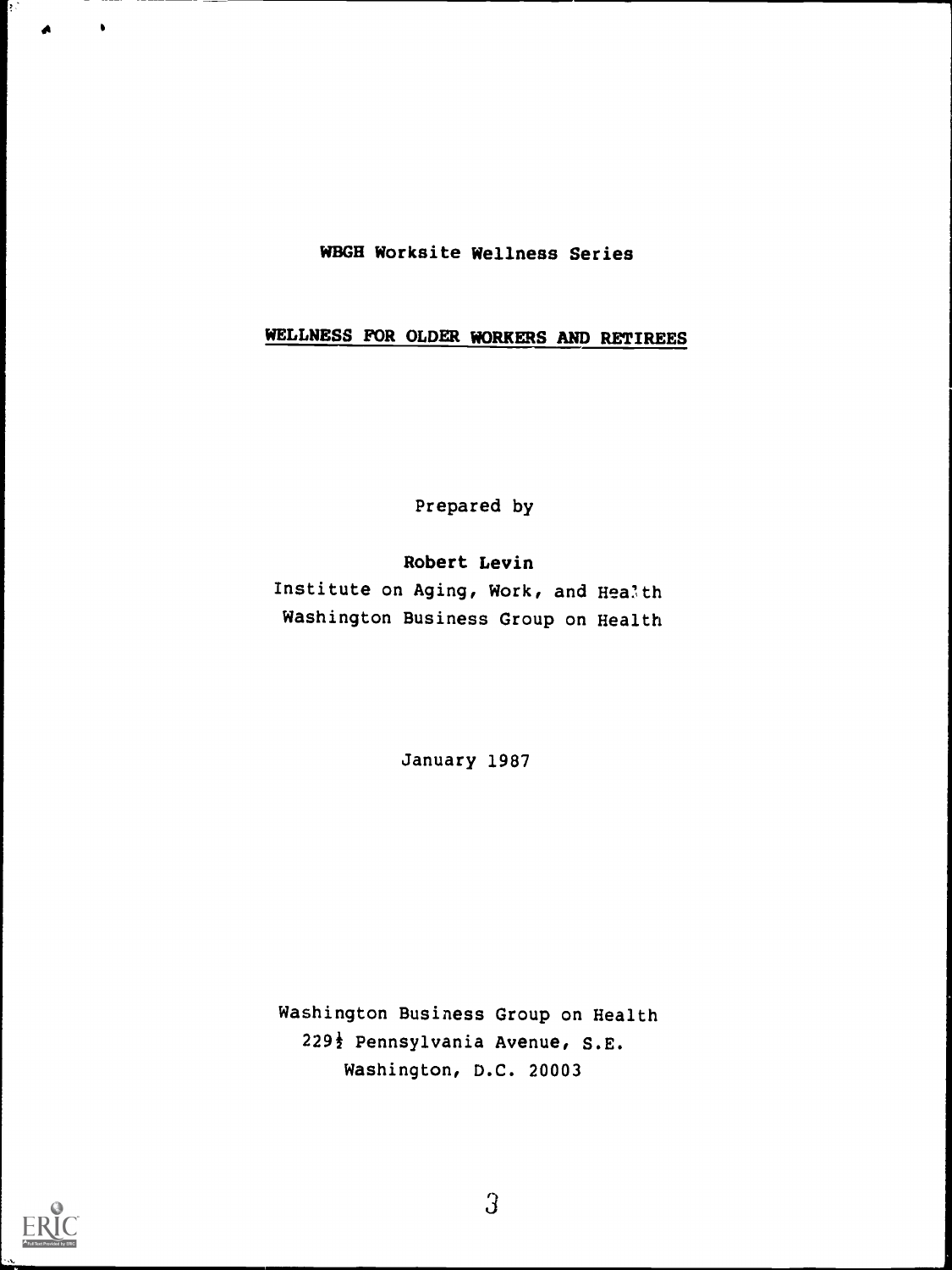This paper was prepared for the Washington Business Group on Health under a Cooperative Agreement with the Office of Disease Prevention and Health Promotion, U.S. Department of Health and Human Services.

A

Ruth A. Behrens serves as director/editor for the WBGH Worksite Wellness Series.



 $\Lambda$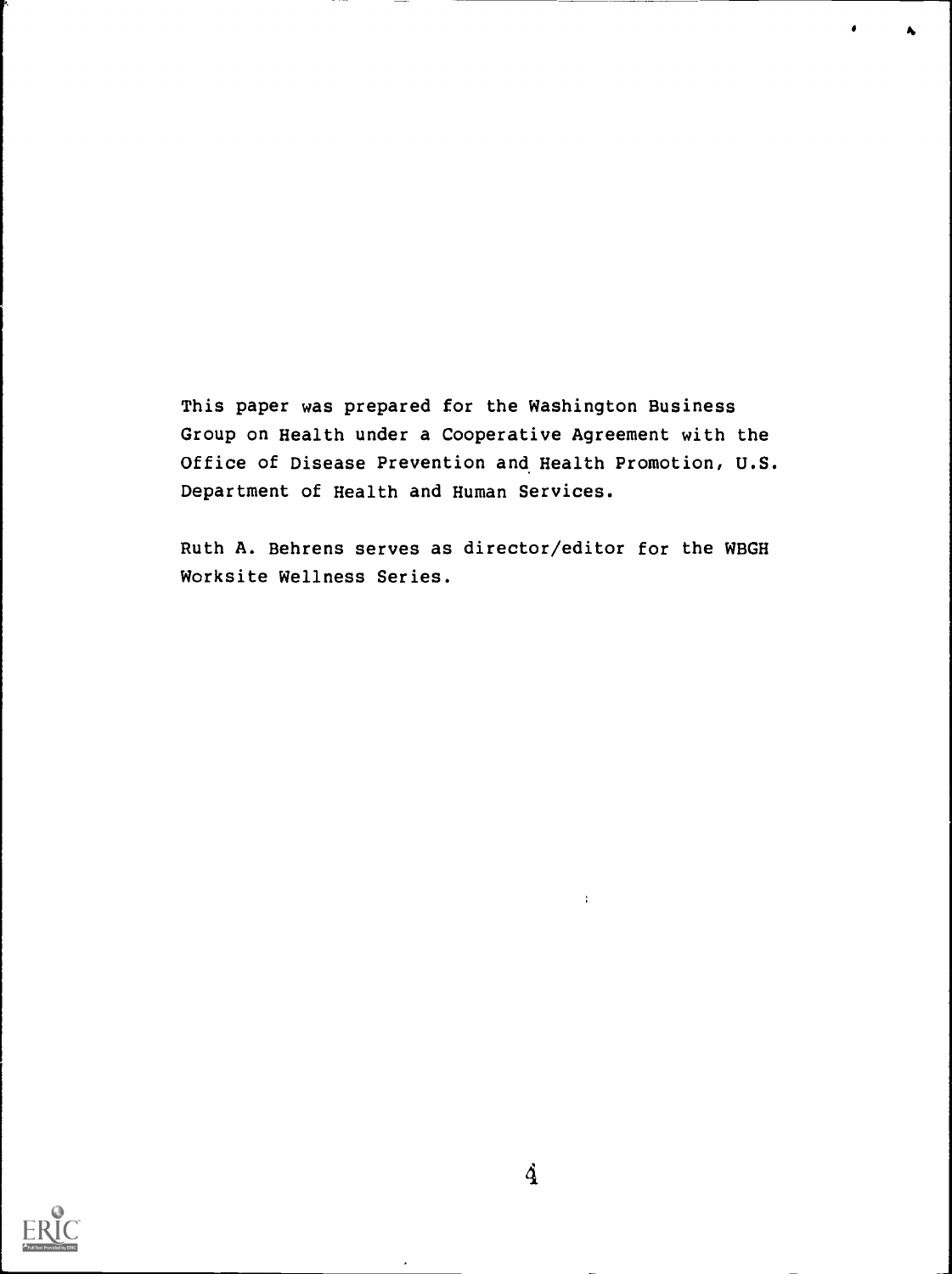## TABLE OF CONTENTS

| Who is an "Older" Worker?1                                                                                                                                                                                                                                                                                                                                                                                                                                                                                                                         |
|----------------------------------------------------------------------------------------------------------------------------------------------------------------------------------------------------------------------------------------------------------------------------------------------------------------------------------------------------------------------------------------------------------------------------------------------------------------------------------------------------------------------------------------------------|
| WHY IS WELLNESS FOR OLDER WORKERS AND RETIREES<br>IMPORTANT TO BUSINESSES?4<br>Greater Risk of Disease and Disability5<br>Greater Use of Health Care Services8<br>Older Workers Often More Costly8<br>Retiree Benefit Costs Growing9<br>Older Americans Need/Want Health Information10<br>Most Wellness Programs Target Younger Adults11<br>Health Risks for Older Adults Can Be Reduced12<br>Key Element in Retirement Planning14<br>Older Workers are Valuable, Productive15<br>Encourage Long Worklife15<br>Supportive of Public Sector Goals16 |
| DESIGN OF WELLNESS PROGRAMS FOR OLDER WORKERS<br>Program Participation by Older Adults/Retirees17<br>Medical Screenings19<br>Health Information20<br>Classes and Seminars22<br>Exercise and Fitness Programs23                                                                                                                                                                                                                                                                                                                                     |
| ELEMENTS OF SUCCESSFUL PROGRAMS27<br>Physician Support and Involvement27<br>Chronic Illness Management Focus29<br>Knowledgeable, Enthusiastic Staff29<br>Recognition of Individual Achievement30<br>Retirement Planning Focus31<br>Be Cautious in Using an Age Focus33                                                                                                                                                                                                                                                                             |
| SPECIAL CHARACTERISTICS OF RETIREE WELLNESS PROGRAMS35<br>Inherent Social Value35<br>Different Retirees, Different Programming37<br>Barriers to Retiree Health Promotion37                                                                                                                                                                                                                                                                                                                                                                         |



4

 $\sim$ 

 $\ddot{\phantom{0}}$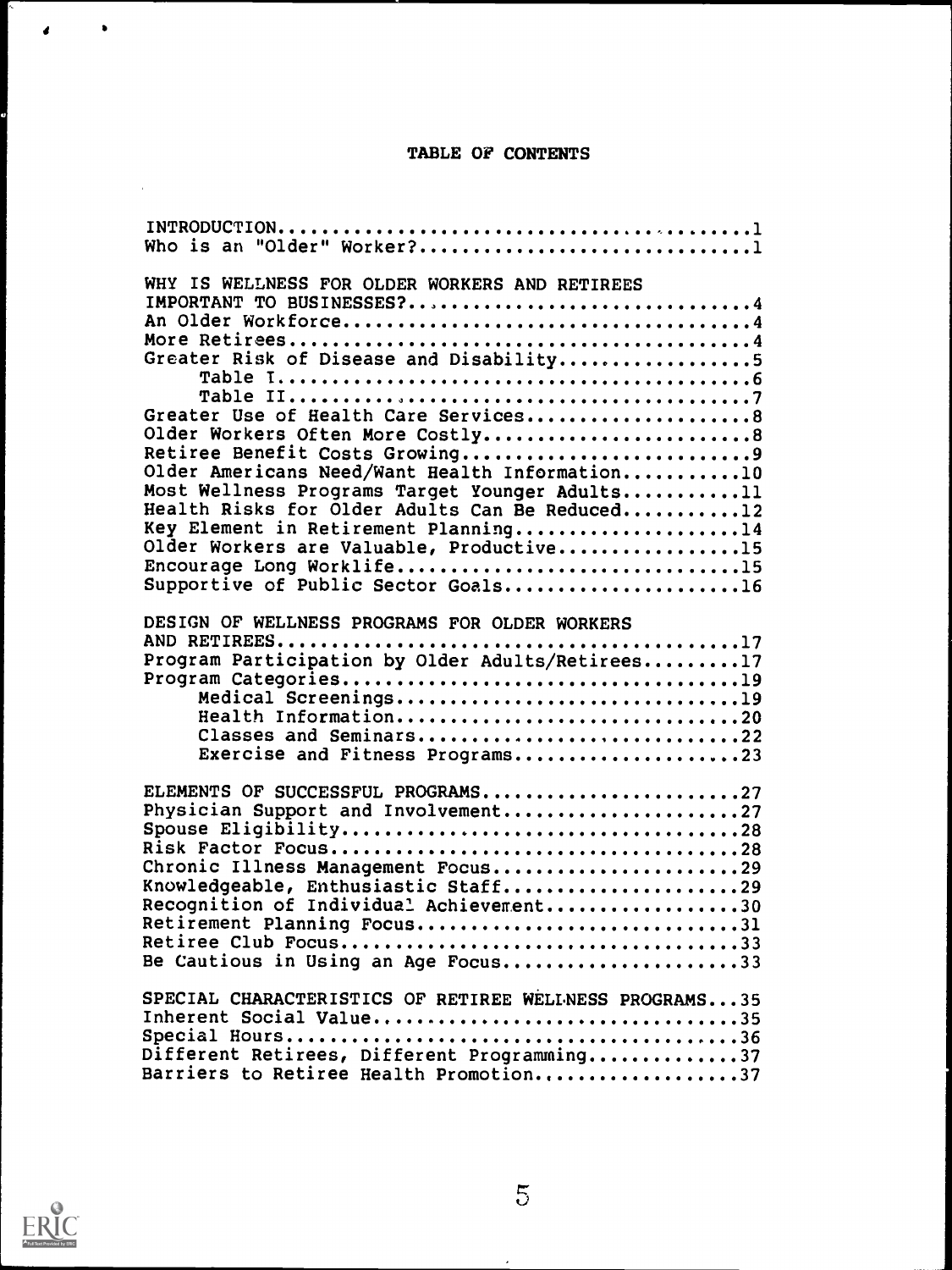| COMPANY EXAMPLES--PROGRAMS FOR OLDER WORKERS42   |  |
|--------------------------------------------------|--|
| COMPANY EXAMPLES--PROGRAMS FOR RETIREES52        |  |
| BIBLIOGRAPHY--HEALTH PROMOTION FOR OLDER WORKERS |  |

 $\bullet$ 

 $\bullet$ 



ķ.

 $\hat{\mathcal{E}}$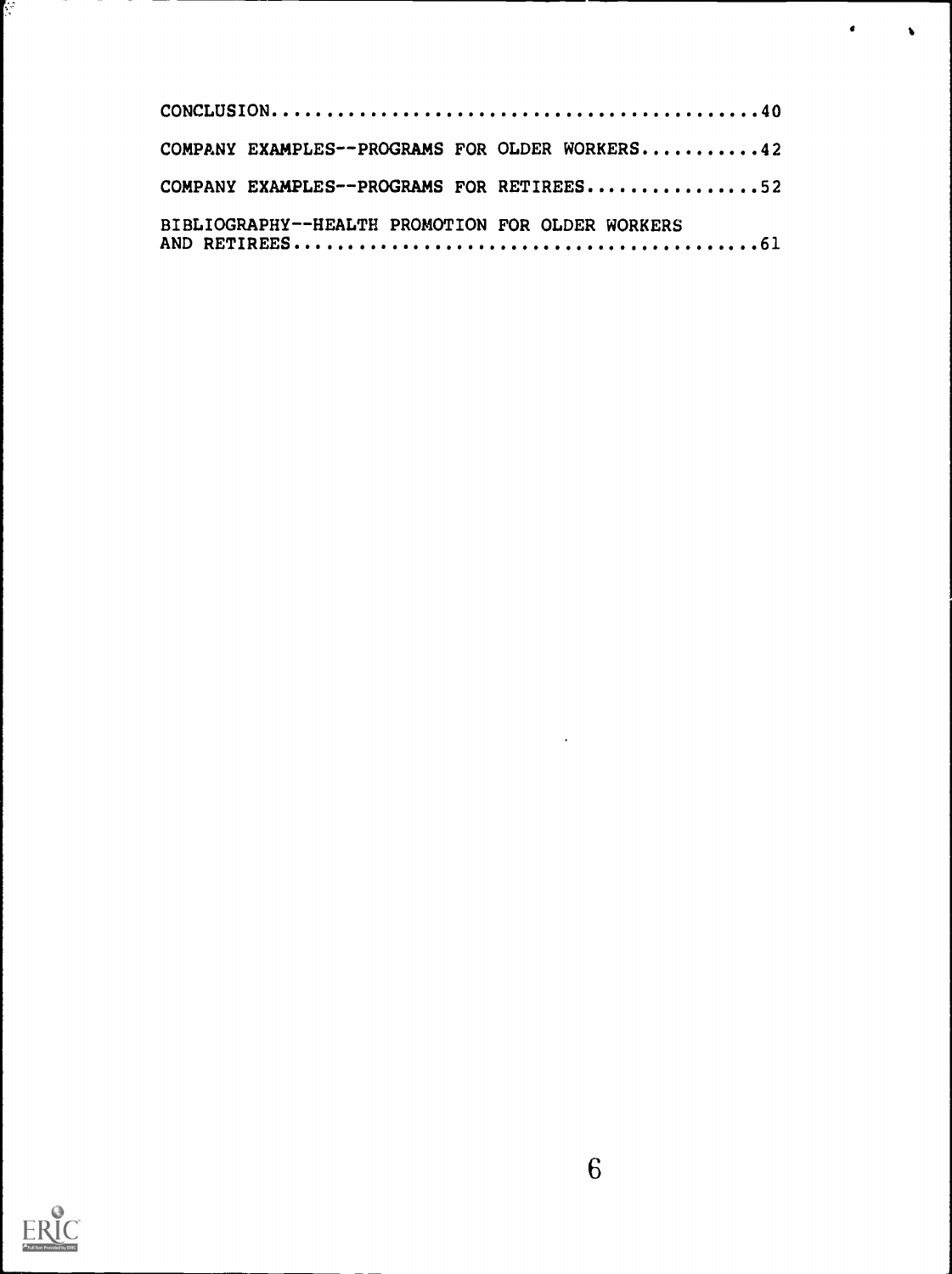#### WELLNESS FOR OLDER WORKERS AND RETIREES

#### INTRODUCTION

4

Compared to worksite wellness programs in general, health promotion programs for older workers and retirees are relatively unexplored, undeveloped, and undocumented. Little research has been conducted by companies on the health needs and concerns of their older workers and retirees, and relatively few programs have been developed to target this group of older adults. Further, no comprehensive studies and only modest numbers of case analyses have looked at age as a determinant for program development, participation, satisfaction, and effectiveness.

However, conversations with corporate health promotion directors, occupational physicians, and benefits directors, as well as results from various surveys, indicate that companies are, indeed, offering health promotion programming for their older workers and retirees. In order to gain a greater understanding about the extent and content of this programming, some 50 companies were contacted and program managers were interviewed about their health promotion efforts for these audiences. While most were unable to provide statistics about the number of older workers or retirees participating in health promotion/wellness activities, there was generally a strong feeling that the programs that have been implemented thus far have been valuable, for the older worker/retiree, as well as for the company.

#### Who is an "Older" Worker?

One of the major difficulties in writing about "older workers" is that there is no clear point at which a worker becomes one. Personnel managers have variously described older workers as those over the age of 65, those past average



1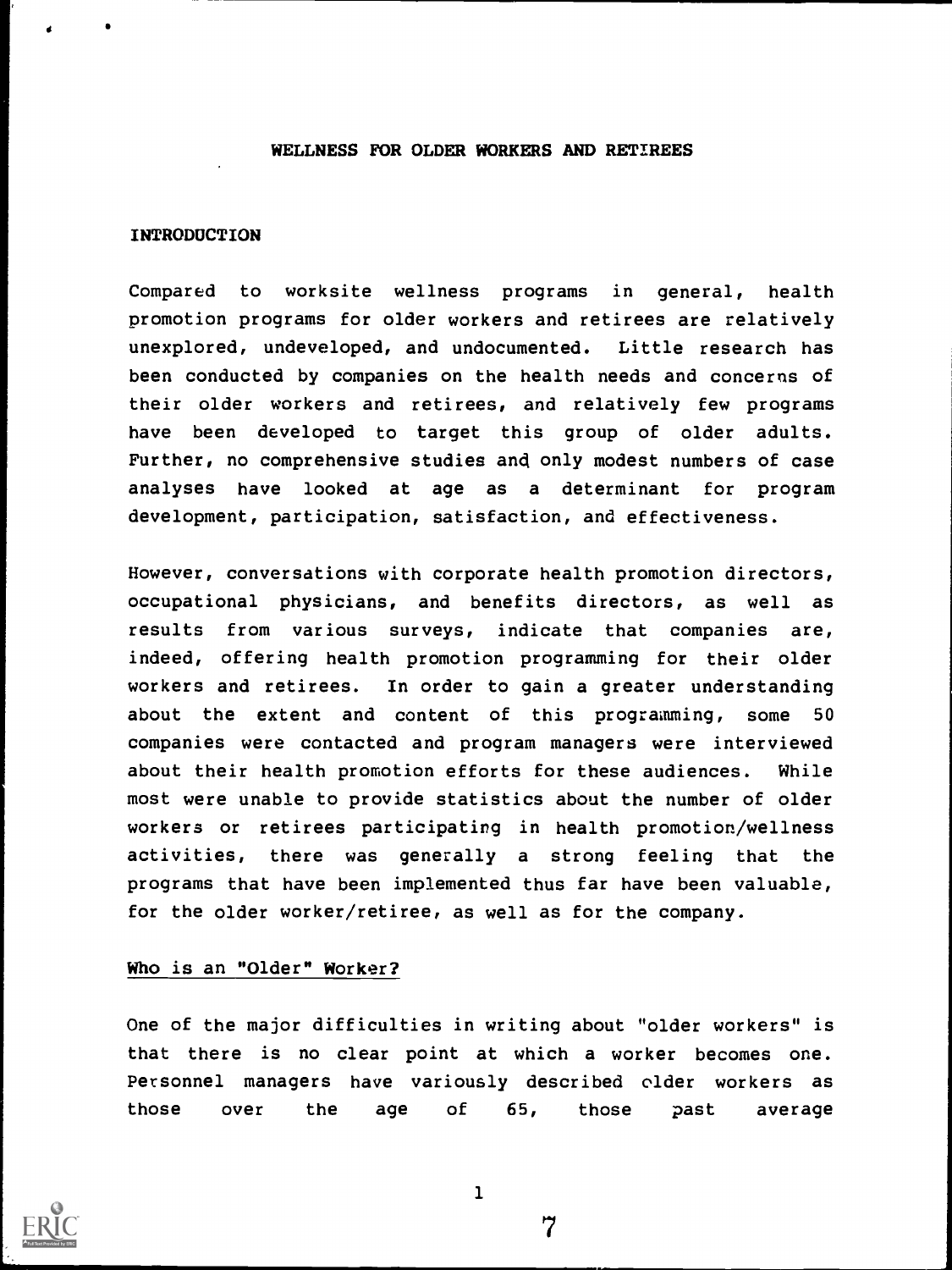retirement age (say, 60 and over), those eligible for preretirement planning (usually 55 and above), those workers over the age of 50, or other numerically arbitrary categories. From a different perspective, the Federal Age Discrimination in Employment Act (ADEA) sets age 40 as the minimum age for legal rotection in cases where age is used as a criterion for hiring, retention, and dismissal.

In interviewing company program managers for this report, no stric <sup>t</sup> definitions were set forth. Rather, each company was asked to discuss "older workers" in whatever framework fit its own sett ing, with the suggestion that the company could choose to include e mployees as young as 40 in its definition of an older worker. T hus, while the specific age used to identify "older" workers in this paper may vary from company to company, the experiences o f each business is reported within the context of that organizat ion's philosophy.

Another problem worth discussing at the outset relates to the term "health promotion." Worksite health promotion often is defined as those activities designed to keep a healthy person well. Fitness, nutrition, weight reduction, stress management and other programs are all designed primarily to reduce the risks for the development of diseases. For older adults, however, the p.omotion of health often has secondary and tertiary functions, including early detection and treatment of an existing condition, and rehabilitation and the prevention of complications.

Whereas the emphasis of this report will be in describing corporate efforts in "primary " health promotion--those efforts that are made to keep a health y person well--it also will make note of other forms of prevention that have become popular in the workplace. For example, many of t he corporate programs that are targeted to older adults have a restorative feature, such as exercise as a tool for cardiac rehabilitation. Other programs,



2

NMI 11.1111.1\*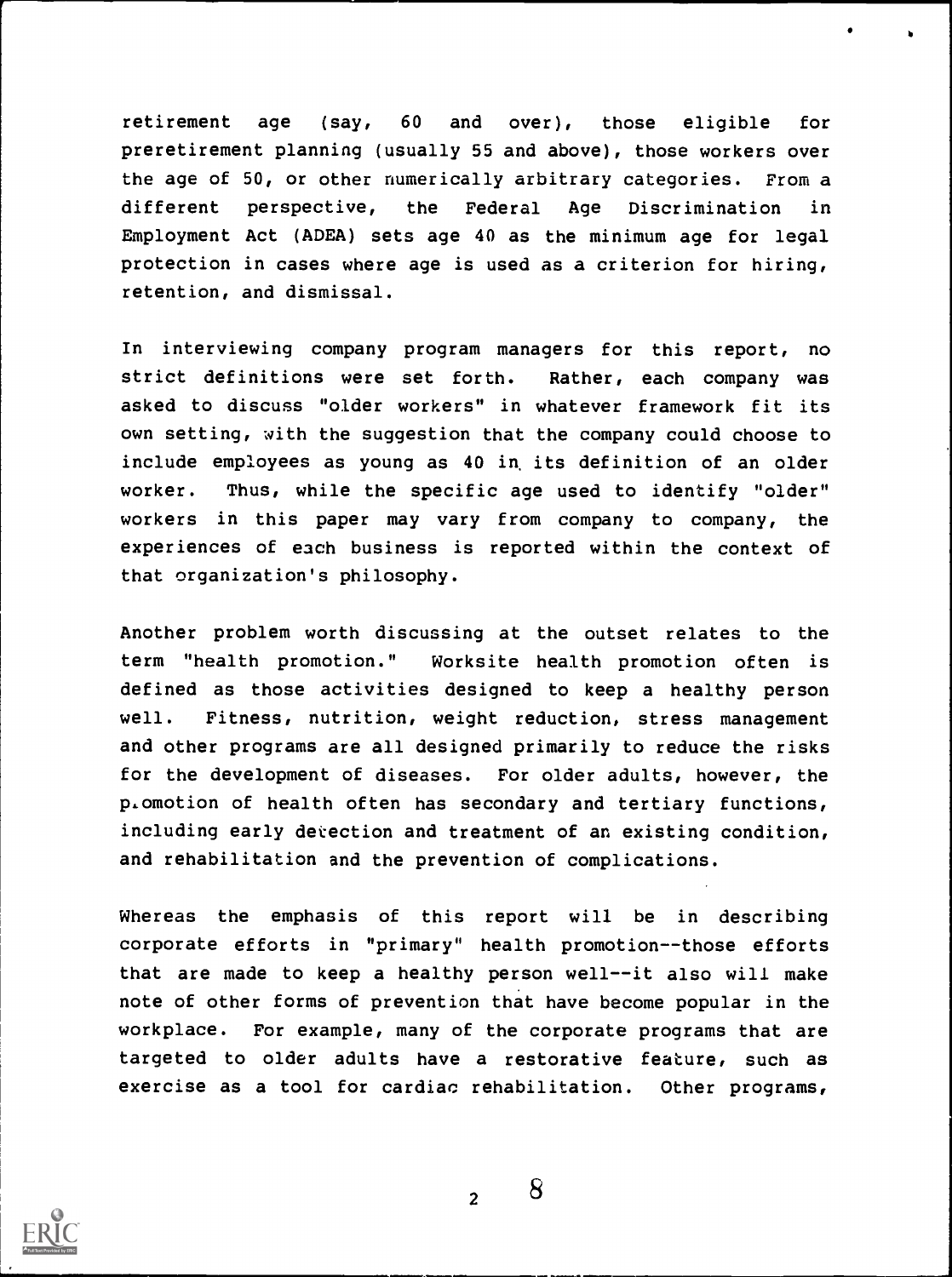including hypertension screening, combine features of traditional preventive wellness with an emphasis on early detection and intervention. In addition, popular programs, especially among retirees, include the management of existing disabilities, such as arthritis. While this report is not designed to give a comprehensive look into corporate rehabilitation and disability management programs, descriptions of some of these activities are included in this paper's section on "Company Examples."

While programs for older workers and retirees are not plentiful, enoug; examples exist to permit tentative conclusions about general trends in program design and implementation. In assessing these trends, this report. will focus on the creative efforts that are being made by companies to address the area of health promotion for the older worker and retiree. The following questions will be answered

- o Why would/should companies be interested in developing programs for older adults?
- o What are some of the general characteristics of successful wellness programs for older workers and retirees?
- o What kinds of programs are companies providing for older workers and retirees?

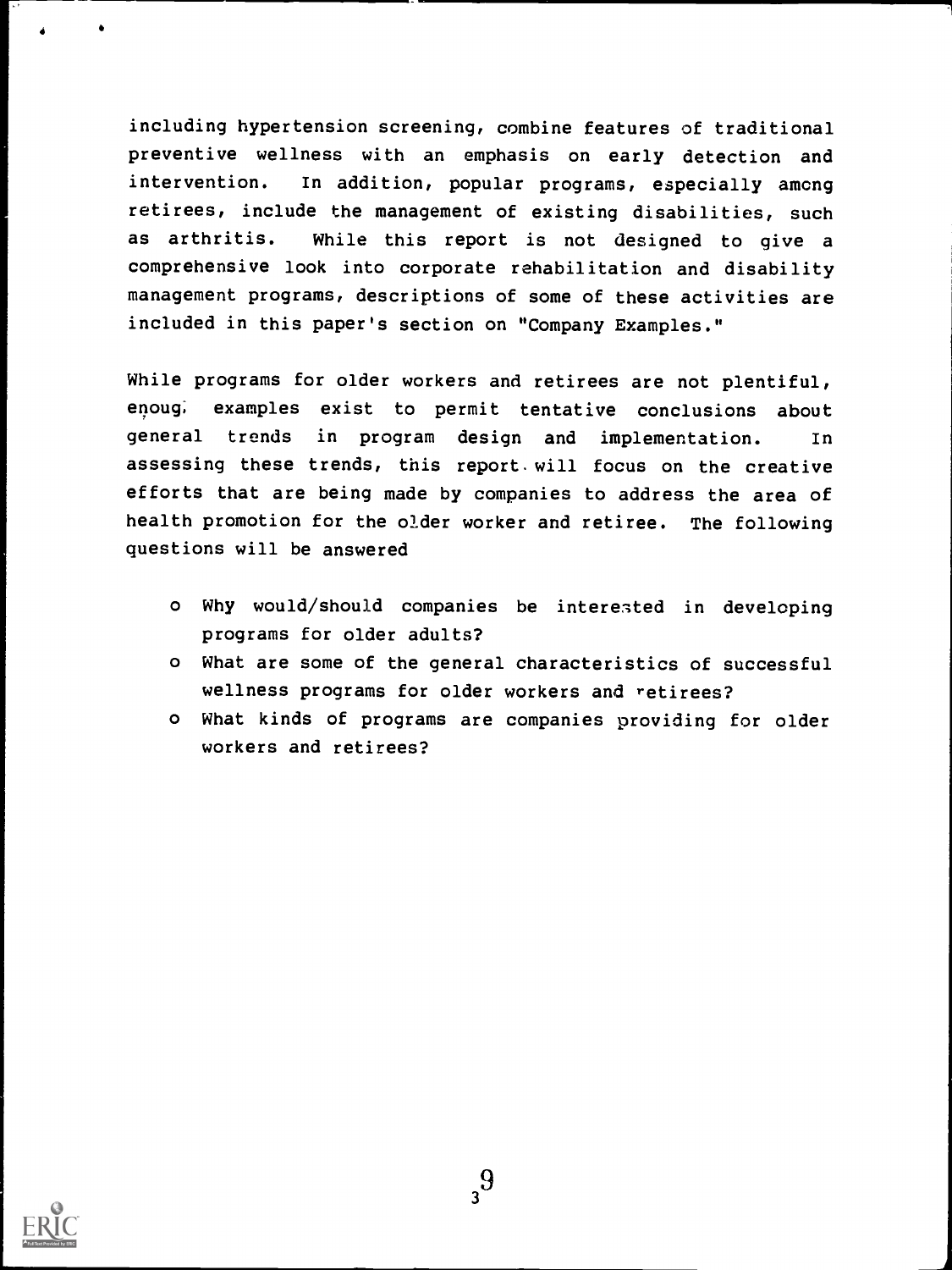#### WHY IS WELLNESS FOR OLDER WORKERS AND RETIREES IMPORTANT TO BUSINESSES?

Health promotion programs are popular because they serve to prevent illness or injury, maintain health, help improve productivity and morale, and they may reduce future health care expenditures. Although these general characteristics provide a rationale for the development of health promotion programs irrespective of age, there are several unique factors that support the development of wellness programs for older workers and retirees.

#### An Older Workforce

Demographic changes are making it more important for companies to become involved in the health of their older workers and retirees. Workers over the age of 40 now comprise <sup>a</sup> large segment of the labor force in many companies. Figures from the Labor Department show that in the next ten years, the greatest percentage increase in the workforce will be with employees aged 35 to 54. (Fullerton and Tschetter, 1983) Projections also show  $t$ hat the workforce will continue to grow older, with the median age of employees, now approximately 32, increasing to 42 by the year 2030. Several public utility companies already have median employee ages in the low to middle 40s, while individual plant locations may have a much older workforce. Levi-Strauss' Valencia Street plant in San Francisco is an example of a location with a workforce that averages 50 years of age.

#### More Retirees

The number of retirees is also increasing substantially. In 1960, the average American corporation had somewhere between 10 and 15 employees for each retiree. This "support" ratio is fast approaching a national average among major employers of three active employees for each retiree. In some of the older

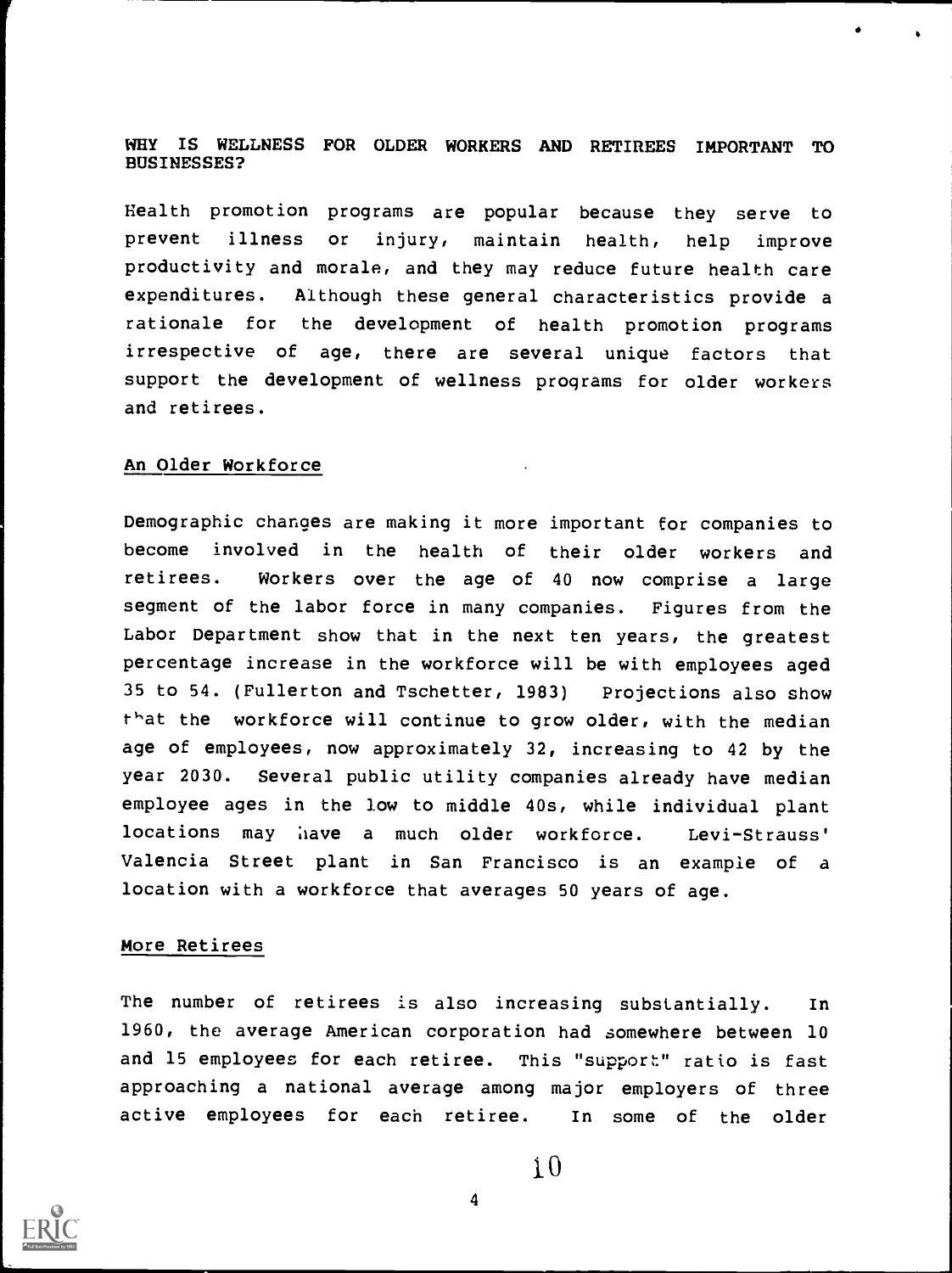industrial companies, where employee turnover, average retirement age and new hirings have been lower than national averages, the support ratio of workers to retirees approaches or exceeds an even 1:1 relationship.

## Greater Risk of Disease and Disability

The growth in the population of older workers and retirees would be of little concern to employers if that population remained healthy. Yet, statistics show that chronic health conditions and other illnesses are more prevalent among middle aged and older persons. As Table I indicates, there are many conditions that increase in prevalence with age: arthritis, hypertensive disease, hearing impairments, heart conditions, chronic sinusitis, arteriosclerosis, and diabetes are several of these.

Not only do the incidences of illness increase with age, but the prevalence of those conditions among middle aged and older adults has increased in the last 25 years. As Table II indicates, between 1961 and 1979, rates for reported chronic conditions within the 45 to 64 age group increased substantially.



 $5<sup>5</sup>$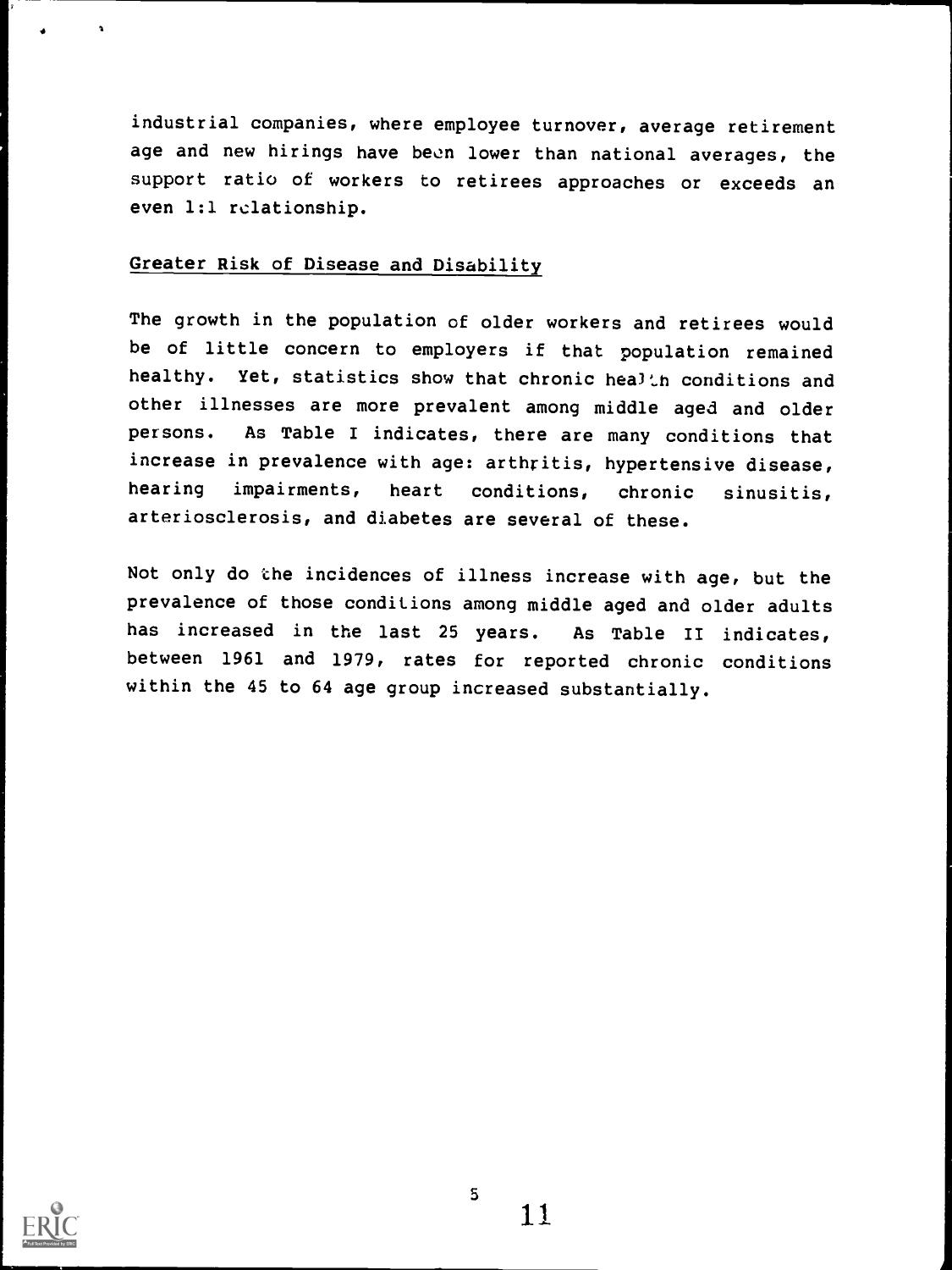#### TABLE I

 $\pmb{\mathsf{v}}$  .

 $\bullet$ 

#### Prevalence of Selected Chronic Conditions by Age: Ur'ted States, 1961

|                        |           | RATE PER 1,000 PERSONS |         |
|------------------------|-----------|------------------------|---------|
| Condition              | $17 - 44$ | $45 - 64$              | 65 Plus |
|                        |           |                        |         |
| Arthritis              | 47.7      | 246.5                  | 464.7   |
| Hypertensive Disease   |           |                        |         |
|                        | 54:2      | 243.7                  | 378.6   |
| Hearing Impairments    | 43.8      | 142.9                  | 283.8   |
| Heart Conditions       | 37.9      | 122.7                  | 277.0   |
|                        |           |                        |         |
| Chronic Sinusitis      | 158.4     | 177.5                  | 183.6   |
| Visual Impairments     | 27.4      | 55.2                   | 136.6   |
|                        |           |                        |         |
| Orthopedic Impairments | 90.5      | 117.5                  | 128.2   |
| Arteriosclerosis       | 0.5       | 21.5                   | 97.0    |
|                        |           |                        |         |
| Diabetes               | 8.6       | 56.9                   | 83.4    |

Primary Source: National Center for Health Statistics, Division of Health Interview Statistics, unpublished data.

Secondary Source: (Newquist, 1985).



 $\mathbf{1}^{\prime}$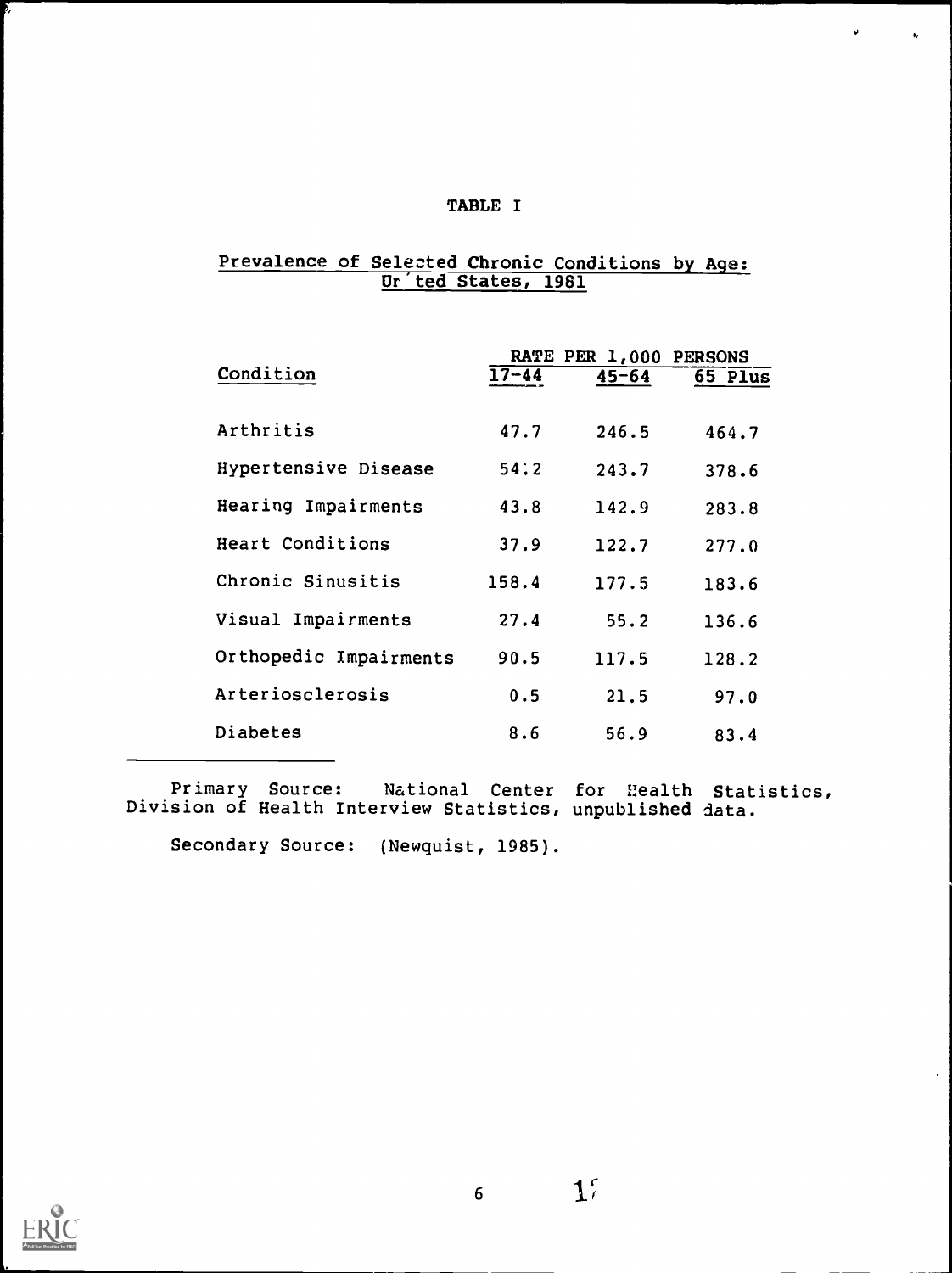#### TABLE II

#### Percent Change in Reported Morbidity Among Persona Aged 45-64: United States, 1960-1981 .

| Disease Prevalence (1961-1979 | Males      | Females |  |
|-------------------------------|------------|---------|--|
| Arthritis                     | $+27$      | $+22$   |  |
| <b>Heart Diseases</b>         | $+35$      | $+55$   |  |
| Back/Spine Impairments        | <b>NCH</b> | $+13$   |  |
| Hypertension                  | $+100$     | $+50$   |  |
| Diabetes Mellitus             | $+38$      | $+34$   |  |
| Visual Impairments            | <b>NCT</b> | $-19$   |  |
| Work Disability (1960-1981)   | $+161$     | $+57$   |  |

NCH: No change

NCT: No clear trend



 $\bullet$ 

Source: Newquist, D. "Trends in Disability and Health Among Midd'e-Aged and Older Persons." Andrus Gerontology Center, University of Southern California, 1984.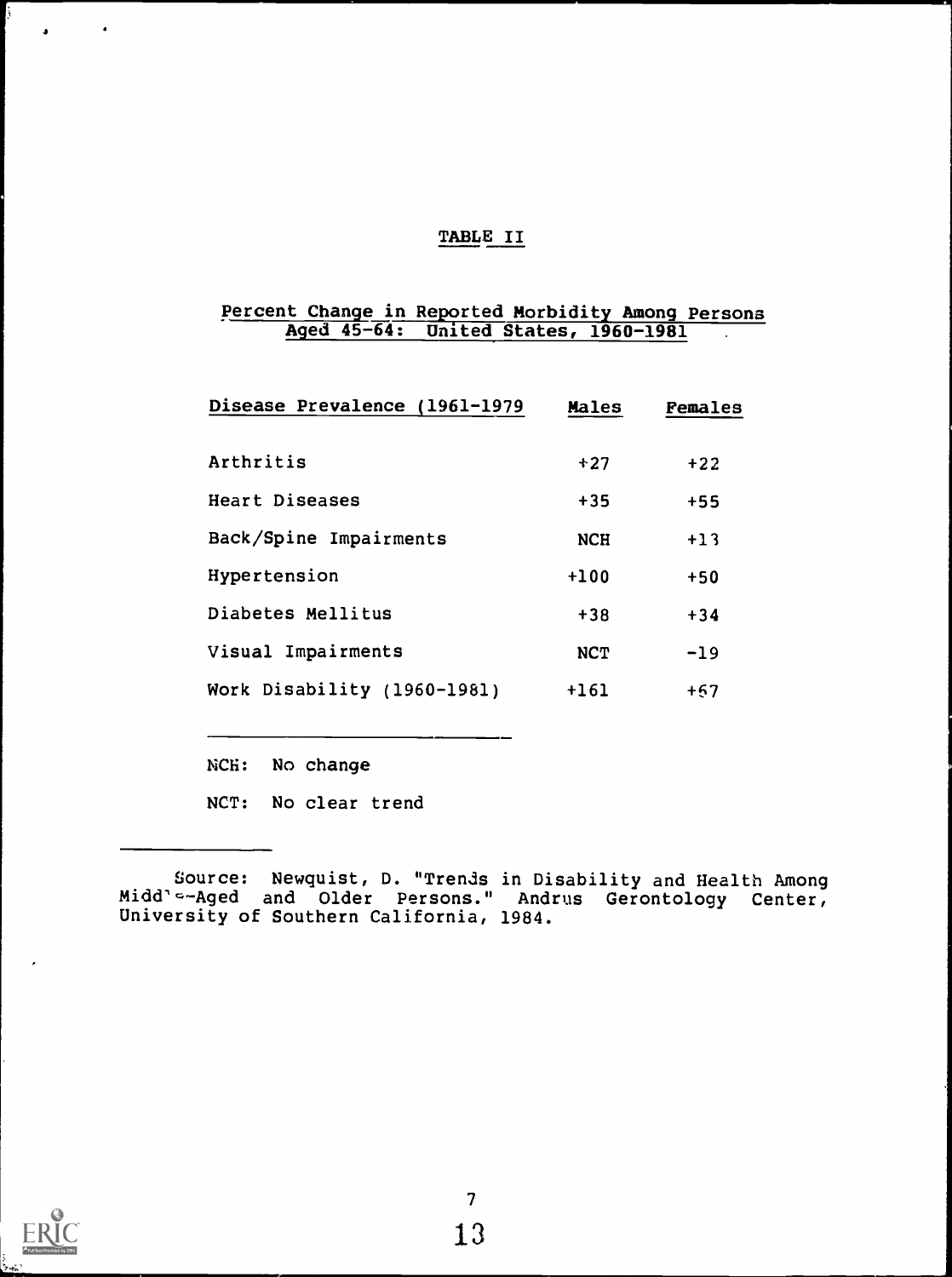#### Greater Use of Health Care Services

The risk of illness increases even more for retirees. The average adult over the age of 65 is much more likely to require health care than a younger adult. Unpublished data from the National Center for Health Statistics indicates that in 1985 there were 368 hospital discharges per 1,000 adults over the age of 65 (NCHS, 1986). By contrast, adults 45 to 65 had 170 discharges per 1,000. In addition, over four days of hospital care were provided for the average adult over 65, while the per capita use of hospitals for the 45 to 64 age group was less than 1.2 days. The number of doctor visits per person also increases with age. Persons between the ages of 45 and 64 averaged 3.1 visits per year in 1985, while persons 65 and older averaged 4.8 office visits per year. ( National Center for Health Statistics, 198;;

#### Older Workers Often More Costly

The need to manage health care costs is another rationale for the development of company-sponsored wellness plans. Although employer plan costs may actually be lower for the older employee without plan-eligible dependents, or for the older woman employee past childbearing age, data released by the Senate Special Committee on Aging show that on an individual basis, health care costs increase with age. Using ages 45 to 49 as a base figure of 100 percent of plan costs, the following chart displays this increase in costs according to age.

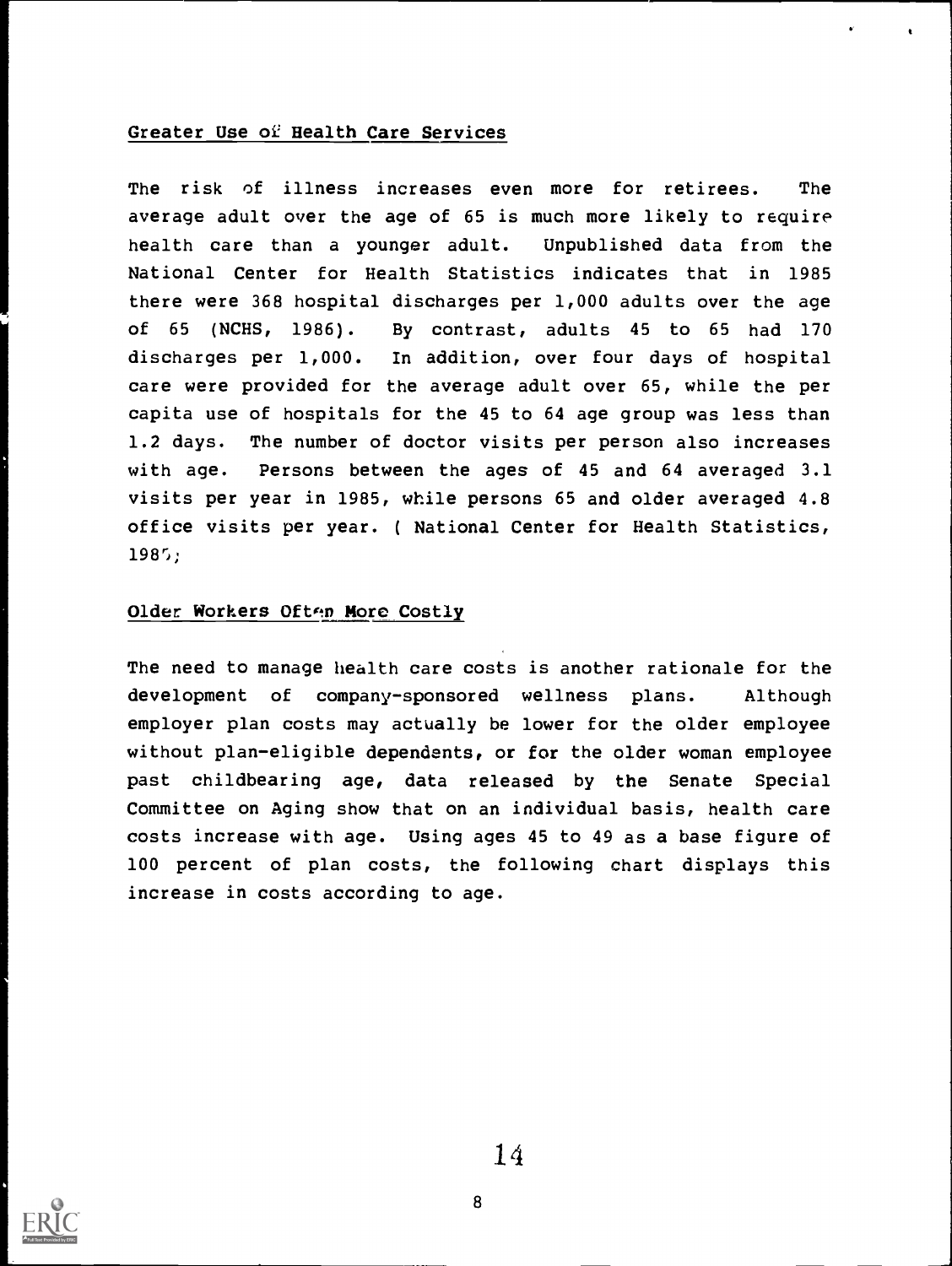| Age      |                      | Percent<br>of index |  |
|----------|----------------------|---------------------|--|
| Under 45 |                      | 80%                 |  |
| 45 to 49 |                      | 100%                |  |
| 50 to 54 |                      | 112%                |  |
| 55 to 59 |                      | 125%                |  |
| 60 to 64 |                      | 160%                |  |
|          | 65 to 69 (estimated) | 225%                |  |

Source: Senate Special Committee on Aging, The Costs of Employing Older Workers, 1984

#### Retiree Benefit Costs Growing

In addition to the current costs associated with health benefits, companies are worried about their future costs. Estimates of the unfunded liability of employer paid retiree health benefits ranges from the Labor Department projections of \$98 billion dollars (U.S. Labor Dept., May 1986) to private estimates of a trillion dollars or more.

Recent legal suits, brought in the wake of corporate efforts to reduce or eliminate retiree health benefits, have made companies duly aware of their obligation to and the costs of providing medicare supplements to their retirees. Even such a young company as Federal Express, which in the Spring of 1986 had 35,000 employees and only seven retirees, has expressed concern over the costs associated with the future growth of their retiree population. (Hospitals Magazine, 1986)

A relatively unexamined cost for companies is that of health care for retirees under age 65. A survey of its membership conducted by the Washington Business Group on Health found that well over <sup>a</sup> third of those employers who had offered early retirement

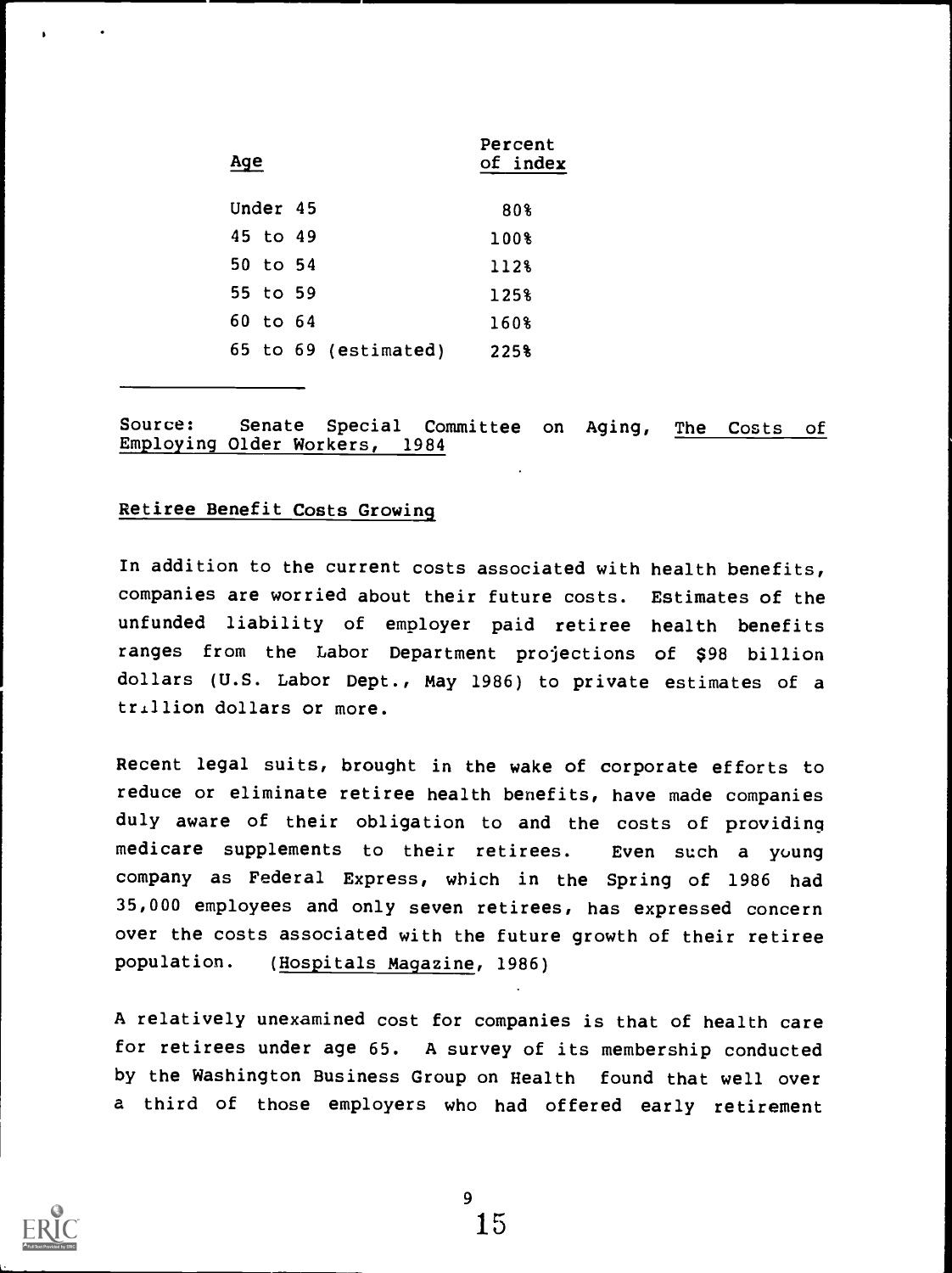incentives to their employees reported that the health care cost for these early retirees exceeded their cost projections. (WBGH, 1985)

#### Older Americans Need/Want Health Information

Although studies show that older adults--like people in all age groups--do not always practice good health habits, studies also indicate that they are both concerned about and interested in their own health.

In a survey conducted by the National Center for Health Statistics, (NCHS, 1986) those over 65 demonstrated some poor health habits. For example:

- o Sixteen percent of those over age 65 are smokers.
- o Only 29 percent report they exercise or play sports regularly.
- o Only 33 percent wear seat belts most of the time they are driving or riding in a car.
- o Older women perform fewer breast self examinations and have fewer PAP smears than their younger counterparts.

Yet older adults are very eager to obtain information about maintaining and improving their own health. Through a series of focus groups conducted with older Americans by the U.S. Department of Health and Human Services (Maloney, Fallon, Wittenberg, 1984), it was learned that the participants had an "overwhelmingly positive response about the importance of health." The two most important concerns for this age group were health care costs and maintaining their independence (not being a burden to others). Additional topics of great importance were: diet/nutrition/overweight, exercise/staying active, high blood pressure/salt intake, heart condition/heart attacks/cholesterol, arthritis/mobility, eyesight/cataracts/glaucoma/night driving, loss of hearing, medication/side effects/lack of information,

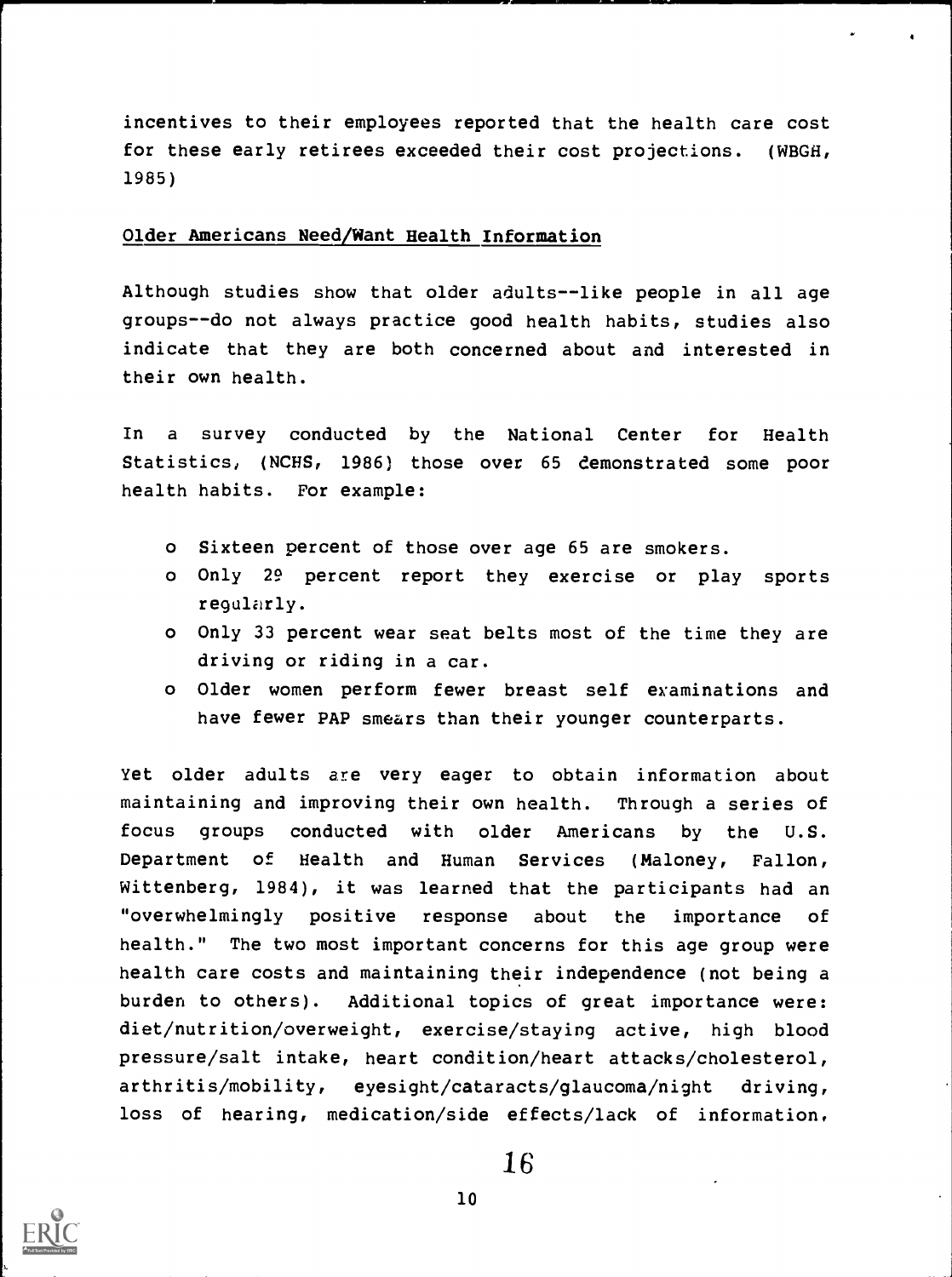dementias/Alzheimer's disease, circulatory problems/strokes, and diabetes.

Furthermore, the focus groups found that older adults are not just sickness or problem oriented, but that they are very concerned with the notion of staying well. Participants sought information from one another, asked questions, and requested clarification. "As a whole, their receptivity to new or additional health information appeared to be high." (Maloney, Fallon, Wittenberg, 1984)

These findings are echoed by the experiences of many companies. According to Patrick Lord, fitness. manager at Kimberly-Clark, retirees who participate in the company's health promotion programs are interested in "quality of life" issues. Many want to enrich their later years by maintaining or increasing their vigor; all hope that health maintenance will allow for continued independence into old age. "The goals for many are simple: staying in their homes, mowing their own lawns, planting their own flowers," states Lord.

#### Most Wellness Programs Target Younger Adults

Both at and away from the worksite, most health promotion programs have a tendency to appeal to younger adults. A telephone survey conducted by the National Research Corporation found that those most likely to be involved in general wellness or health education programs are aged 25-44. (Jensen, 1986)

The program category in which a youth-focus may be most easily seen and where it may have the most significant impact is in physical fitness activities. Popular at many companies, aerobic exercise classes are an example of the kind of wellness programs that have had little or no appeal to older adults. Intimidated by the "younger competition," and unaccustomed to the "modern" music, or fearful of the effects of exercise, many older adults



 $1\frac{11}{2}$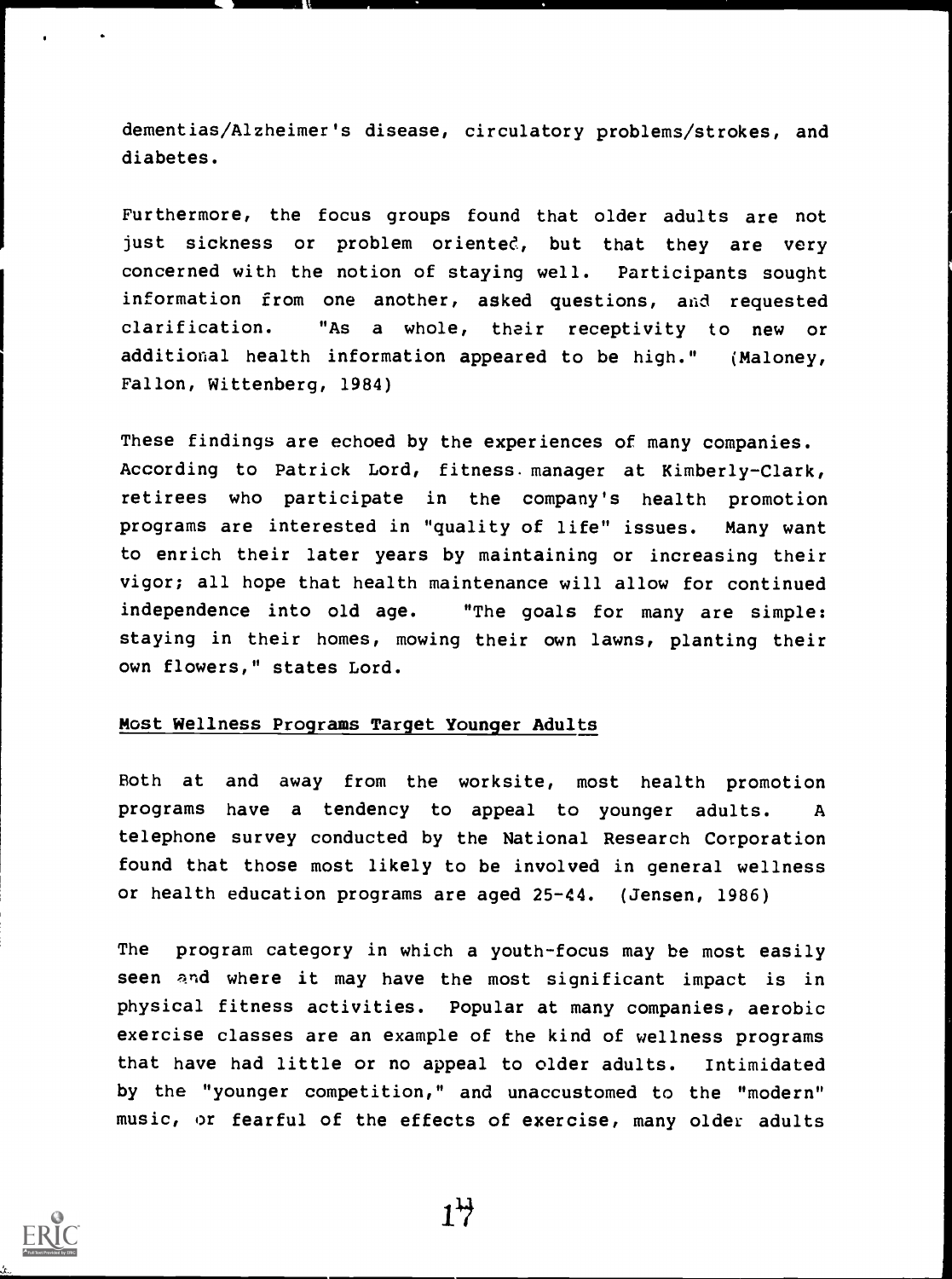have been wary of joining company-sponsored classes. While this youth fitness culture is changing, there is still a strong negative stereotype attached to certain forms of healt<sup>P</sup>. promotion by older adults.

The perceived antipathy of older workers to health promotion programs was expressed in a survey of Certified Employee Benefit Specialists (CEBS). The survey discovered that while 66 percent of respondents felt that employer-sponsored wellness programs are likely to become a key part of employee benefit plans in the future, 73 percent believed that these programs "have a tendency to appeal to those who need them the least (i.e., younger, healthier, better educated employees),." (International, 1985)

Education programs at the worksite designed to appeal to older workers and retirees have the potential to stimulate participation in wellness activities. Thus far, however, this potential has not yet been realized. Preliminary results from the 1986 National Survey of Worksite Health Promotion Activities, (U.S. Department of Health aid Human Services, 1986) which surveyed worksites with 50 employees or more, show that retirees are eligible to participate in health promotion activities in 30 percent of U.S. worksites. An earlier survey conducted by the Washington Business Group on Health of its members (primarily large employees) found that only 15 percent of companies with wellness programs permit retiree participation. (WBGH, 1985) Because most companies do not keep participation records by age, it is often difficult to determine the level of participation in worksite wellness activities by older employees. Yet program managers have indicated that participation rates for older adults have been increasing.

#### Health Risks for Older Adults Can Be Reduced

Although studies of the impact of reducing health risks in older people are limited, several do indicate that health promotion

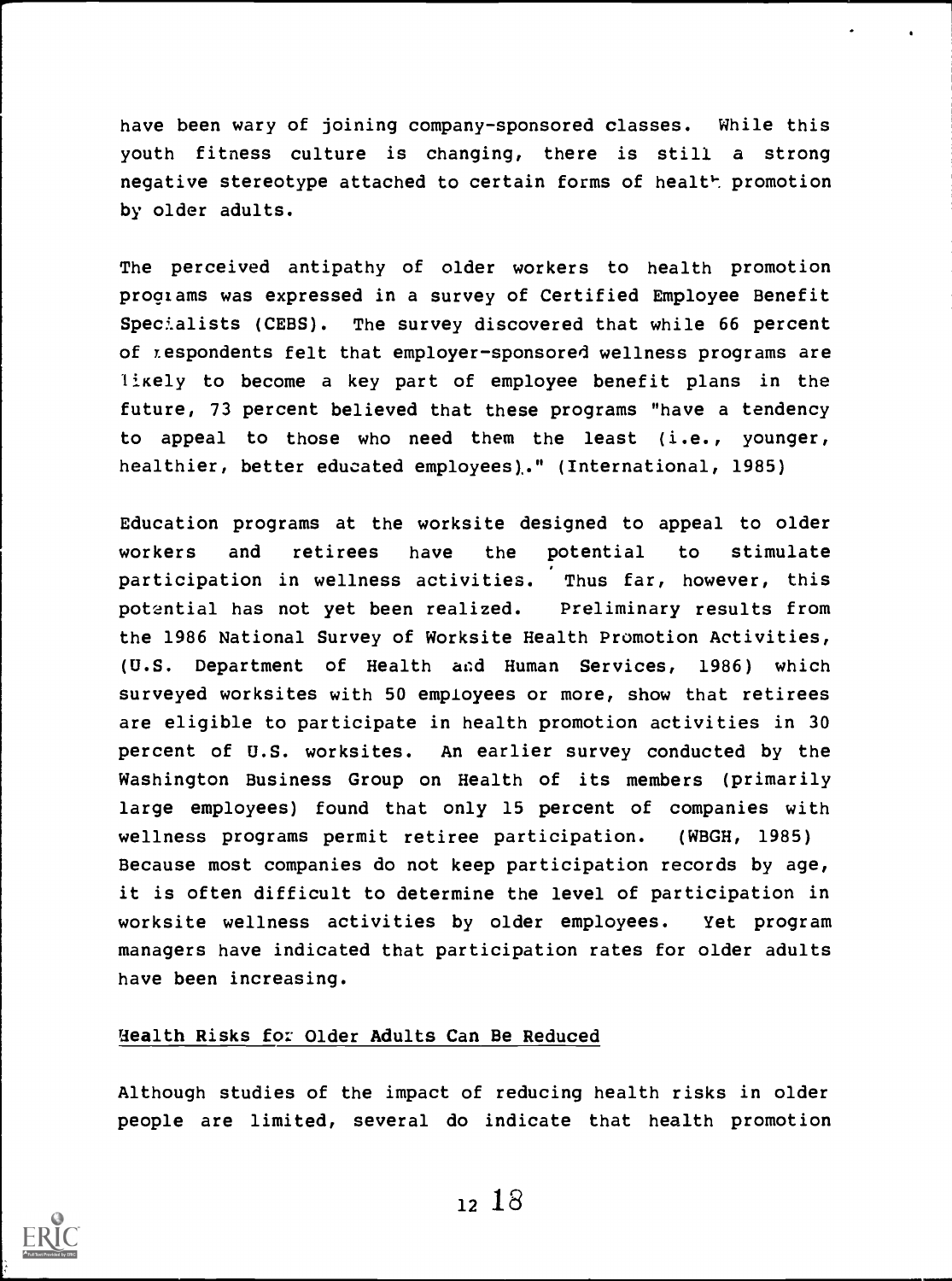programs, even if begun late in life, can be effective in reducing the risk of illness and disease. Exercising, quitting smoking, adopting healthy eating habits, preventing accidental injuries, and using preventive health services all can promote the health of older people. One worksite health promotion study conducted by the CIGNA Corporation included age as an operating variable and found a reduction in risk factors for cardiovascular disease for the older employees who participated in the programs. Other studies have shown the impact of wellness programs on health status and risks for disease development.

- o Studies of ex-smokers aged 65 to 74 found that even those who had quit smoking just one to five years previously had no higher risk for coronary heart disease death than nonsmokers. (Jajich, 1984)
- o Stopping smoking leads to marked gains in cerebral circulation important for older people with hypertension and other cerebrovascular risk factors. (Rogers, 1985)
- o Evaluations of the "Growing Younger" program, a health promotion program for older adults developed by Healthwise, Inc., Boise, ID, have shown reductions in risk factors including cholesterol levels and blood pressure for program participants. (Kemper, 1984)
- o Data from the Harvard alumni study (Paffenberger, 1986) indicate that older adults who have a history of modest exercise have greater longevity than their non-exercising peers.
- o Reports from both Stanford (Haskell, 1985) and the University of Southern California (DeVries, 1986) have shown that low-impact exercise programs--popular with older adults--improve cardiovascular fitness almost as much as higher intensity workouts.
- o A 1980 Lancet study of British civil servants found that regular energetic gardening and brisk walking were among the activities linked to heart-disease protection. (U.S. News, 1986)

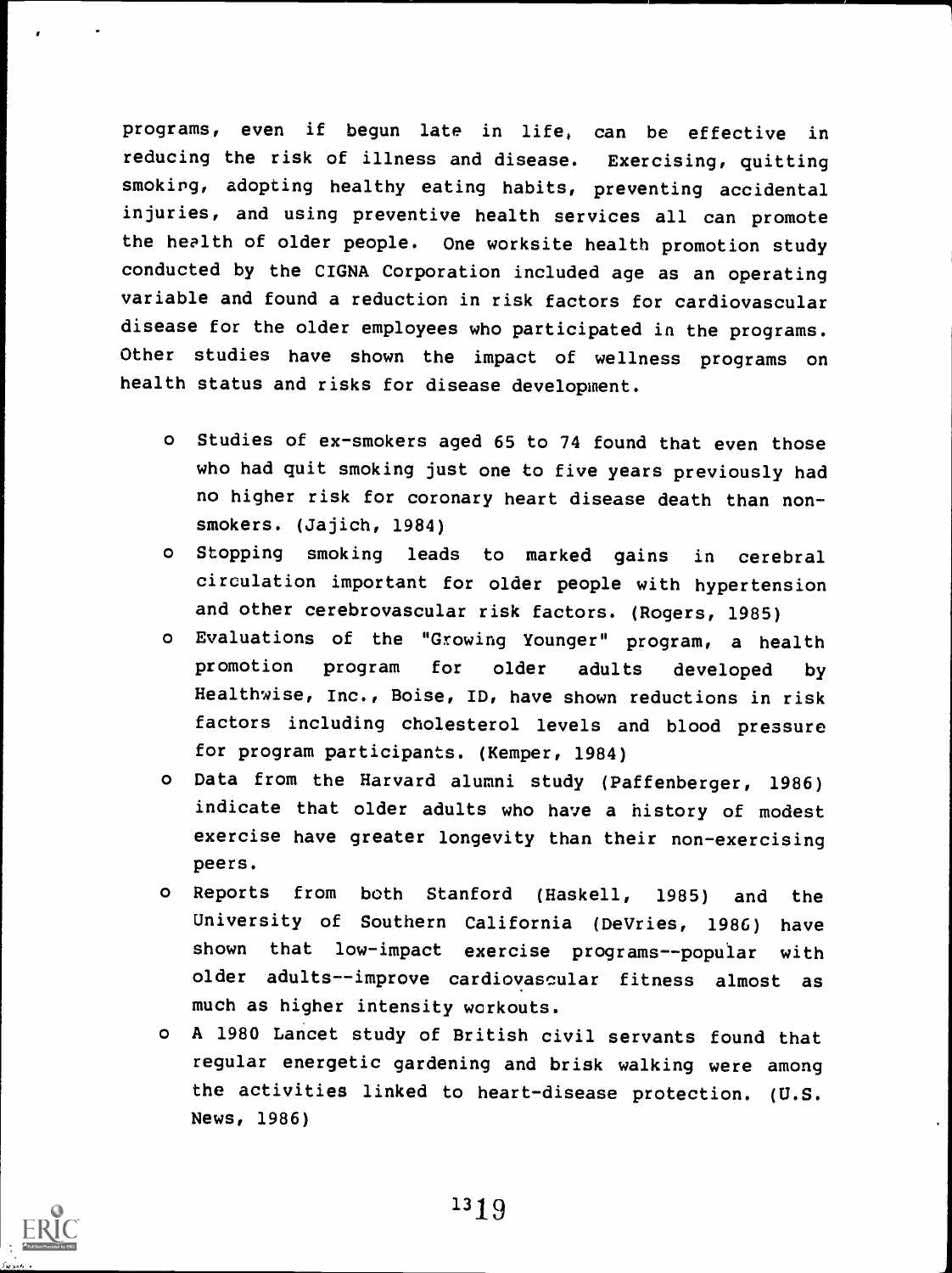- o Studies conducted at the University of Southern California have shown that walking and bicycling reduce anxiety in the elderly more effectively than tranquilizers. (DeVries, 1983)
- o Exercise also can lead to increased feeling of well-being (Kuntzleman, 1978) and better sleep. (Baekland, 1970) Coupled with adequate calcium intake, exercise also can prevent the problems associated with osteoporosis. (NIH, 1984)
- o Individuals over age 60 who participated in a one-year endurance training program showed large increases in aerobic power (approximately the same increases shown in younger subjects), as well as improvements in blood lipids (fats) and sugar and insulin levels, indicating decreased risk of heart disease and diabetes. (United Seniors Consumer Cooperative, 1986)

#### Key Element in Retirement Planning

Companies report that older adults have expressed a growing interest in having health and wellness information as part of retirement planning. In addition, many companies have reported that preretirement planning provides an ideal context in which to introduce wellness activities for older workers and retirees. The stigma that workers sometimes associate with wellness programs targeted to age is reduced when programs are integrated into ongoing preretirement activities. Since workers are planning to retire, fears of being identified as an older worker, or of being scrutinized more closely for the purposes of promotion or retention, are minimized.

In a retrospective survey of its retirees, the SUN Company found that there was a strong interest in having more health and wellness content in the company's retirement planning program. Responding to the retirees advice, the company increased the content of health and wellness to 25 percent of program time.



 $14 \quad 20$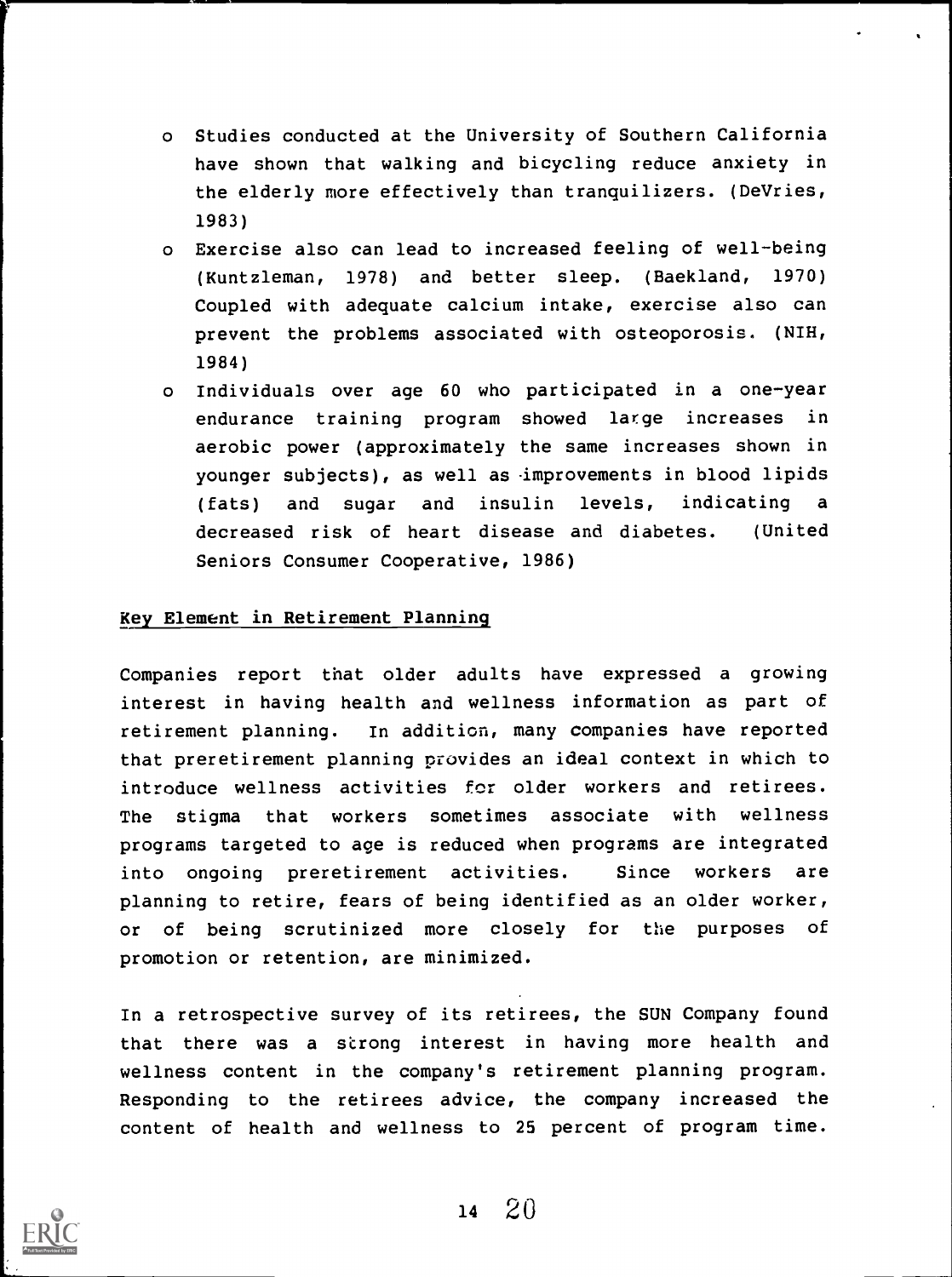Health and wellness programs, along with financial planning, are now the most popular features in corporate retirement planning sessions at SUN.

#### Older Workers are Valuable, Productive

One of the most impottant reasons for developing health promotion programs for older workers is the value of maintaining the health and productivity of those older employees. The Senate Aging Committee report, The Costs of Employing Older Workers, suggests that "...to the extent that the health of older persons is improving because of improved management and control of acute and chronic conditions, [older persons] productive capacity in the organization can increase." (U.S. Senate, 1984) The committee also reports that healthy, older workers are no less productive than their younger counterparts.

Results of a study by Yankelovich, Skelly and White (Yankelovich, 1985) showed that older workers were viewed positively by managers. The study noted that older workers are particularly valued for their "experience, knowledge, work habits and attitudes." In companies of all sizes, older workers received high marks for attendance and punctuality, commitment to quality, company loyalty, and dedication.

#### Encourage Longer Worklife

Since "personal health" is a common reason given by middle aged adults for their retirement decision (Newquist, 1985[a]), corporate-based health promotion programs can encourage those who might otherwise retire because of health reasons, to stay in the workforce. Given recent legislation prohibiting a mandatory retirement age, it seems likely that efforts to stimulate older worker and retiree participation in wellness activities would be greeted enthusiastically by public policy makers, who recognize both the current age discrepancy in program participation and the role of programs in promoting good health.

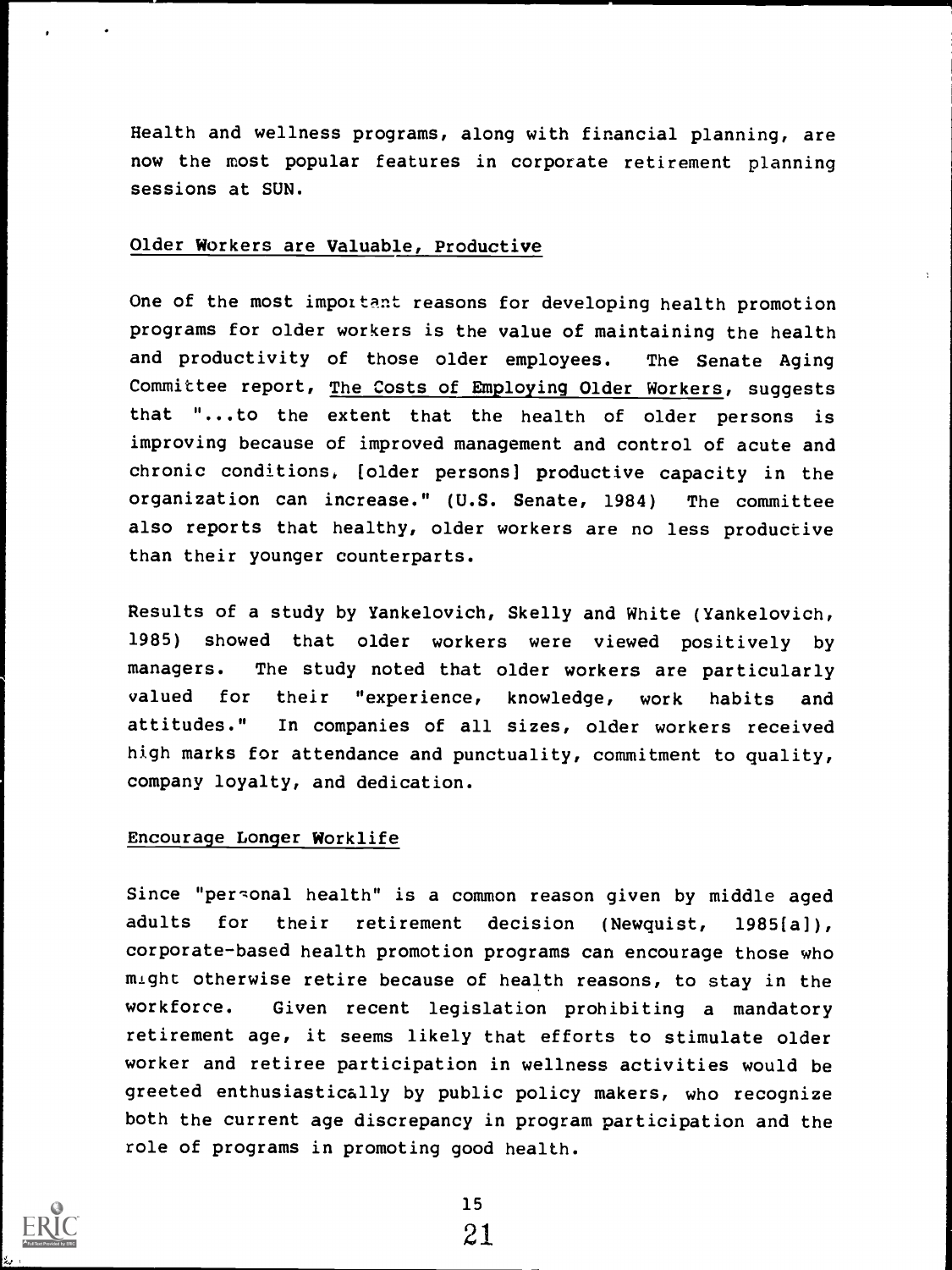#### Supportive of Public Sector Goals

At the White House Conference on Aging in 1981, one of the committee recommendations was to "increase private sector activity in the area of health promotion and fitness for the elderly." Currently, the office of Disease Prevention and Health Promotion (DHHS) is conducting a national public education program, "Healthy Older People," designed to encourage older people to adopt healthy lifestyles. Materials from the campaign are available for use in the worksite. In addition, some state and local health and aging departments have developed and tested model projects in wellness fot older adults. State and local coalitions on health promotion and aging now exist in at least 33 states. These agencies and coalitions offer excellent resources to help corporations develop programs for their retirees.

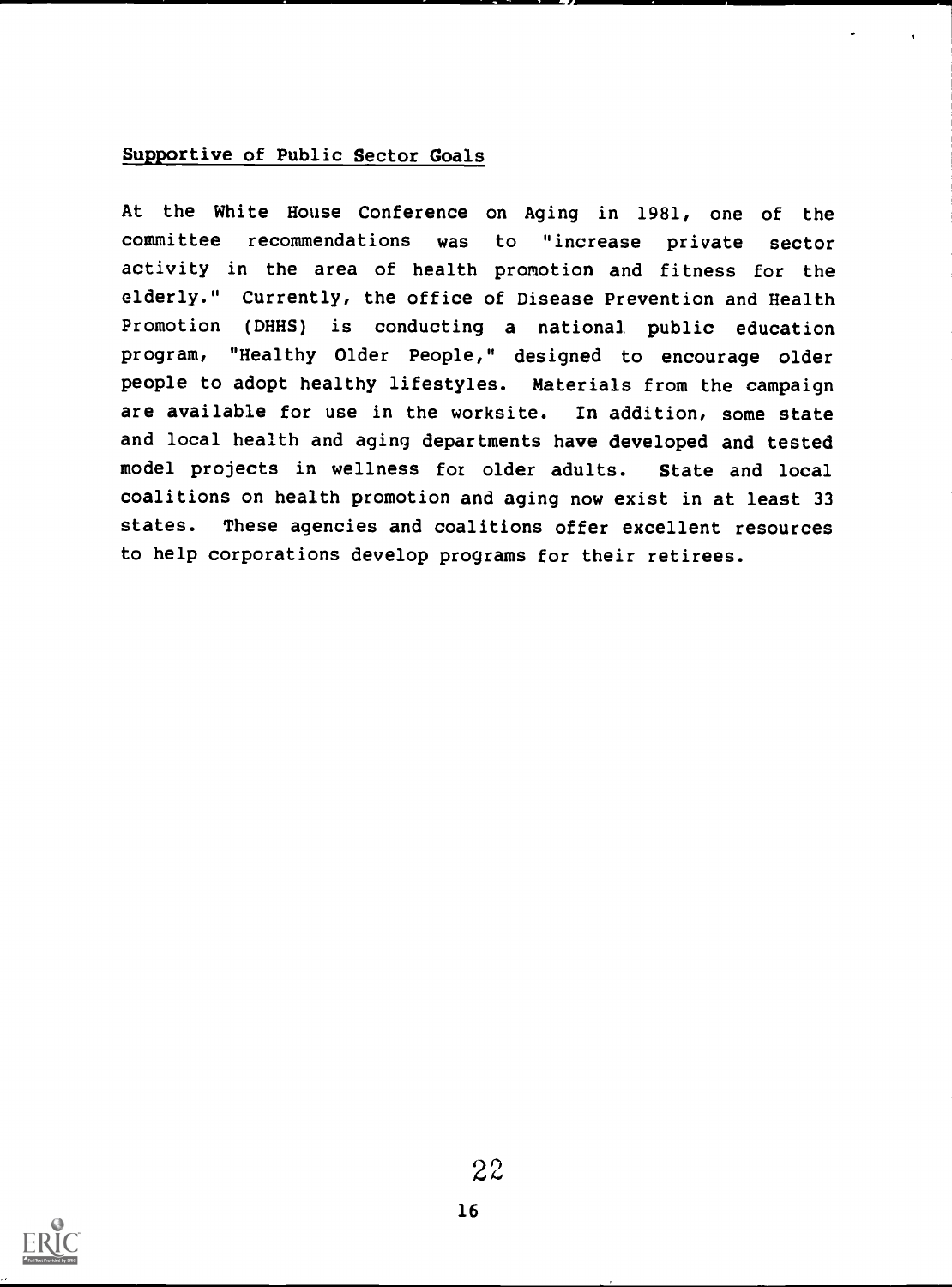DESIGN OF WELLNESS PROGRAMS FOR OLDER WORKERS AND RETIREES

Company-sponsored health promotion programs for older workers and retirees can be divided into three overall categories.

- 1. Those designed for a specific age group--usually retirees.
- 2. Those programs open to all ages, but that deal with lifestyle topics relevant to older adults, including smoking cessation, nutrition, weight management, hypertension control, and accidental injury prevention.
- 3. Programs open to all ages, but that address topics associated with aging, such as hearing and vision loss, low impact or "easy" exercise, osteoporosis, arthritis, Alzheimer's disease, safe use of medications, etc.

Because it often is difficult for employers to identify the number of older workers (or even retirees) who participate in regular health promotion activities, the bulk of this section will address the first and third categories. It is important to keep in mind that even those activities that are targeted to older adults often appeal to a wider audience. Younger employees are concerned with the health status of their parents or are interested in their own aging; modified aerobic classes often appeal to beginning exercisers of all ages or workers undergoing rehabilitation; women under 40 are interested in learning what they can do now to prevent osteoporosis in the future.

#### Program Participation by Older Adults/Retirees

Depending on median workforce age, corporate culture, and programming efforts, participation rates of older workers in wellness activities can be quite high.

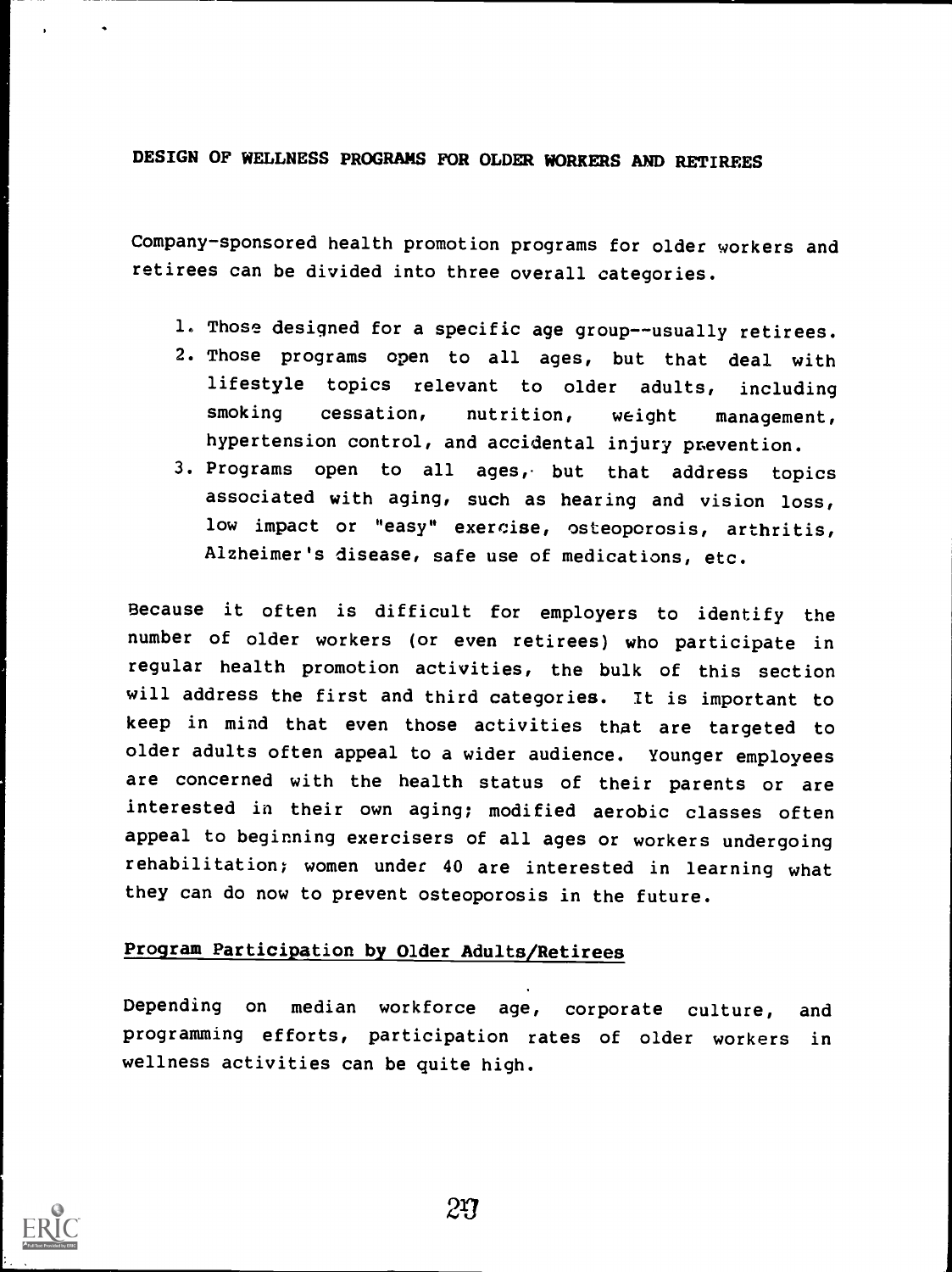- o While the number of older workers is relatively low at Tenneco, 40 percent of those who are over the age of 40 participate in Fitness Center activities.
- o Pfizer has successfully recruited more than half of its women employees over the age of 55 to participate in a special screening and fitness program in its corporate headquarters in New York.
- o At Provident Indemnity Life Insurance, nearly all of the company's employees, 30 percent of whom are over the age of 50, participate in one or more company-sponsored health promotion programs.
- o At Ford, users of the Dearborn Fitness Center have an average age of 45 years. At Coors, the average wellness program participant is 42. In General Electric's Corporate Headquarters, the average participant's age is 40.
- o Compared to a company such as Mesa Petroleum, whose average participant is in his or her late twenties or early thirties, the companies cited above have high participation rates by older employees.

Some companies that have well-developed wellness programs with good participation rates by older employees make no attempt to encourage participation by retirees. General Electric is one company that has good participation by older employees; but due to space allocation problems and liability concerns, retirees are not eligible to use the company facility.

Retiree involvement in worksite health education classes also is growing. Many retirees are invited back to the company for "brown bag" lunches in which a speaker or workshop on a health topic is highlighted. Often, participation rates can be impressive.

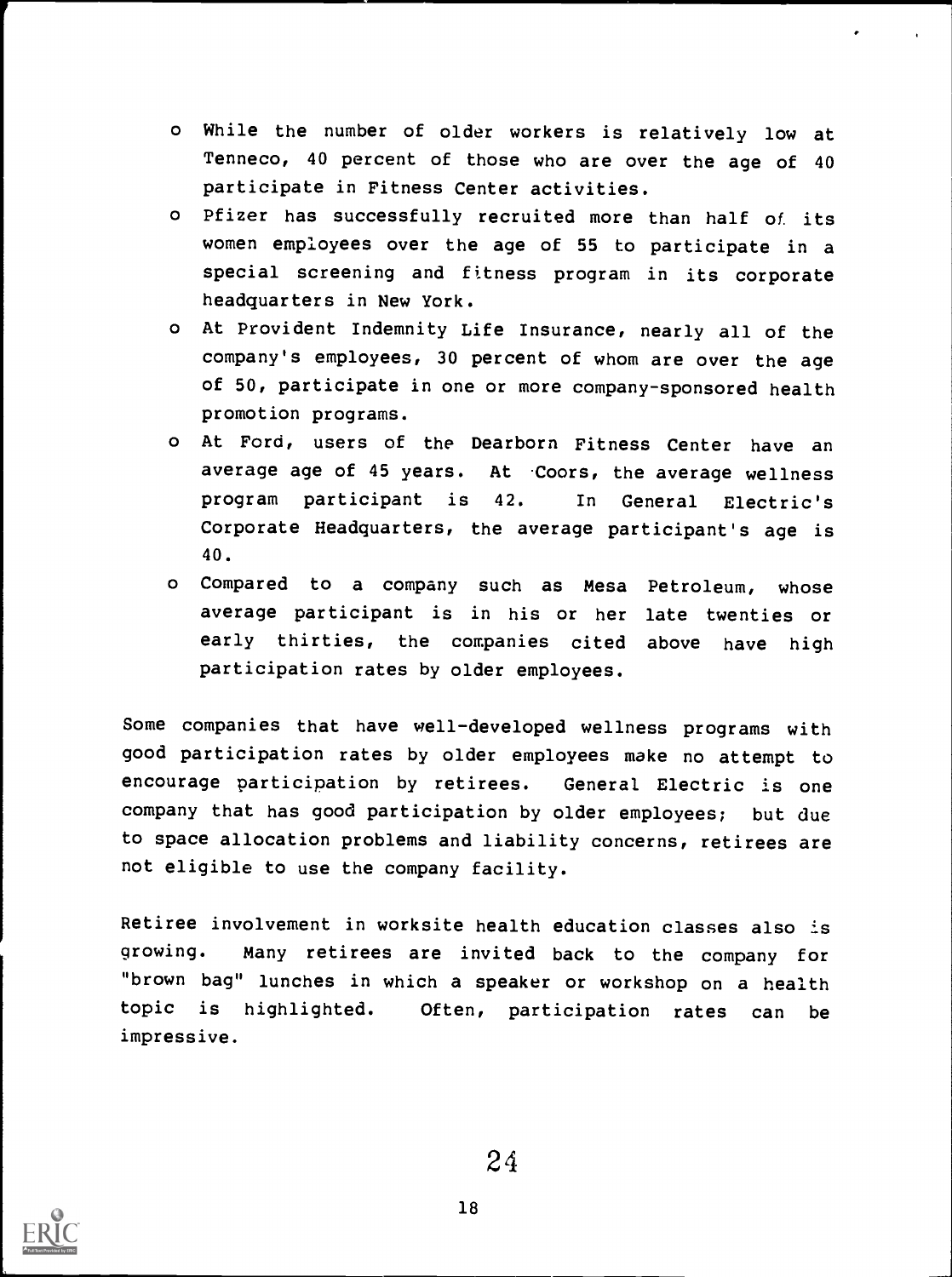- o Sentry's "Enrich Your Life" health promotion seminar was attended by 150 company retirees and spouses living in the Stevens Point, WI, area.
- o Goodyear's "Food for a Healthy Heart" program was well attended by corporate retirees.
- o A screening and counseling program offered for retirees of Rohm and Haas was attended by half of those eligible in the Knoxville, TN, area.

#### Program Categories

Programs that target the older worker or retiree can be broadly categorized into several groupings:

- o Medical Screenings
- o 'alth Information
- o Classes and Seminars
- o Exercise and Fitness Programs

#### Medical Screenings

Through the company's medical department, or through community clinics or hospitals, companies provide a variety of screenings with follow-up to determine employees' risks for developing diseases and to encourage prompt action to control the condition. Blood pressure screening, for example, is the most common screening program for workers of all ages. These screenings are especially important, however, for older workers and retirees whose risk of hypertension and hypertension-related diseases increases with age.

o Some companies are expanding the range of screenings available to their employees. The System Development Corporation, for example, may have been the first company to perform in-house carotid duplex scanning for plaque build-up on the carotid artery.

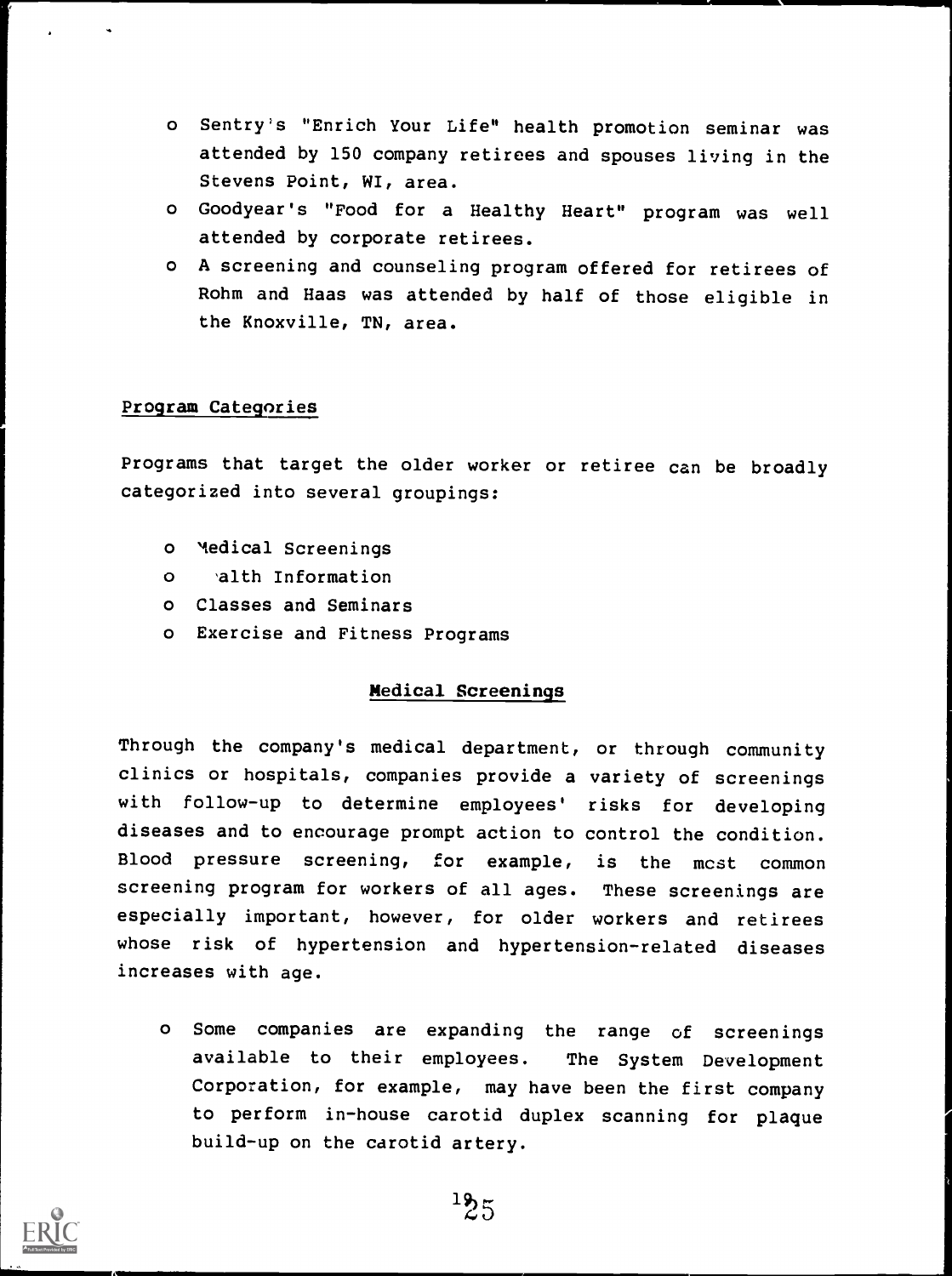Health screenings are occasionally performed in conjunction with special programs for older adults.

- o In Levi-Strauss' pilot wellness project for older workers at its Valencia Street plant in San Francisco, participants were given diabetes and colorectal screenings in addition to blood pressure measurements.
- o Rohm and Haas' screening for their retirees in the Knoxville area included risk assessments for stroke and heart disease.

There are many companies, such as New York Telephone, that increase the frequency of their health exams and medical screenings to employees who have attained a certain age (often 40). More companies now are trying to encourage those older employees and retirees who participate in screening programs to alter their health behavior. Rohm and Haas staff provided educational materials for all retirees who participated in the company-sponsored health screenings, and, in one-on-one counseling sessions with examining physicians, smokers were encouraged to join a community smoking cessation program.

#### Health Information

Use of printed material seems to be the most common technique by which companies provide information about healthy behavior and promote wellness programs, especially for retirees. Given the fact that many retirees have moved far from their original worksites, there often is no other means to try to influence their health behaviors.

Many companies use their employee newsletters (or newsletters serving retirees exclusively) to convey information on nutrition, exercise, stress management, and other wellness topics. Information designed to help older adults (and others) use the

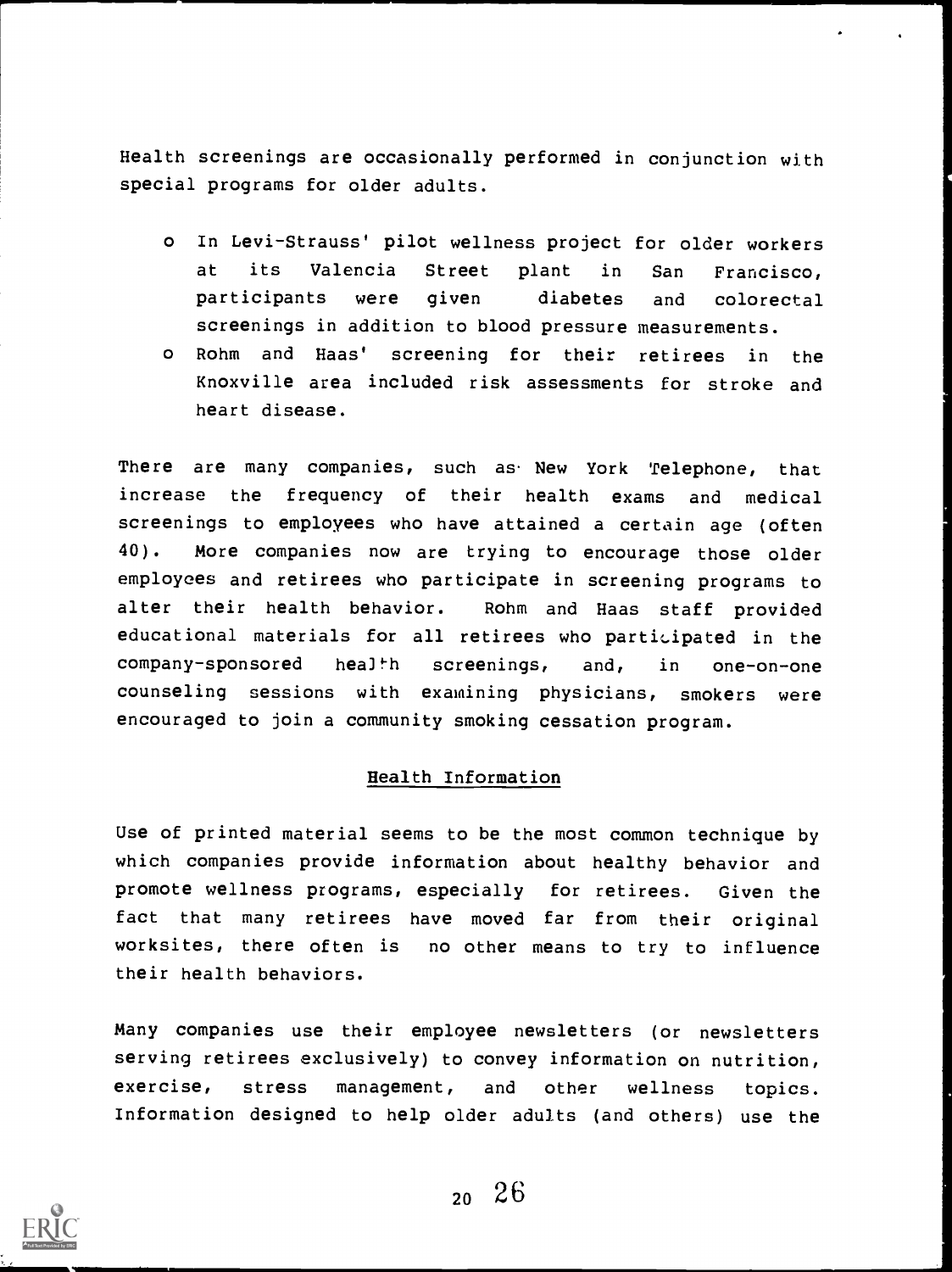healthcare system wisely--such as understanding drug interactions, how to communicate with your doctor, second opinion surgery, and medical self-help, often are highlighted. Newsletters also are an effective means of advertising companysponsored wellness programs, of publicizing community activities, or of promoting self-help programs.

- o Newsletters, such as Mutual of Omaha's "Leisure Times," Pfizer's "Plus," Levi-Strauss' "Arcuate," and Honeywell's "Prime Time" are just a few of the many corporate publications that have provided retirees with health information in recent issues.
- o A 1985 issue of "MerckContinued" exemplifies how companies can be a conduit for public health information. The newsletter publicized the U.S. Consumer Product Safety Commission's "Checklist on Home Safety."
- o Weyerhauser distributes to all 13,000 of its retirees the Bob Hope International Heart Research Institute's publication "Healthwise." Included in the publication is information on a variety of wellness topics.

Pension check stuffers and brochures, mailed directly to retirees or made available at retiree club meetings, also are a common format for wellness information. At pensioner meetings and through other mechanisms, Lockheed has distributed thousands of brochures on individual wellness topics to its older employees and retirees. The most popular brochures at Lockheed were those on weight and cholesterol, high blood pressure, exercise, and first aid.

Companies, including Bank of America, are showing a growing interest in providing their retirees with self-help books targeting wellness for older adults. Health programmers at Union Carbide are in the process of developing a self-help guidebook that will be provided free to all Carbide pensioners. Included in the guide will be tips on home health management, health

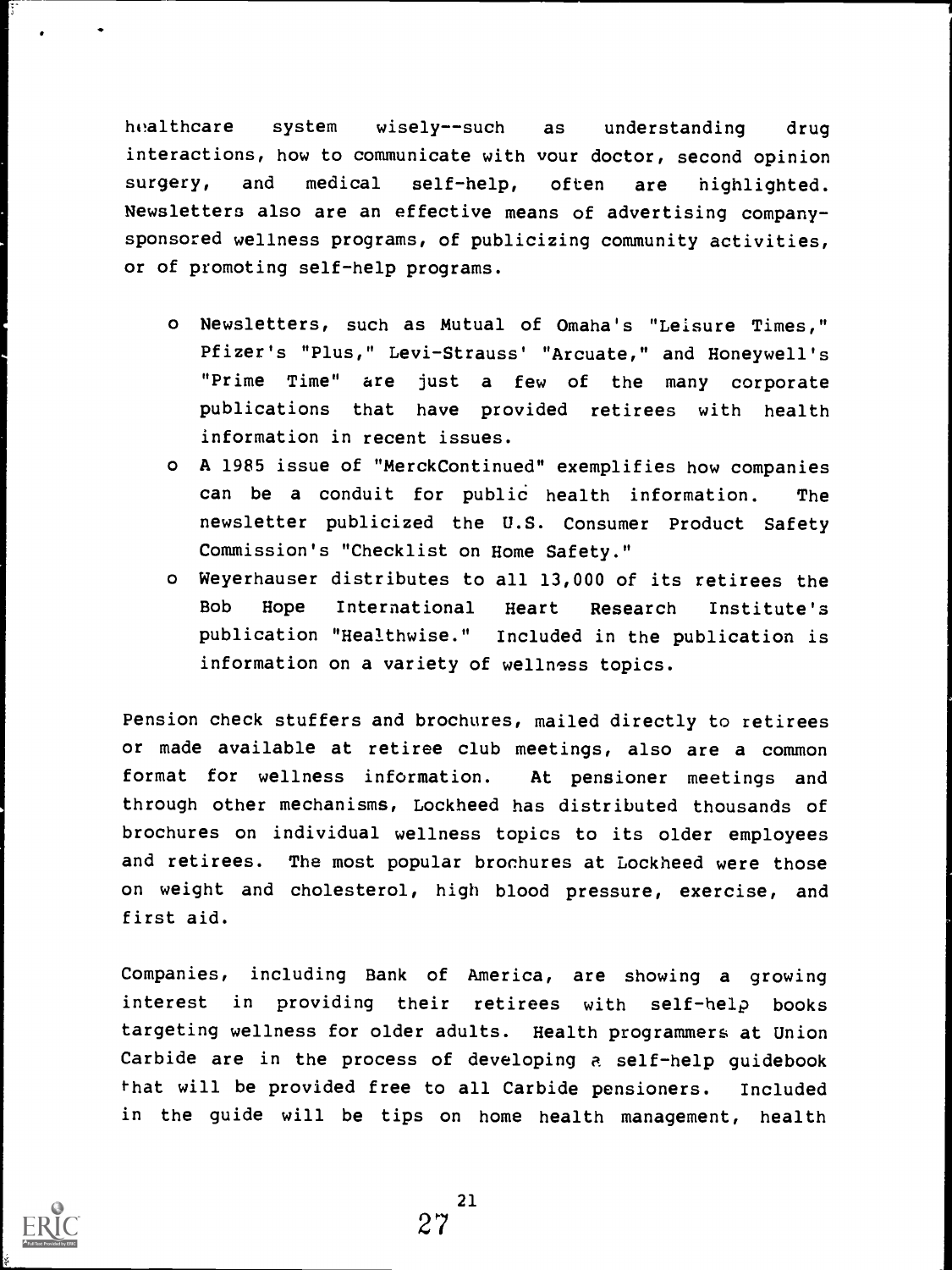goals, self monitoring, evaluation, and a chapter on "How to Reward Yourself for Healthy Behavior." In addition, resource sections on organizations and on other self help tools will be included.

#### Classes and Seminars

In addition to general wellness programs, classes that focus on topics of special interest also are popular.

- o Lawrence Livermore Laboratories has conducted a popular arthritis awareness class for older workers and retirees at the worksite.
- o Union Carbide's mini lecture series includes classes on "Fitness and Aging," osteoporosis, and back pain management.
- o Tenneco has recently developed a four hour course for its older workers that focuses on such subjects as arthritis, osteoporosis, and proper nutrition in aging. The program also is accompanied by an exercise demonstration.
- o John Hancock Financial Services in Boston has included two sessions on aging in its "Family Life Luncheons" series and has offered classes in cancer and diabetes education.
- o Kimberly-Clark has addressed the health concerns of middle aged and older women through its "Women and Midlife Health" seminars.
- o At the System Development Corporation, a nutrition program is given each month that includes a home cooked meal and instructions on how to prepare the food. This class has been extremely popular with older employees at the company, with approximately 80 percent of class participants over the age of 40.

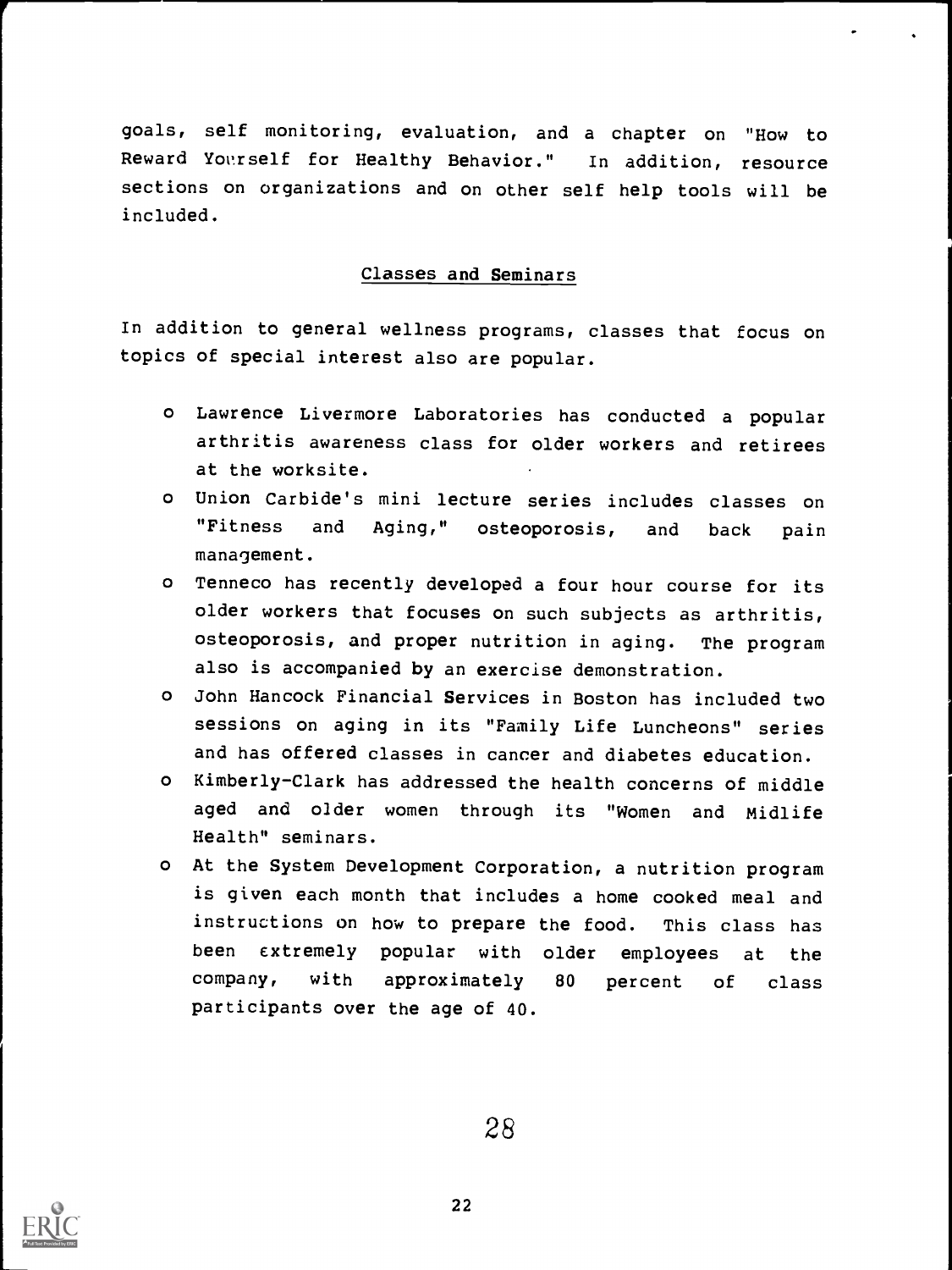#### Exercise and Fitness Programs

Based on the interviews conducted with worksite health promotion program managers in developing this paper, it appears that exercise and fitness programs are among those most often attended by and/or designed especially for older workers and retirees.

Self-Directed Activities: Several companies, such as Ford and Coors, find that self-directed exercise and fitness programs are most popular among their older employees and retirees. At Coors, approximately 60 percent of the retirees who use the Fitness Facility work out on their own. As is the case at CIGNA, and at other companies, these self-directed programs often incorporate initial screenings in which older workers and retirees are given program goals and a fitness routine. The worker or retiree will then monitor his or her own progress and be checked periodically by Center staff.

Other companies have greater participation by older workers and retirees in more formal classes and other structured programs. Most of these formal programs fall under the category of instructor-led group exercise classes.

Since exercise programs are so popular with both older workers and retirees, several representative categories of activities are discussed below.

Formal Exercise Classes: Most of the classes designed specifically for older adults involve various modifications of traditional aerobic fitness routines. For example, there often is an increased emphasis on stretching, and longer warm-up and cooldown sessions, in addition to a modified pace.

o Tenneco's "Aerobics Light" is a modified aerobic program popular with older women employees.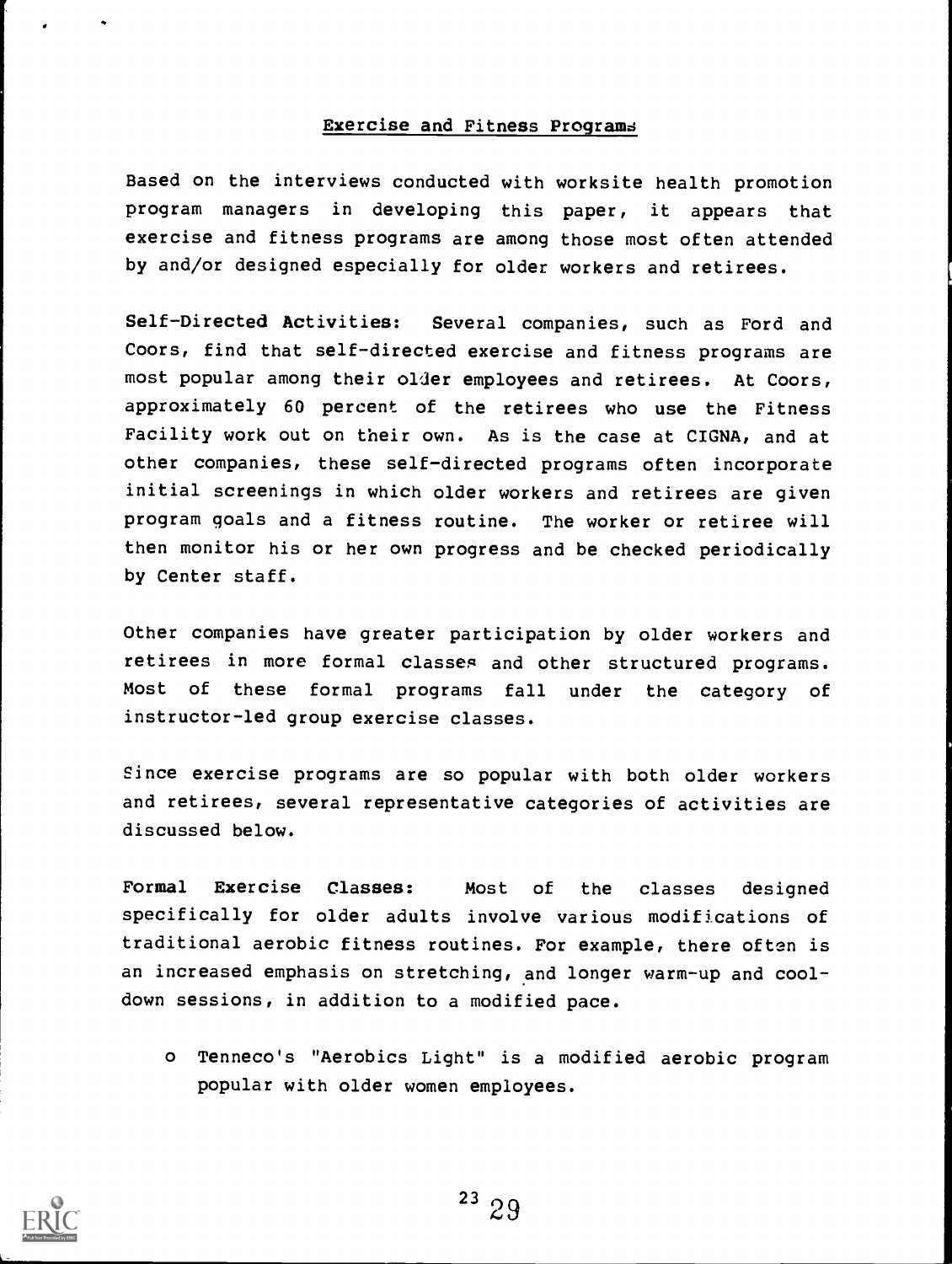- o Rodale Press' "low-key" aerobics class has received enthusiastic support from retirees.
- o At Goodyear, group exercise activities for retirees include brisk walking, modified sports, and folk dancing.

Programs that emphasize flexibility as opposed to cardiovascular fitness also are popular.

- o Coors "Senior Aerobics" class is geared toward gentler stretching exercises;
- o Campbell Soup's exercise program, which has a high percentage of retiree participants, emphasizes flexibility and muscle tone;
- o LL Bean's program emphasizes gentle exercises and stretching.

Exercise classes lend themselves to creative approaches for encouraging older worker and retiree participation. At Goodyear, staff incorporate special exercises designed to improve reaction time and hand/eye coordination into regular fitness classes.

Walking programs have been successful in encouraging exercise by those who hesitate to participate in gymnasium activities or in strenuous fitness programs. Since studies have indicated that 41 percent of adults over the age of 65 walk for exercise, and only one percent jog, (Advancedata, Sept. 1986) the development of company-sponsored walking programs may continue to grow in appeal with older workers and retirees.

- o As part of the company's Positive Lifestyle Management Program, the John Hancock Walkers Club meets three times a week to walk for 40 minutes over the lunch hour.
- o Steelcase, Inc. has developed a morning walking class for its retirees.



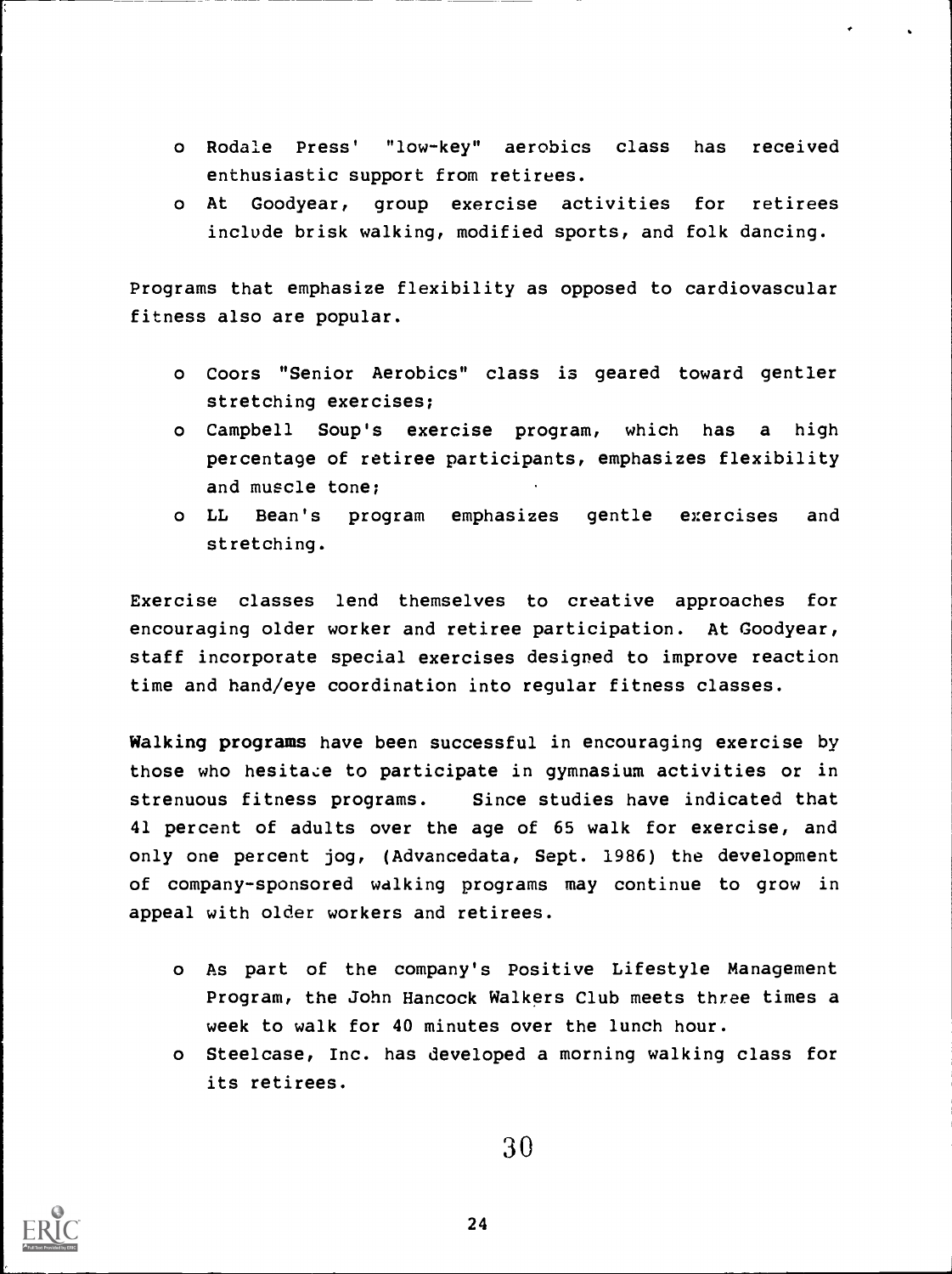Rehabilitation Related Programs: Activities designed as part of rehabilitation or special risk managerent programs often have a high concentration of older workers and retirees. Sentry's "Adaptive Exercise Program," which is designed for workers on disability or with phy3ical impairments, has a high percentage of older participants. Often through these programs, older workers are indirectly given priority to use the corporate fitness facilities. Union Carbide is an example of a company that permits employees with special health risks, such as hypertension, to use the Fitness Center on company time. Other employees must use the Center on their own time.

Sentry Insurance's "Fitness Laboratory" classes use various cardiac rehabilitation techniques. A hybrid between individual workouts and group classes, the one hour sessions begin with a series of group warm-up exercises. Following the group activities, the 27 participating retirees then work out at their own pace for one half hour before reuniting in the group for a cool-down session. During the individual workout, the instructo.. is able to address the specific concerns of the diverse group of retirees.

Water Exercise: Water exercise programs seem to be the most popular among older workers and retirees. The use of swimming pools and water activities is popular for various reasons, including the soothing nature of the exercise, the absence of the strain associated with other aerobic exercises, and the enjoyment of being in the water. According to program managers at both Kimberly-Clark and Steelcase, the water exercise classes have had special appeal to older adults with arthritis or back problems.

o Program managers at Steelcase anticipate that 40 to 50 company retirees will participate in a fall 1986 water exercise class at the new company pool.

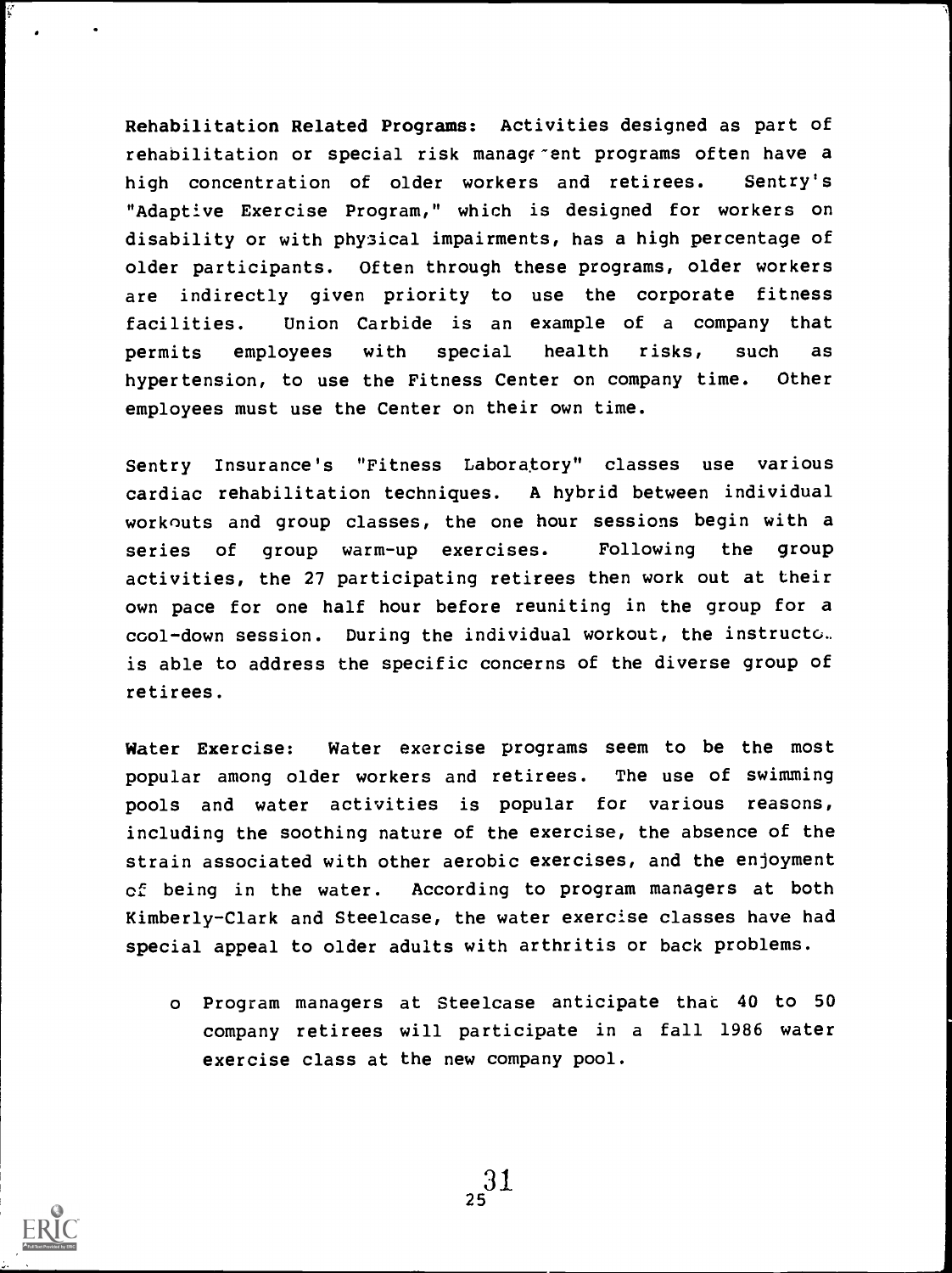- o At Ford, the one consistently successful group class for retirees has been the "aquacize" class, a program of aquatic exercises.
- o Kimberly-Clark's water exercise class, "aquacize," was developed for older workers and retirees.

Companies need not have their own pool to have swimming and other water programs for their employees and retirees. One employer has made one night a week "company night" at a local YMCA.

Recreational Activities: Recreational games are another means to encourage the participation of older workers and retirees in fitness activities.

- o Many companies, such as Bucyrus-Erie, sponsor bowling leagues for workers and retirees.
- o Goodyear's retirees participate in modified sport activities and Square dancing.
- o Tenneco's "Wallyball," a modified version of volleyball played on a racquetball court, has been especially popular with older workers, with about 20 percent of the company's older women employees actively involved in league play. This figure is especially significant when compared to the almost total lack of participation of older women employees in otherwise popular racquetball.

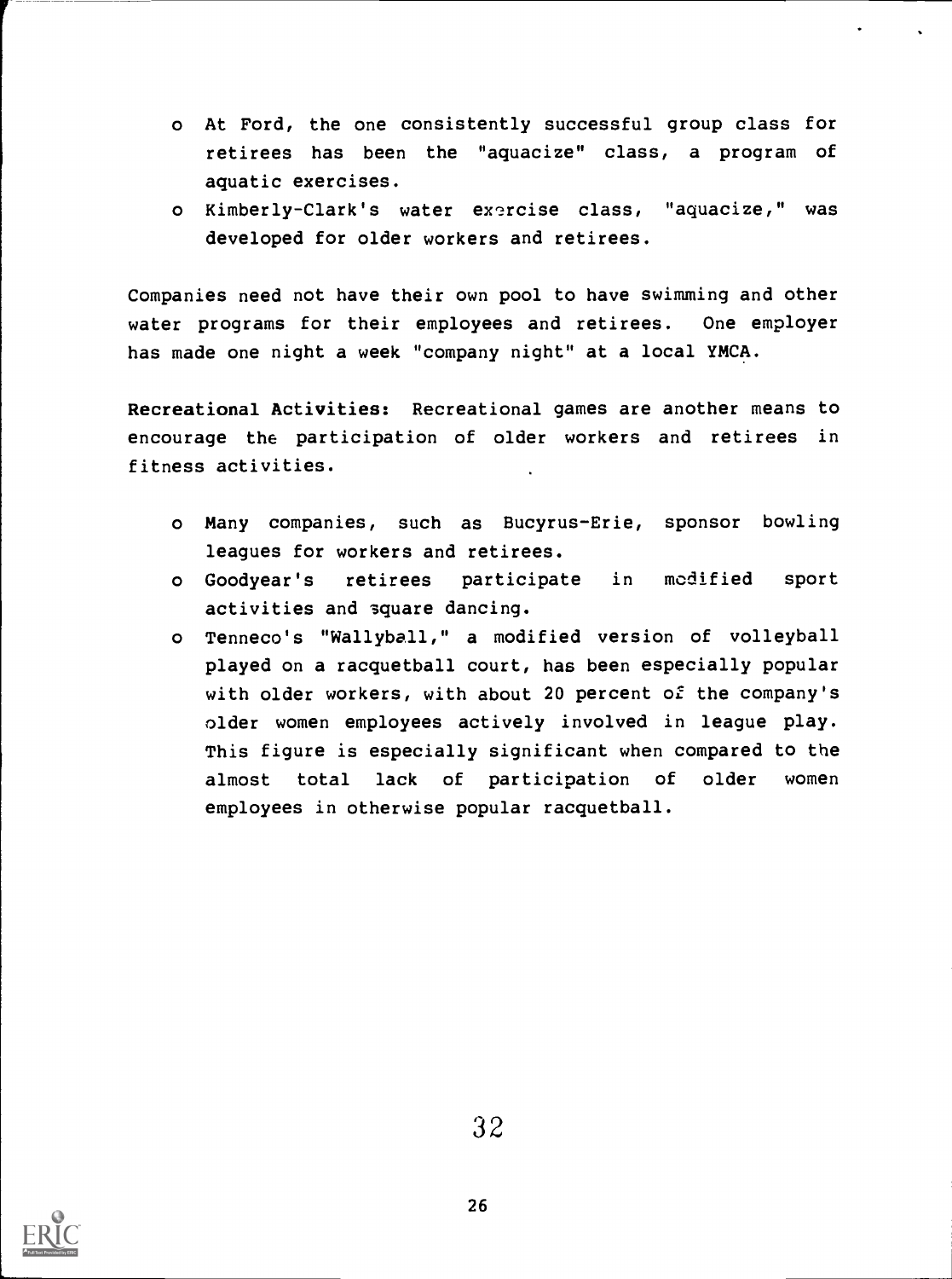#### ELEMENTS OF SUCCESSFUL PROGRAMS

While company-sponsored wellness programs for older workers and retirees are too new and/or sparse in numbers to establish any hard and fast rules for successful implementation, several trends became evident in the interviews conducted for this paper. Based on the experiences of individuals implementing a wide range of activities, there appear to be several elements that contribute to successful programs.

#### Physician Support and Involvement

According to program managers in companies such as CIGNA and Pfizer, their success in recruiting older workers into company wellness programs is attributable, at least in part, to enthusiastic support from the Corporate Medical Department. CIGNA's program has a strong medical orientation, including a very thorough screening. The company also gives primary use of the center to workers over the age of 40. CIGNA program administrator Stewart Beltz noted that "When people come into our center, they know they aren't just coming into a gym. They're coming into a well-regulated and monitored program for the improvement of their personal health."

Debbie Lewis, former program director at Union Carbide, reported a similar experience. The company's wellness program's credibility is strengthened in the eyes of the employees by the active support of the medical department.

Physician-led educational classes also are popular among older workers and retirees. One of the most popular parts of Idaho Power's pre-retirement planning program is the physician-directed health component. Retirees, especially, enjoy talks and participating in question/answer sessions with company and

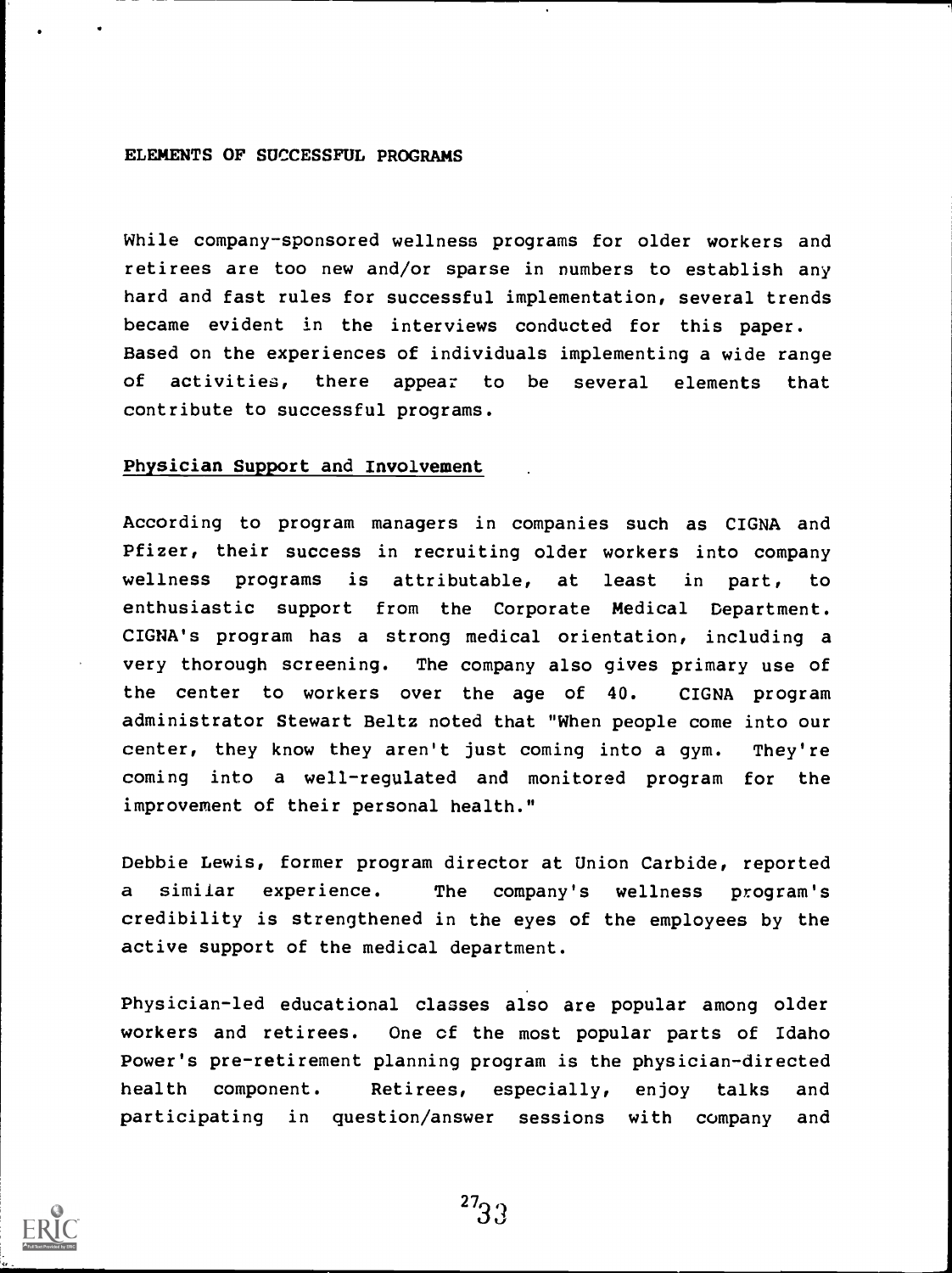community physicians. Recently, a Shell Oil annuitant cruise featured a retired company physician speaking on wellness issues.

The belief that physician support promotes healthy behavior is a common one. In testimony given before the Senate Finance Committee's 1985 hearing on Health Promotion/Disease Prevention for the Elderly (June 14, 1985), Jerry Miller of the Health Insurance Association of America described the physician as the "key" to successful preventive care: "... experience shows that where the physician has an interest in preventive care ... the patient is more responsive."

#### Spouse Eligibility

Several program managers have indicated that permitting spouse and family participation in wellness programs is an effective way to recruit and retain program participants. According to Max Morton, staff physician at Coors, participation by spouses has been effective in building enthusiasm for the company's Senior Exercise Program. Family participation and support also can be effective in influencing the success rates of certain behavior modification programs such as smoking cessation and nutrition awareness.

#### Risk Factor Focus

Program managers have indicated that targeting programs toward health risk factors is often a more successful strategy for attracting older workers than targeting programs toward a particular age group.

Focusing on health risk factors, however, may actually result in indirectly targeting according to age.

o For example, although the company makes no special effort to recruit older workers, Bank of America's hypertension

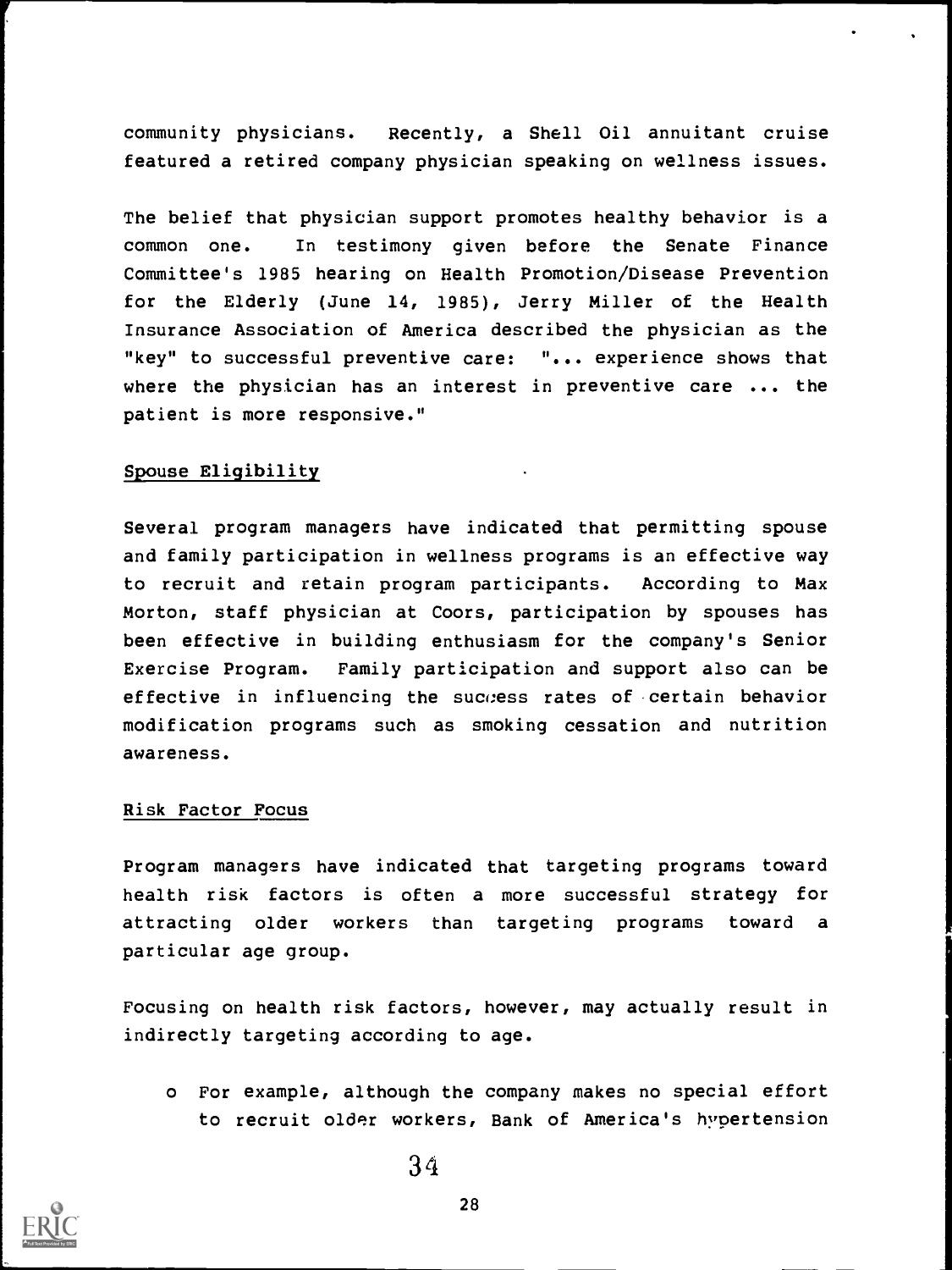self-management and smoking cessation programs (both risk factors for cardiovascular disease) have attracted a high percentage of older participants.

- o At Union Carbide, as well as at other companies, priority use of fitness facilities is given to employees of all ages who have been identified by health risk appraisals as being at risk for developing health problems, such as cardiovascular disease. At Carbide, a majority of these participants are older workers.
- o Richard Kroon of Johnson & Johnson attributes the success his company has had in encouraging the participation of older adults in health promotion programs to risk targeting: "What we've learned over the years through trial and error, is that programs are best targeted toward risk factors and that age is secondary."

#### Chronic Illness Management Focus

Many companies find that rehabilitation and disability management programs assist in encouraging older worker involvement in health promotion activities.

o Sentry Insurance's Supervised Exercise Program is open to any employee or spouse who has cardiovascular disease. While not exclusively serving the older employee, most participants in the program are over the age of 40.

Many companies now offer classes and lectures on osteoporosis, arthritis, diabetes, and other conditions characteristic of older adults. Though participants in these sessions include younger workers, most classes have high concentrations of older workers.

#### Knowledgeable, Enthusiastic Staff

In general, health promotion staff, especially at corporate fitness centers, are quite young. At General Electric, Campbell

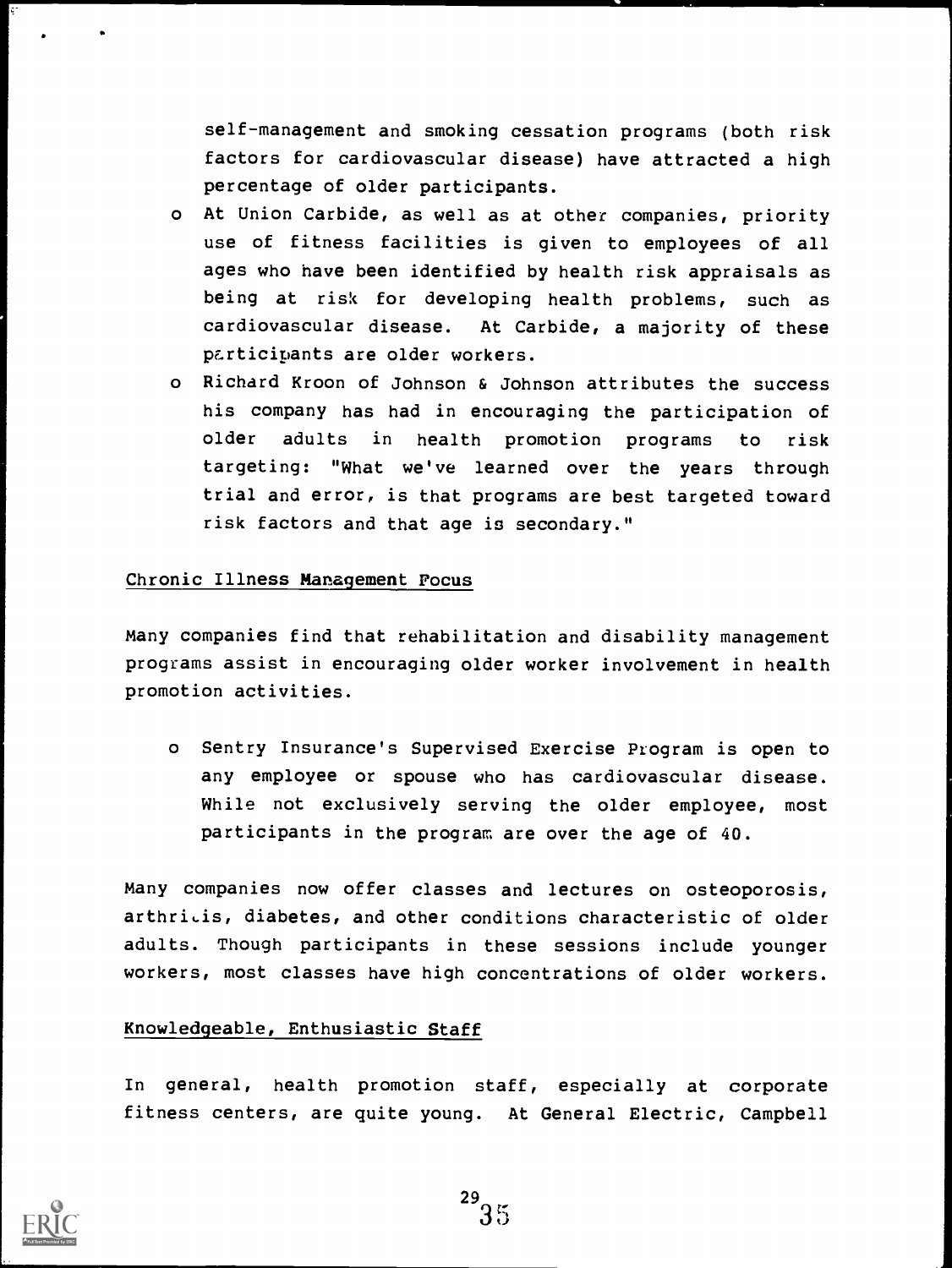Soup, and Johnson & Johnson, the average age of staff members is less than 30. This is typical for fitness center staff; it is rare to find instructors over the age of 40. This fitness center youth culture highlights the importance of staff members understanding the special needs and concerns of older adults.

In an attempt to respond to the needs of older workers and retirees, several companies have begun to train staff on aging issues. Johnson & Johnson attempts to recruit staff who have a knowledge of aging and provides training for those that don't. Kimberly-Clark is another company that has tried to sensitize staff to the needs of older adults. According to Connie Smoczyk, former health promotion director at Kimberly-Clark and currently director of the Institute for Wellness, Ball State University, older workers and retirees often resent the condescending approach that can characterize activity classes for older adults. Therefore, staff at Kimberly-Clark were made aware of the importance of respecting the needs and interests of older adults without resorting to the "babying" that often accompanies those efforts. This is especially the case with student interns that Kimberly-Clark uses as Center assistants. According to Smoczyk, "We tried to make sure that our students had the communication skills appropriate for working with older adults."

Several companies have used their "older" staff members to conduct aerobic and health education classes targeting older workers and retirees. General Dynamics' oldest staff member, a women in her late 30s, conducts the aerobic dance class that is frequented by many middle aged and older women. Having older staff members also can be helpful in providing role models for many employees.

#### Recognition of Individual Achievement

Since older adults sometimes do not have the strength or flexibility of their younger counterparts, successful programs

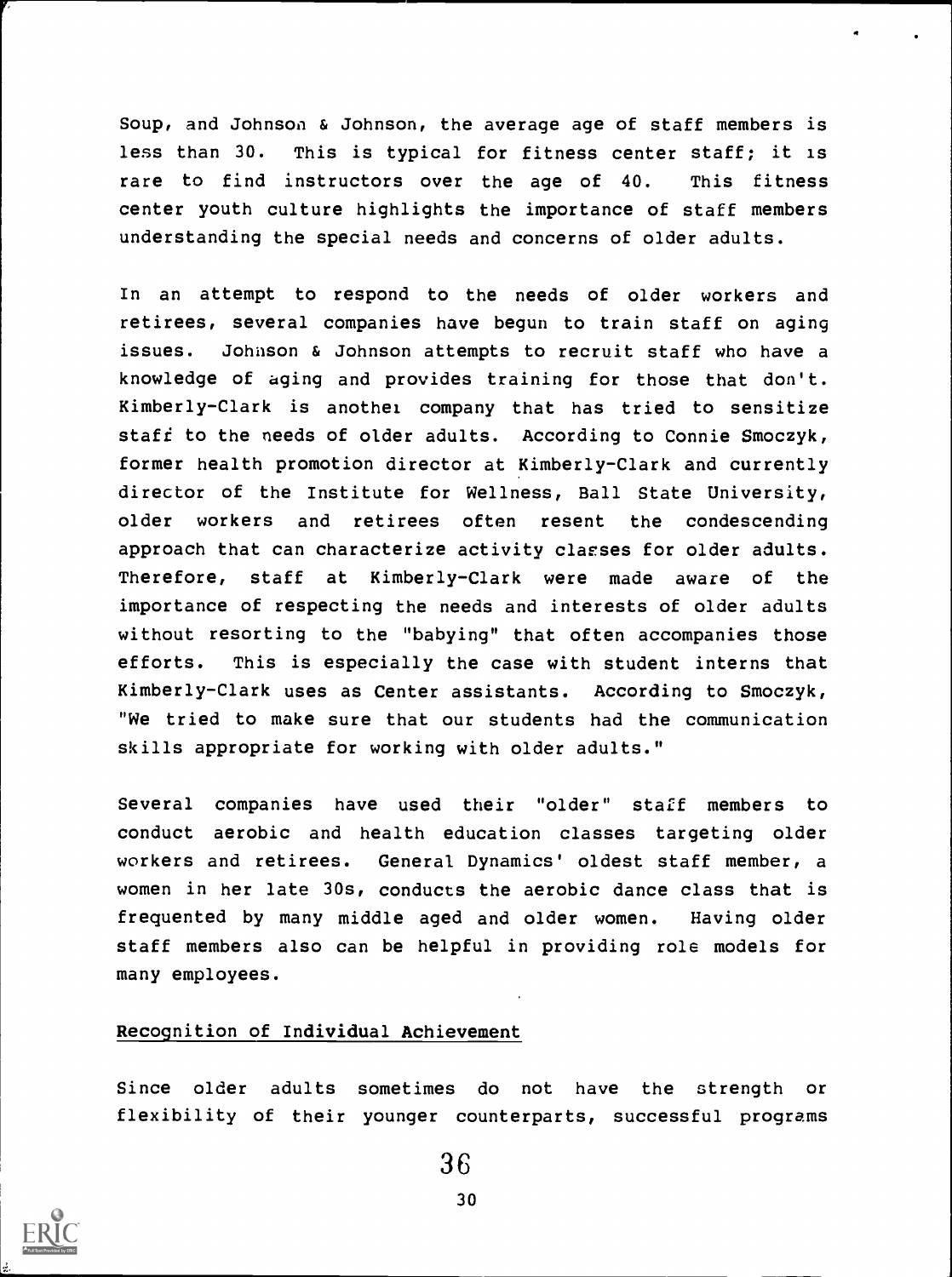aimed at older workers and retirees often emphasize individual acnievement and the fulfillment of personal goals. Several companies, including Campbell Soup and Union Carbide, have "Walls of Fame" or other vehicles that highlight workers of all ages who have achieved personal fitness goals. Other companies engage in "Corporate Challenges"--whereby companies in a geographical area compete against each other in athletic events--designed to encourage the participation of older workers and retirees. At Goodyear, team competitions have age criteria requiring that the collective age of the participants be over a certain minimum. This has been successful in encouraging a retired 70-year-old senior champion swimmer to participate in Goodyear's Corporate Challenge Activities.

#### Retirement Planning Focus

Retirement planning programs are popular among older adults. A 1985 survey conducted by the Washington Business Group on Health found that 67 percent of major employers offer pre-retirement planning programs to their employees. (WBGH, 1985) Other survey information has led researchers to project that by 1989 more than 75 percent of the Fortune 500 companies will have developed preretirement programs. (Siegel, 1986) In addition, these programs will continue to reach a greater cross section of employees. Many companies that in the past restricted eligibility for program participation (e.g., to salaried personnel) have moved to more open enrollments. While survey results show that about nine out of 10 corporate pre-retirement programs still have a minimum participation age of 55, more companies are (1) lowering the eligibility age for entrance into traditional programs, (2) developing "life" or career planning programs for workers of different ages, and (3) offering special seminars to longstanding employees and to others accepting early retirement opportunities.

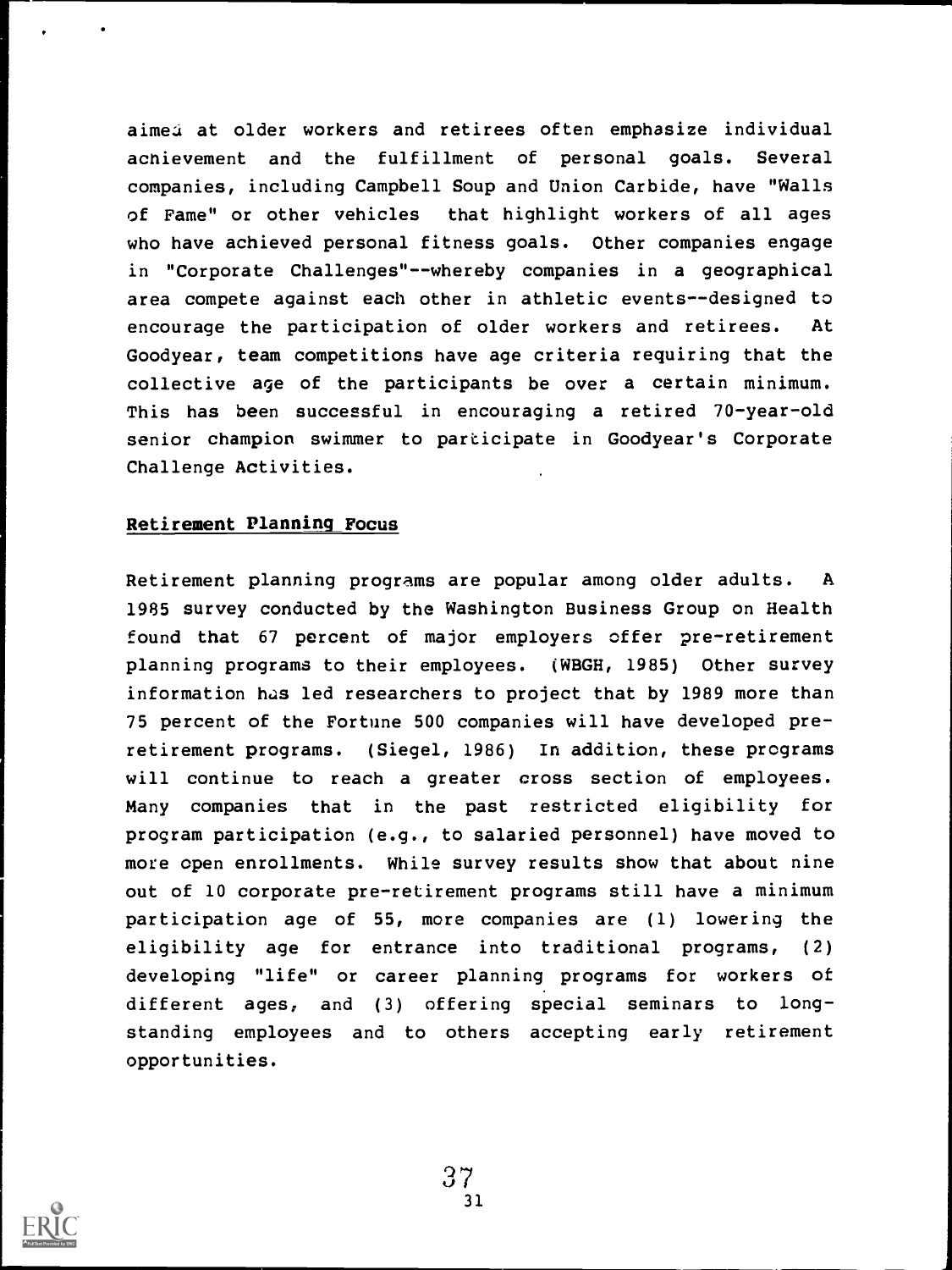More and more, wellness is being viewed as a major component of retirement planning. The health component of pre-retirement planning programs often is conducted by company medical department staff. This permits the integration of pre-retirement program development, traditionally the domain of personnel directors, with staff from traditional health and wellness programs.

One of the major benefits of retirement planning programs is that they provide a relatively uncontroversial framework in which age can be used as a criterion for program recruitment and development. Much in the same way that retiree wellness programs are effective in targeting a defined group of individuals, health promotion for pre-retirees often results in successful recruitment and program satisfaction. The stigma that workers sometimes associate with wellness program recruitment efforts targeting an employee's age is reduced when programs are directed toward already self-determined "pre-retirees."

- o Smith Kline Beckman's Philadelphia office is one of several corporate locations that has offered preretirement planning to all employees over the age of 50.
- o In addition, many other companies have reduced the age of eligibility in accordance with recent retirement incentive programs. For example, at Exxon, early retirees were invited to participate in pre-retirement planning sessions that incorporate health promotion information. Traditionally, these sessions were restricted to employees at Exxon aged 55 and older.
- o According to Kathy Armstrong, manager of corporate health at Bank of America, "The unique benefits of wellness in pre-retirement planning come from the recognition by our employees that we are not discriminating against them in the workplace, but preparing them for a life plan. While we are concerned with the negative repercussions of targeting wellness programs by age, the pre-retirement



**Property**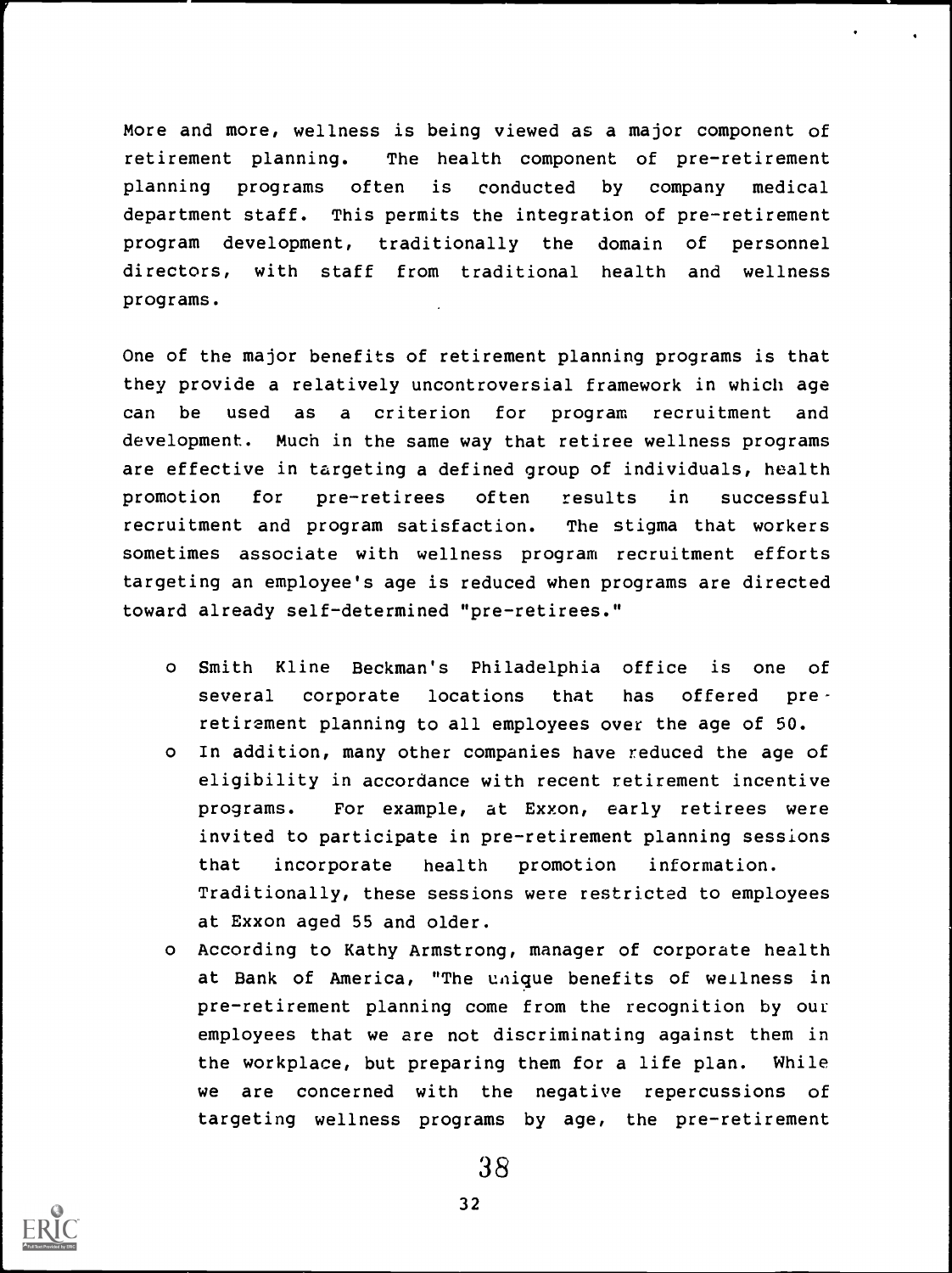health emphasis, apart from being an excellent context for program development, is also very well received by our older workers."

#### Retiree Club Focus

Another effective means to encourage wellness activities is through retiree clubs. Much in the same way that pre-retirement seminars recruit older worker participation in wellness activities, retiree clubs, often with direct support from the company's personnel, benefits or medical departments, engage retirees in health promotion.

- o Members of ARCO's retiree clubs have organized athletic teams and have brought in speakers on a variety of health topics.
- <sup>o</sup> In <sup>a</sup> pilot project with one of the company's San Francisco-based retiree clubs, the Bank of America is helping conduct an exercise program. Developed by Kentucky researchers and called "Body Recall," the program consists of over 200 exercises designed and choreographed for slow, gentle movement.
- o Many companies, through the cash contributions that they give to their retiree organizations support a variety of wellness activities. Exxon contributes a yearly dollar amount per retiree to all of its <sup>147</sup> annuitant clubs. These clubs frequently address health issues at their meetings.

## Be Cautious in Using an Age Focus

Corporate experience has shown that direct targeting by age in order to encourage wellness program participation often is unsuccessful. Campbell Soup's "Fitness After 40" class, the company's first attempt to program for the older worker, failed to recruit participants until the name was changed to "TNT,"

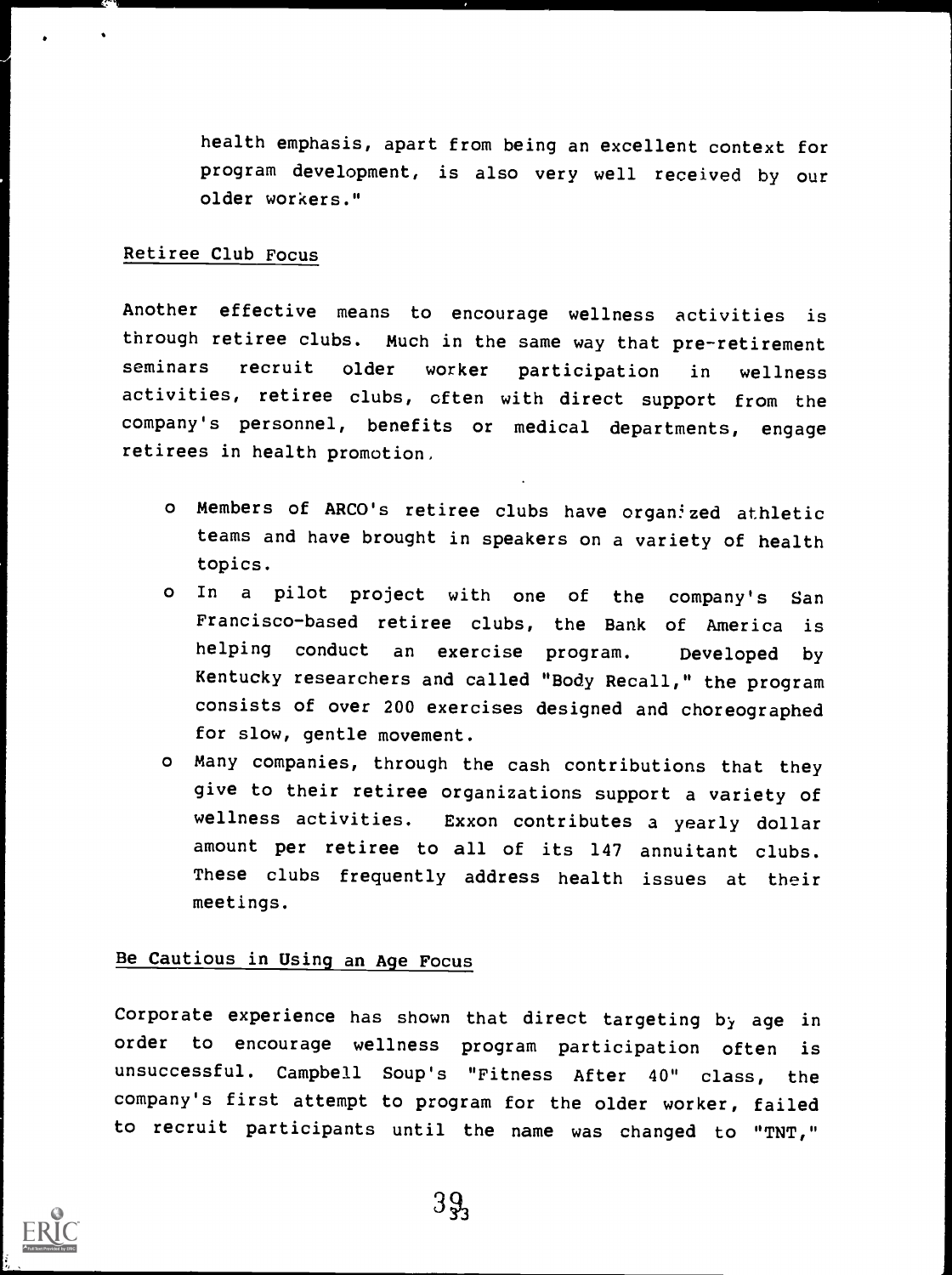short for Tuesdays and Thursdays. The actual content of the program, however, was not changed. Sentry's first program to target old'r workers was entitled "Over 40 Ladies Only Exercise." But it was only after changing the title to "Ladies Only in The Lab" that the attendance of older women employees was boosted. Johnson & Johnson's experience is similar.

o "In the past when we targeted by age, the programs have backfired," says Richard Kroon, program coordinator for "Live for Life." "We developed an aerobics class for older workers entitled "39 and Holding," but it was unsuccessful. My own experience is that many wellness participants just don't want to be identified as aging."

This sense of being identified as an "older worker" is often one of the major barriers in wellness programming for older adults. According to Kathy Armstrong, manager of corporate health at Bank of America, ,.orkers may be suspicious that age-specific programming will be used for promotion and retention decisions.

"Many older workers are fearful of being identified as<br>having a health problem, and of thus being having a health problem, and of thus being discriminated against by management. Whereas we do have good participation by older workers in our wellness programs, we don't ever try to use age as a criterion for program recruitment or participation."

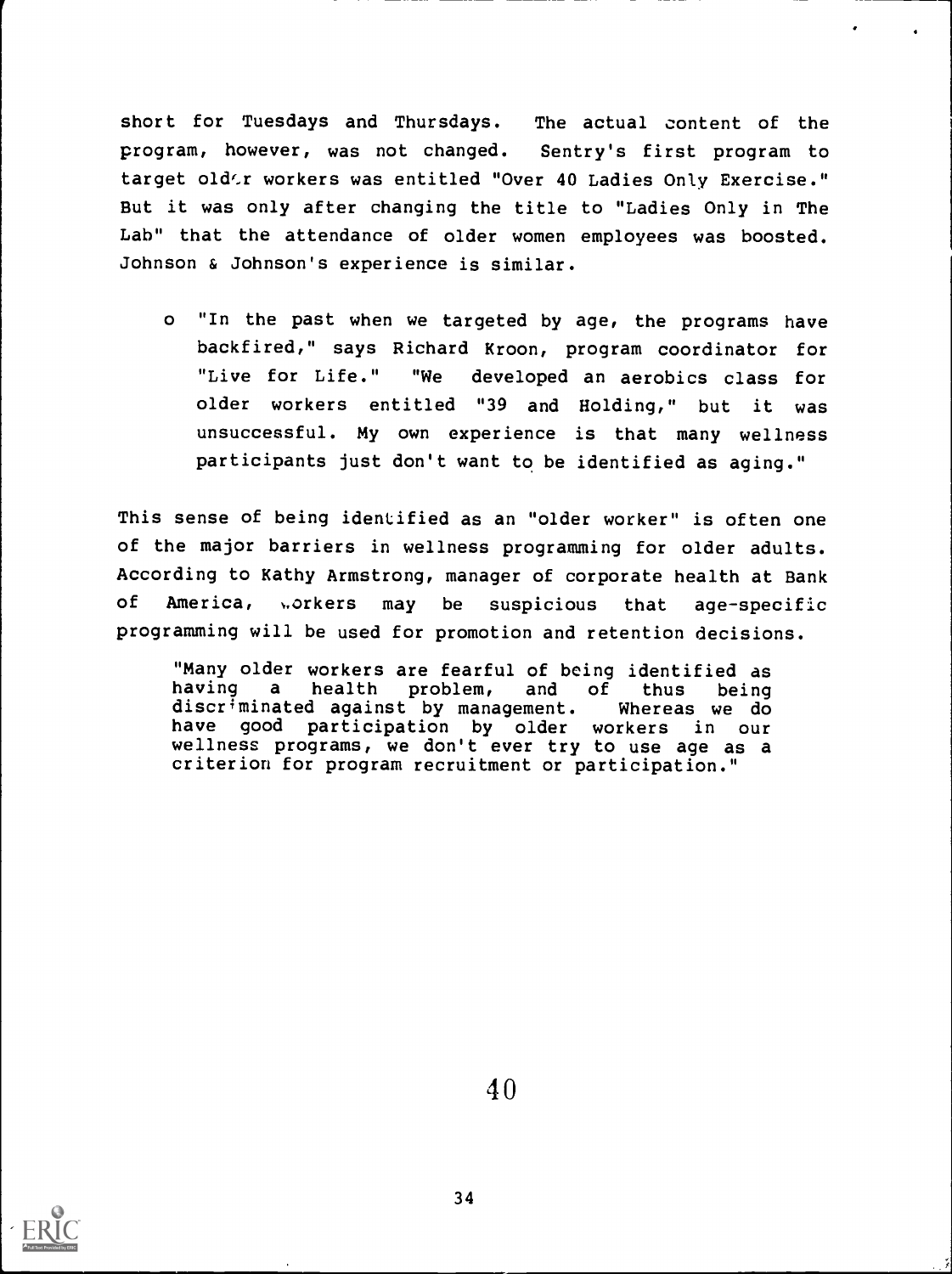## SPECIAL CHARACTERISTICS OF RETIREE WELLNESS PROGRAMS

Although historically worksite wellness programs have not been developed with retirees in mind, the experiences of many program managers interviewed fur this paper show that companies that have implemented wellness activities for their retirees find them to be very worthwhile. While many aspects of these efforts parallel programming for clder workers, some special characteristics appear to help insure success in retiree health promotion programs.

As members of the "extended corporate family," as users of company health care dollars, and as community elderly, corporate retirees are being solicited for participation in health and wellness activities.

- <sup>o</sup> Pillsbury has recently invited retiree participation at its three-year old corporate wellness facility.
- <sup>o</sup> Campbell Soup has designated retiree participation as a "top priority" for its corporate wellness center.
- <sup>o</sup> Several companies, such as Levi Strauss and the Bank of America, have developed pilot projects in conjunction with community agencies to address the health concerns of their retirees.
- <sup>o</sup> In addition, other companies such as Goodyear Tire and Rubber have longstanding programs for company retirees.

#### Inherent Social Value

Programs that enable retirees to return to their former places of work are growing in popularity partially because they provide an inherent social value in addition to their health value.

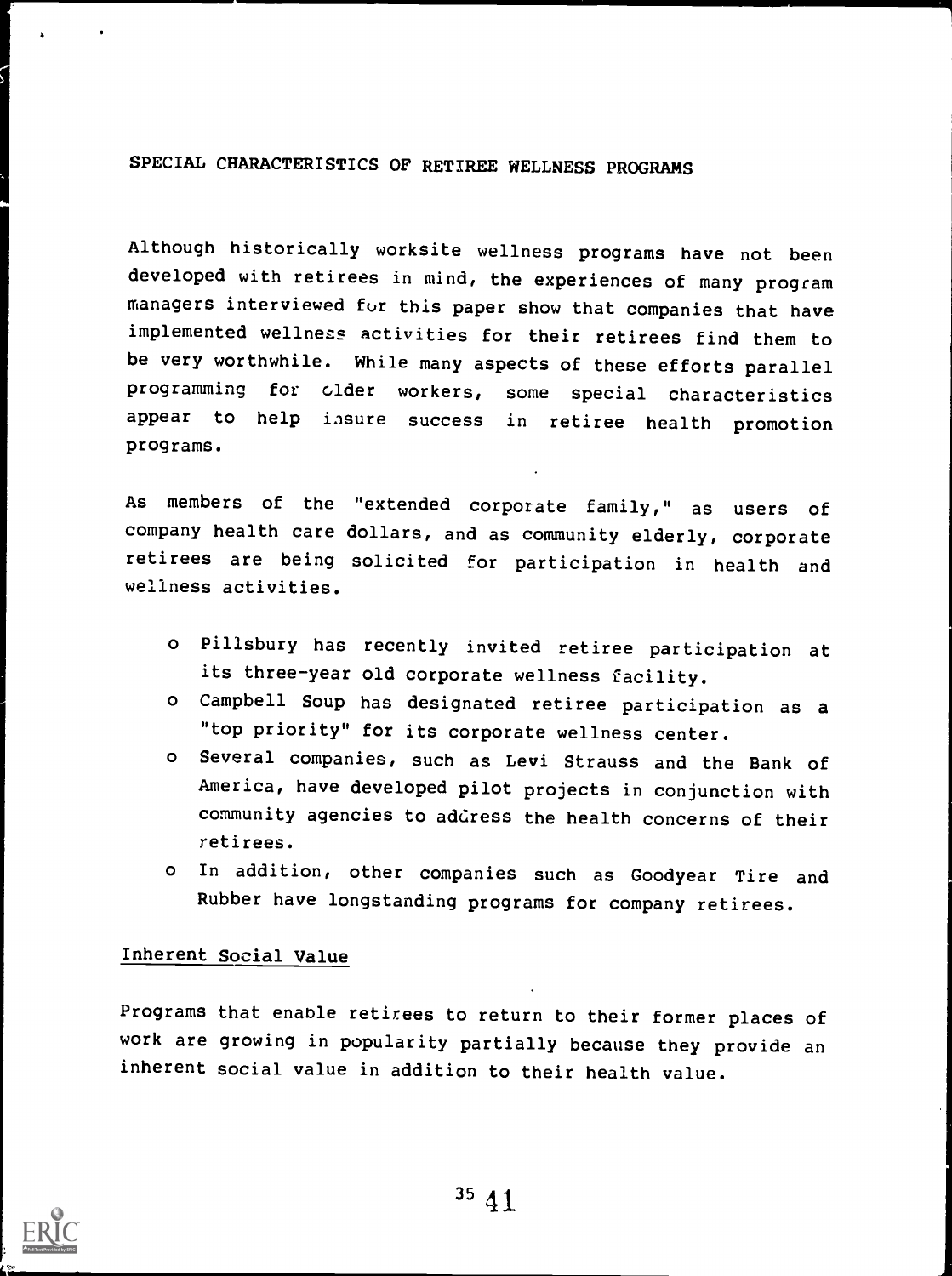A study of Campbell Soup's wellness program, conducted by researchers at the University of Miami of Ohio, found an important social value in retiree participation in the companysponsored wellness programs. The report states that "[retiree] adherence to the [company- sponsored] fitness program was primarily based on social and psychological parameters" such as the perception of a positive atmosphere and feeling of "welcomeness" at the Center, and the identification of Fitness Center users as friends. According to the report,

"Visitations were not limited to just the Fitness Center, but extended to the company store, cafeteria and old work offices. Contact with current Campbell's employees allowed the retirees the opportunities to discuss work matters and offer suggestions to former colleagues. Social needs to interact as well as needs related to feelings of self-worth were met." (Rudman and Lipping, 1986)

The experience of Rohm and Haas also is typical. According to Charles Clark, personnel director at Rohm and Haas' Knoxville plant,

"Not only was our screening program effective in helping identify an at-risk population and therefore reducing future health care expenditures, but there was also a real social benefit for the retiree. Retirees just plain enjoyed having an official reason to visit the plant and to see old friends...There was a feeling of still being connected to the company."

#### Special Hours

Many companies also set aside special hours for retiree use of the wellness center. At Kimberly-Clark, 8:00 a.m. to 10:00 a.m. is set aside solely for programming for retirees, including the use of the company pool. This sense of being given special status has gone a long way to encourage participation. Sentry, Coors, and other companies also schedule special morning hours for their retirees.

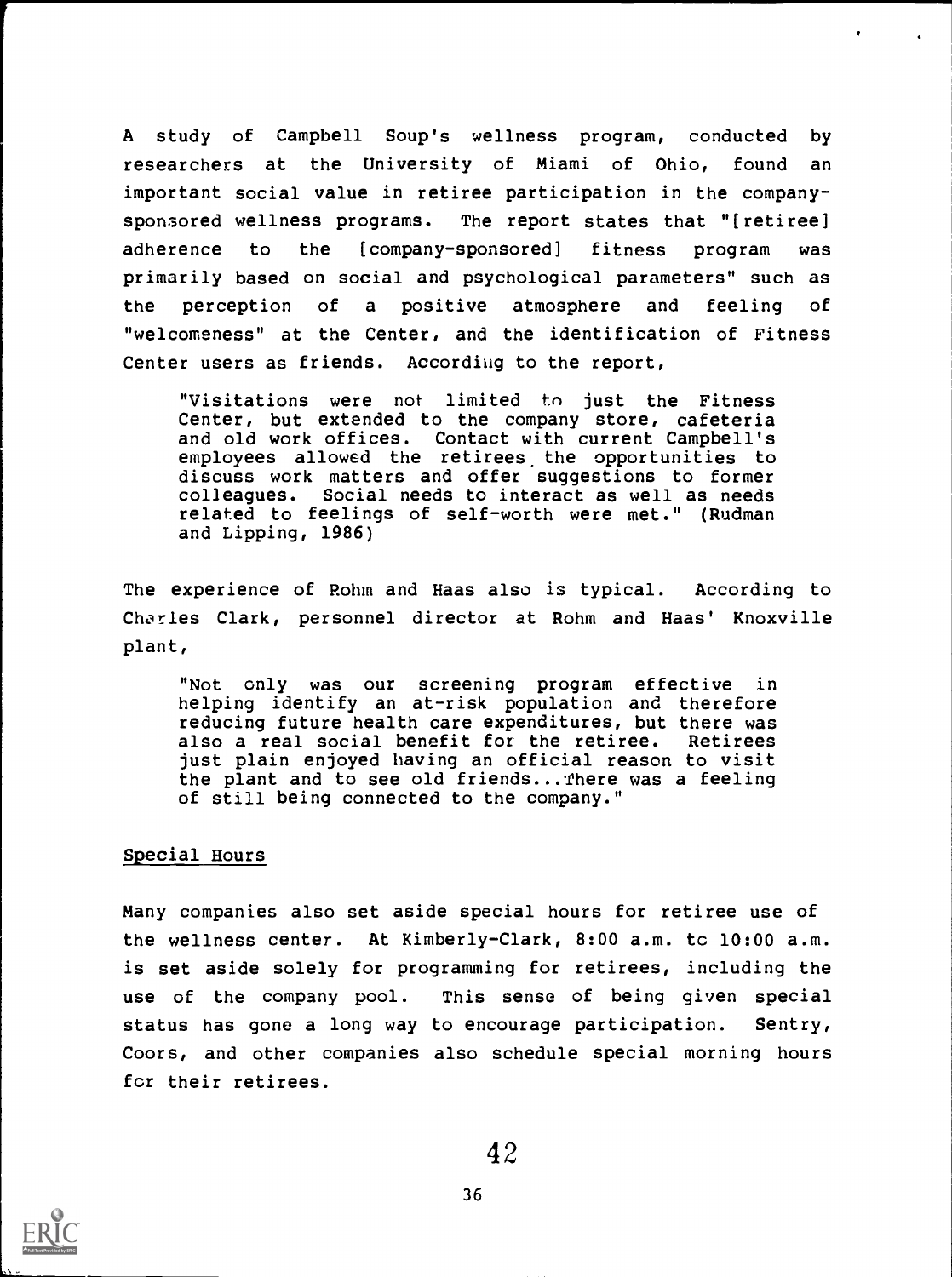## Different Retirees, Different Programming

Many companies are recognizing the varied abilities and interests<br>of retirees of different ages. Recent data from the National Recent data from the National Center for Health Statistics illustrates the difference in personal habits. In response to the question, "In the last two weeks have you done any calisthenics or general exercise?" <sup>15</sup> percent of survey participants in the 45 to 64 year old age group (the full range of early retirees) responded "yes," as opposed to 11 percent of those over 65. (NCHS, 1985)

Retiree users of the fitness facility at Goodyear have ranged in age from their early fifties to their mid-eighties and Goodyear has attempted to accommodate them all. The regular retiree fitness program at the company emphasizes modified sports, brisk walking, and folk dancing. In response to the interests of the younger retirees, a new class was developed entitled the "GT: Fast Retiree Class." According to Krista Poe, Goodyear's program manager, the class for the young retirees shows how much variation there is among retirees in program interests, abilities, and mentality.

Recruitment strategies also vary according to the kind of retiree. In general, recent retirees will have had the greatest exposure (as workers) to company health promotion programs. At Campbell Soup, the vast majority of Fitness Center users are retirees who began using the Center while actively employed. Goodyear and Sentry have reported comparable experiences.

## Barriers to Retiree Health Promotion

Although the future looks promising for the continued development of health promotion programs for retirees, several barriers exist that may slow progress. These include:

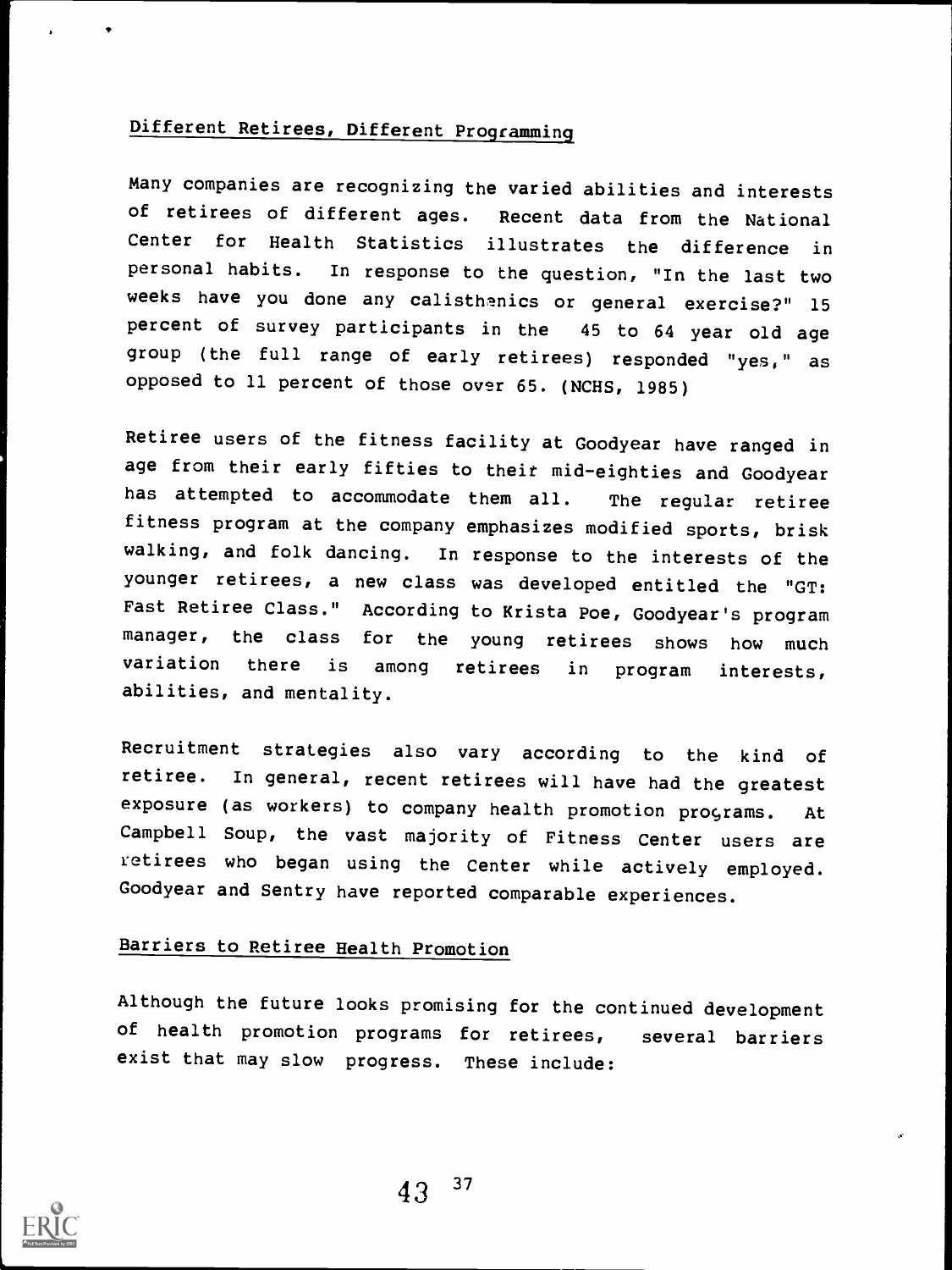- o Access to programming
- o Legal liability
- o Difficulty in effecting behavioral change
- o Lack of consensus about effective interventions

Access to Programming: One of the main barriers is the need for retirees to return to the worksite in order to participate in programs. Since most corporate sponsored wellness activities take place at company headquarters or plant locations, the problem of access can become a barrier to increased participation. Worksite visits by retirees involve special trips, often at long distances and in inclement weather. Programs at urban-based headquarters may involve traffic and parking problems. One of the main barriers for program involvement at Car.pbell Soup is the distance that retirees have to walk from their cars to the Fitness Center! (Rudman and Lipping, 1986)

Legal Liability: One of the major factors in General Electric's decision to exclude retirees from its Fitness Center activities stems from concerns of possible legal liability resulting from accidents. Similar concerns have led Tenneco, long active in health promotion for workers of all ages, to bar re free participation in health promotion activities at its Houston headquarters.

Difficulty in Effecting Behavior Change: Another problem that confronts wellness programmers who attempt to change health behavior through lectures, seminars, classes, and other interactive forums is the difficulty in effecting behavioral change. Often it is very difficult to change ingrained patterns of behavior. Relatively few of the surviving members of the Framingham Heart Study, now all over the age of 65, have changed their life styles in response to knowledge about linking lifestyle habits and disease. One resident, for example, acknowledged the validity of the findings but continued to eat

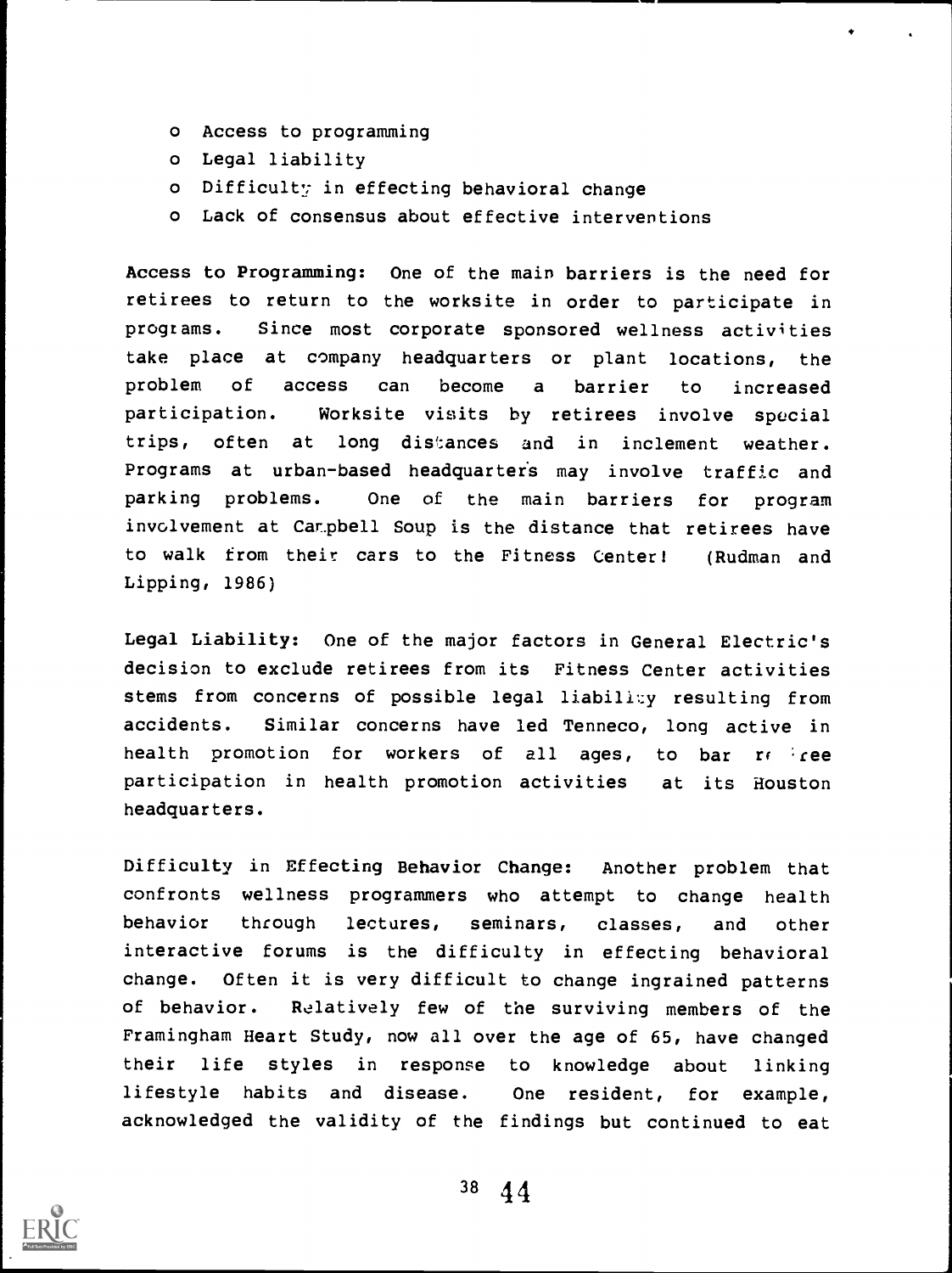rich foods and neglected physical exercise. Even after suffering a heart attack, he continues to live with his lifelong habits despite the risk. His wife, a confirmed smoker, also ignores the warnings." (Rifkin, 1986)

At Goodyear, program managers report that efforts to change the nutritional habits of retirees have been relatively unsuccessful. Whereas studies have shown that attempts at behavioral changes can be effective, there is not yet a strong body of knowledge detailing what techniques are most likely to work.

Lack of Consensus About Effective Interventions: A further barrier involves the lack of consensus on what appropriate programs and interventions are best suited to older adults. Often there is disagreement in the company itself. For example, some doctors at New York Telephone are not in favor of the current position of the American Cancer Society that encourages mammograms for women over the age of 40.

Other barriers may include space problems, inadequate staffing, added program costs, and an overall sense that company efforts should be targeted to actual company employees for whom program participation may more clearly influence the bottom line.

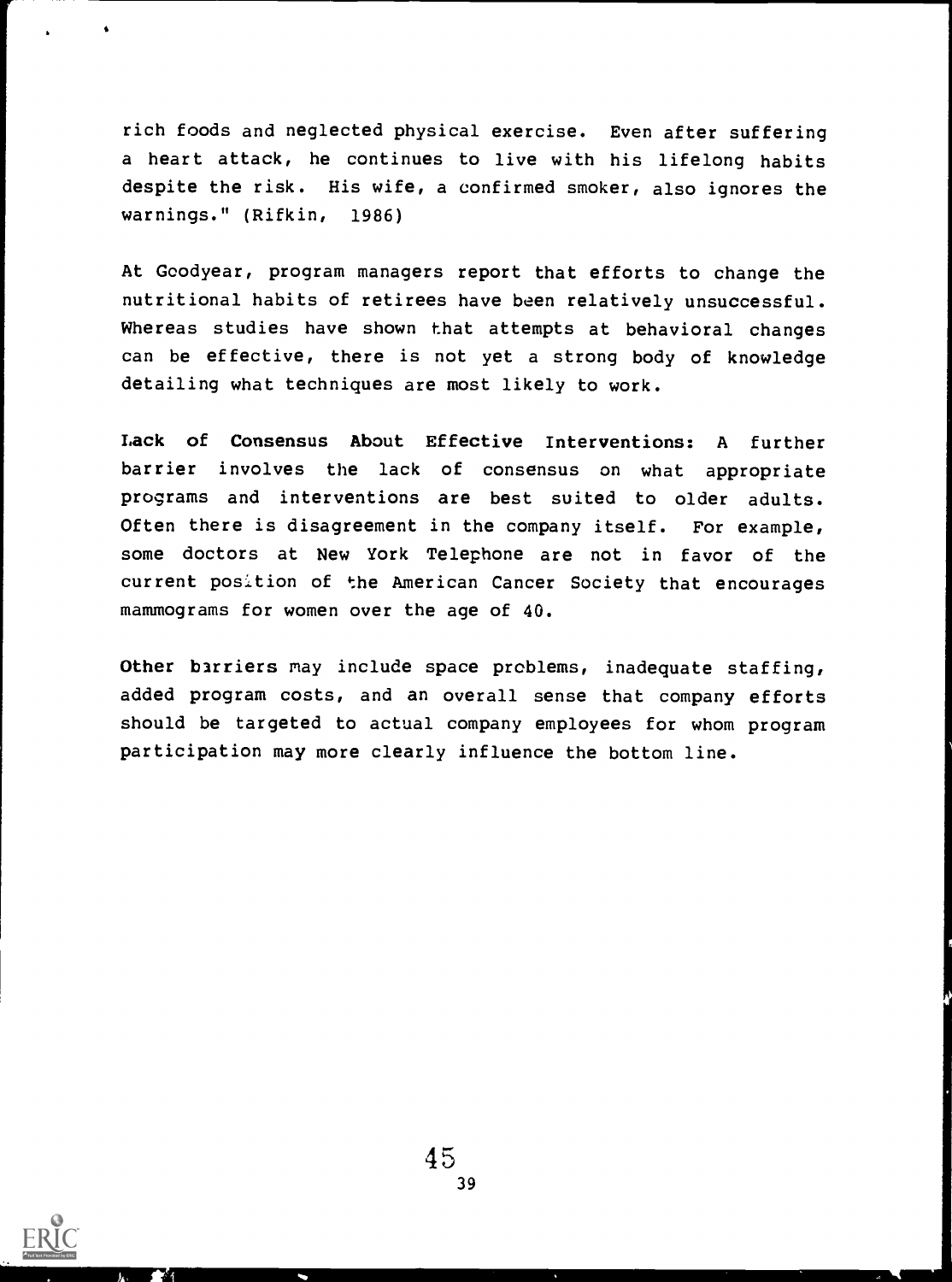#### **CONCLUSION**

The importance of health promotion programs for older workers and retirees reflects an interest by companies in accommodating the needs and concerns of an aging workforce and burgeoning retiree population. Special exercise classes, lunchtime walking clubs, and seminars on arthritis and osteoporosis are some of the many efforts that are being made by businesses to address the health concerns and program preferences of older adults. Other company programs have taken such forms as giving priority use of corporate fitness centers to older workers, developing special health information materials for use at retiree club meetings, and incorporating wellness information into pre-retirement counseling programs.

\*

We have seen in this report how corporate interest in developing wellness programs for older workers and retirees comes from several factors. Among these are the recognition by program managers that older adults are traditionally underrepresented in wellness activities, that the risk for developing both acute and chronic health conditions increases with age, and that if developed and marketed appropriately, wellness activities for older adults receive an enthusiastic reception from workers and retirees. A major factor influencing the development of these programs is the force of recent and projected demographic changes, especially the projections at many companies for rapid increases in their retiree populations.

Controversy exists over the most appropriate and effective way to encourage the participation of older workers and retirees in company sponsored wellness programs. Some companies have been effective in using a medical model to stimulate participation, using physician prescribed or recommended interventions. Other companies have taken a more casual approach to program development and recruitment. In addition, some companies see a fine line between targeting according to age and discriminating

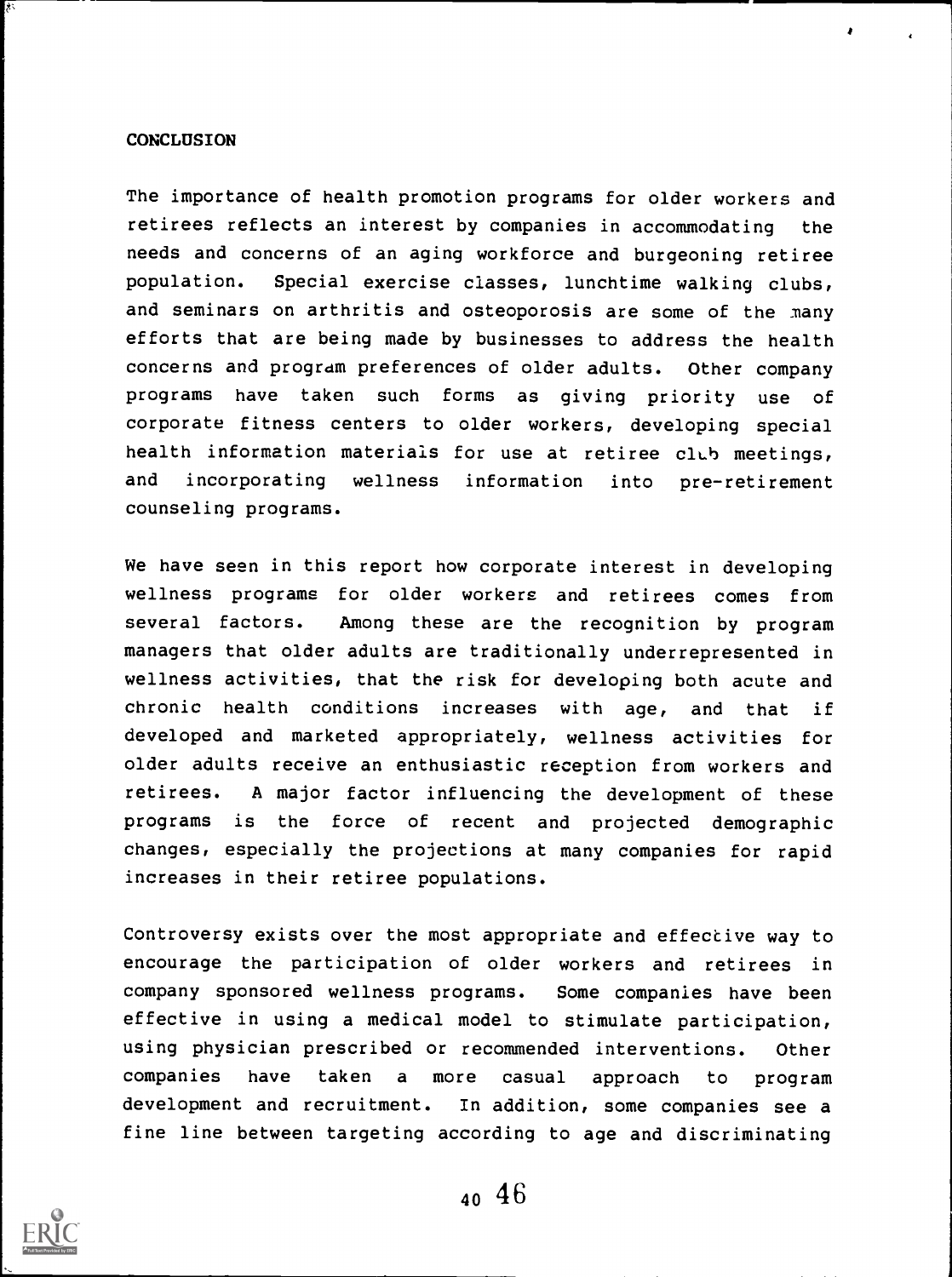on that same basis. Techniques, therefore, for encouraging health promotion participation by older workers and retirees vary according to company, with some programs de-emphasizing age, and emphasizing "risk factors" as the criterion for program participation or design.

As companies grow to recognize the value of wellness programs to older adults, attempts will continue to be made to encourage the participation of older workers and retirees. These efforts may be influenced by several factors including the increasing interest in wellness among older adults, the probable development of new model health promotion programs for older adults (including packaged programs), and more sophisticated marketing approaches.

One of the problems that will continue to face companies that wish to develop wellness programs for older workers and retirees is the discrepancy between these two populations. Programs for employees have been successful, in large part, because of the convenience and incentives associated with activities contiguous with the work experience. Having employer-paid release time to participate in weight management class or using the employee fitness center on the lunch hour allows an employee to participate easily in company-sponsored programs. Retirees, though often enjoying the opportunity to return to the worksite, are not such a captive audience. As wellness grows in popularity, it is reasonable to anticipate more activities spcnsored through retiree club organizations, such as participation in mall walking or other exercise programs.

No doubt companies will continue to experiment in the design and implementation of wellness programs for older workers and retirees. We are just at the beginning of these activities.

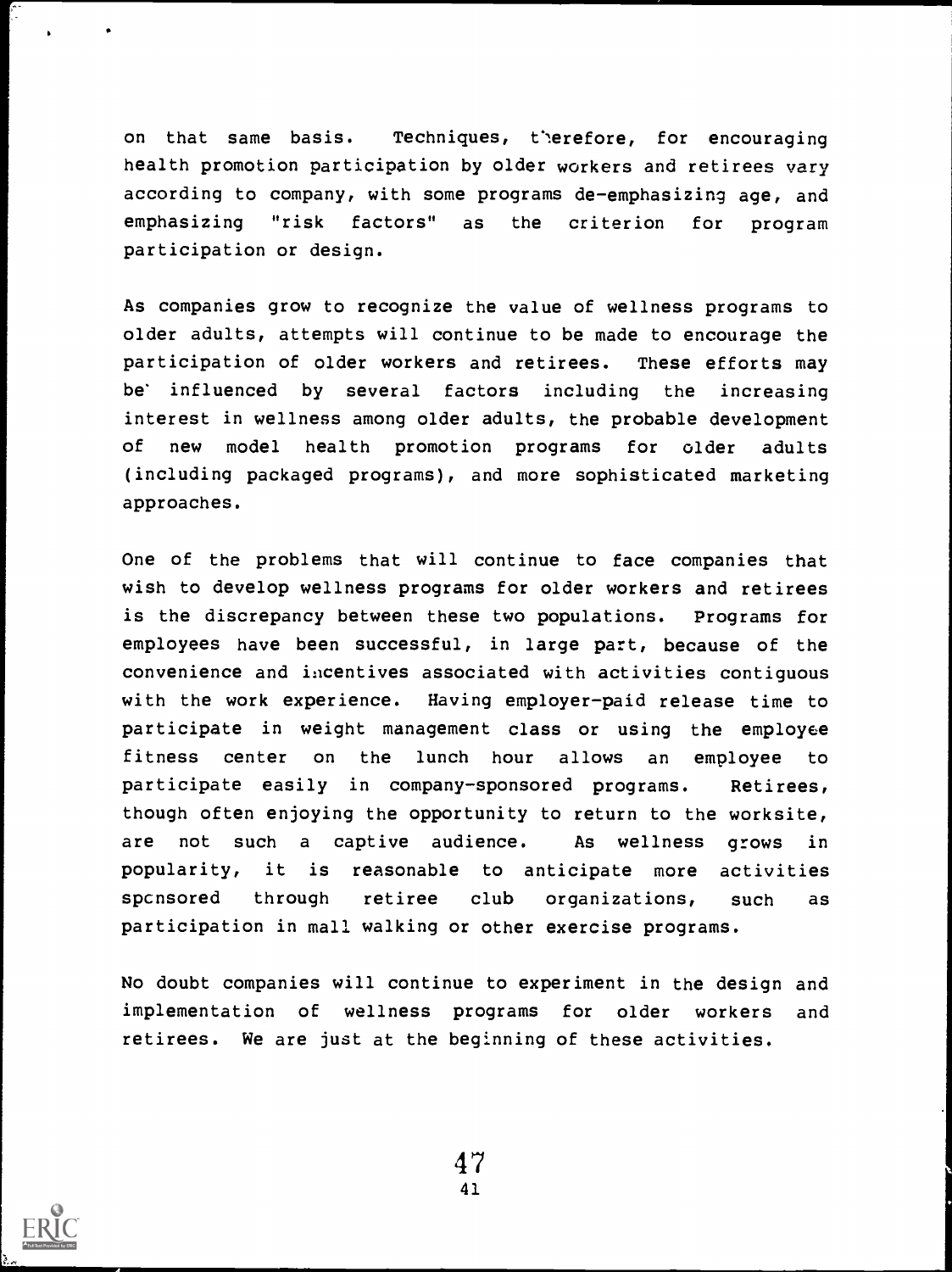COMPANY EXAMPLES -- PROGRAMS FOR OLDER WORKERS

CAMPBELL SOUP COMPANY, Camden, NJ Kerry Bouchard, Assistant Manager, Turn Around Health and Fitness Center (609) 342-3939

Campbell Soup has developed special wellness programs at its Camden headquarters that have appealed to its older employees and retirees. Whereas the company does not try to segregate Fitness Center participants according to age, special programs have been made available to those who desire a modified aerobic program. Program staff estimate that the average participant age at the Center is between 38 and 40.

Campbell had originally developed two programs targeted to the older employee entitled "Fitness after 40" and "Slow Aerobics,"<br>but the programs failed due to low participation rates. Company but the programs failed due to low participation rates. Company<br>managers, attributed, the failure, to a backlash against agemanagers attributed the failure to a backlash against<br>specific programming. This was especially true with the This was especially true with the older male employees who didn't want to be identified as a part of a<br>specific age group. Changing the name of these programs to specific age group. Changing the name of these programs to<br>"TNT"--short for Tuesday and Thursday--was effective in Tuesday and Thursday--was effective in<br>rticipants. The average age of employees in recruiting older participants. the new TNT program is estimated to be 50.

In addition to the TNT program, the company also offers a Flexercise program at the Camden center. The flexercise program emphasizes flexibility and muscle toning. In addition to older workers, there is a high percentage of retirees in the program. The compan; also conducts a series of health education classes. Those classes offered through the Center that have appealed to older workers have included stress management, smoking cessation,<br>hypertension monitoring, nutrition, and weight control. The hypertension monitoring, nutrition, and weight control. company is currently in the process of revamping programs to help increase the participation rates of older workers and retirees.

CIGNA CORPORATION, Philadelphia, PA Stewart Beltz, Program Director, Preventive Medical Program (215) 241-3379

The CIGNA Preventive Medical Program was started in April 1979 as <sup>a</sup> heart disease and sedentary lifestyle disorder prevention program for company executives. It is currently available to all corporate headquarter employees. CIGNA is one of a small number of major employers that gives preference in the use of its wellness facility to older workers. Age, and not merely risk factors, is a criterion for program participation. Workers over the age of 40 are given preferred status in the use of the<br>facility. The rationale is that age is associated with risk The rationale is that age is associated with risk

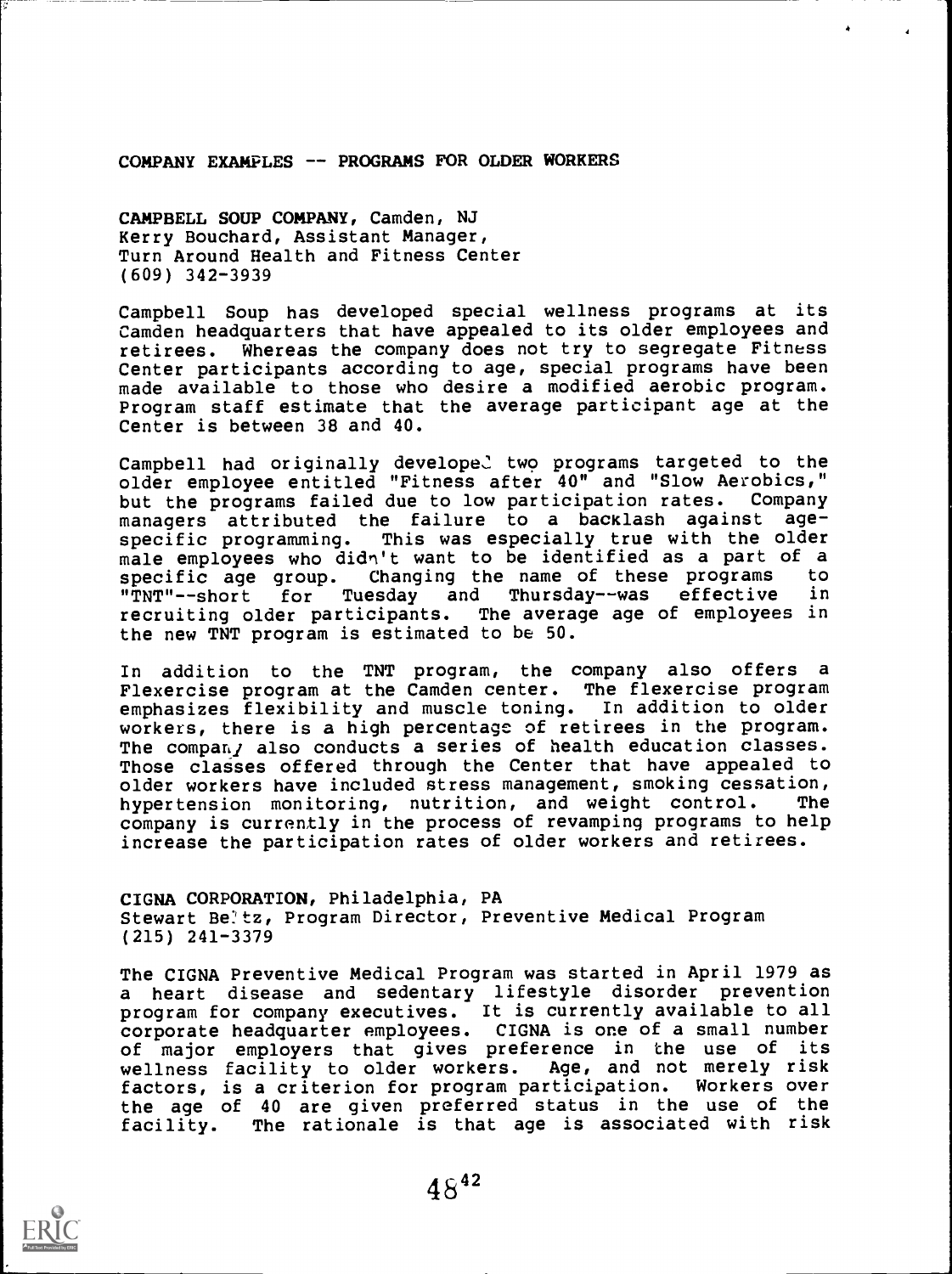factors for the development of disease. Another and more specific rationale for CIGNA's targeting is that at company headquarters, older workers were much less likely to take advantage of the team and individual sport activities, such as basketball and racquet sports, that are popular with younger<br>CIGNA employees. Priority use of the Center, in addition to Priority use of the Center, in addition to targeting risks, was also, therefore, a question of equity.

In the CIGNA program, all Fitness Center participants are thoroughly screened by corporate medical department staff. Then the employee is interviewed by an exercise physiologist to determine program goals. Out of the 4,500 employees at the corporate facility, 700 are participants in the wellness program. The company, in a recent study, has documented the reduction in<br>risk factors for program participants. For people who factors for program participants. For people who participated in the fitness activities two or more times per week for one year (high users), there was a nine percent average improvement in 13 physiological variables, including resting and recovering heart rate. The program. evaluation also found that male participants over the age of 50 had significant reductions in a variety of risk factors. Of the 51 males over the age of 50 who were "high" users of the facility for one year (two times a week or more), average cholesterol count dropped from 228.1 to 219.8, average weight dropped from 176 to 172.4 pounds, heart rate at moderate exertion levels dropped from 135.4 beats per minute to 123.2, and average systolic blood pressure went from 132 to 127, diastolic from 86 to 82.

There is no charge to employees for using the facility and the company provides clothing, laundry services, and other amenities<br>to encourage program participation. In August of 1985, the  $t \cap$  encourage program participation. company highlighted as Fitness Center "Participant of the Month" a 65 year old vice-president who became the first employee to complete 1,000 exercise sessions. His six year use of the Center has contributed to a 42 percent improvement in stress testing, and to a reduction in his cholesterol level from 300 to 180. Hypertensive and medicated upon entrance into the program, he has subsequently attained a normal blood pressure. A plaque on the wall of his office carries the motto "Old Age and Treachery will Overcome Youth and Skill."

GENERAL DYNAMICS, San Diego, CA Mario Tamayo, Health Promotion Director (619) 573-9921

As with many companies, General Dynamics does not single out specific age groups in its health promotion programs. Program marketing, however, is such that participation by older adults is encouraged. The encouragement comes in several forms. First, promotional materials are geared to attract the attention of older adults. The most recent brochures advertising the Fitness Center include pictures of six specific "types" of potential participants--middle and upper management, blue collar workers,

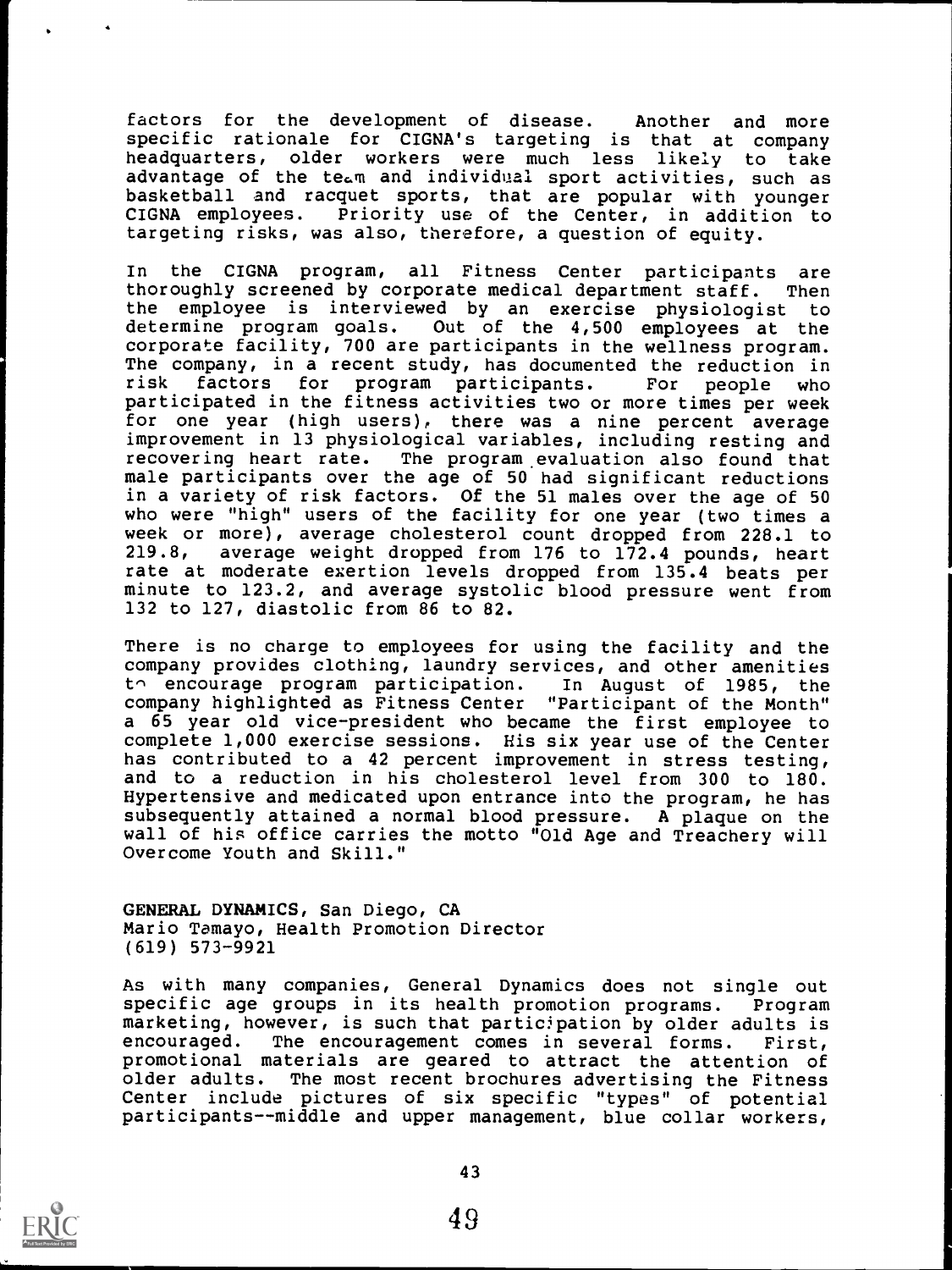minorities, women, and older adults. In addition, other r'ctures in the promotional brochures include older adults in sporting<br>clothes, such as golfing outfits or dressed in sweat gear. A clothes, such as golfing outfits or dressed in sweat gear. second attempt to encourage the participation of the older worker and retiree is through the company "Shape Up" program, which is designed for employees who have never or have rarely exercised. Program directors estimate that about half of all participants are over the age of 40. In addition to the exercise component of the "Shape Up" program there also are scctions on stress management, nutrition, and healthy lifestyles. A third way that the company is addressing the needs of the older worker is through an aerobic dance class that has a high percentage of older women participating. In an attempt to encourage this participation, the class is taught by the oldest staff member of the Center, a woman in her late thirties.

Mark Tamayo, Program Director, has expressed a strong interest in increasing the participation of older adults in the health programs. The company is in the planning stages for a pilot project to develop an adult fitness class for workers and retirees over the age of 65. Although younger employees will be allowed to participate, all promotional materials, in the form of posters, newsletters, and other advertisements will be geared to the older adult population.

GENERAL ELECTRIC CORPORATION, Fairfield, CT John Scanlon, Director, Health and Fitness Center (203) 373-2183

The average age of participants at General Electric's corporate fitness center is 40. GE's highly individualizcd program allows for the medical staff to develop specific programs and guidelines for workers of all ages and fitness levels. In addition, the company has computerized nutrition programs, healthy back courses and other programs of interest for the older worker. All employees who have participated in t'.e corporate fitness facility are eligible for retesting before retirement.

Recreational preferences are another way that the company addresses the needs of the older worker. An employee who is interested in tennis or jogging, for example, will be given a special fitness and strengthening program. employees, especially, have learned techniques for grip strength and shoulder mobility for their golf game. Swimming exercises also have been popular among older employees.

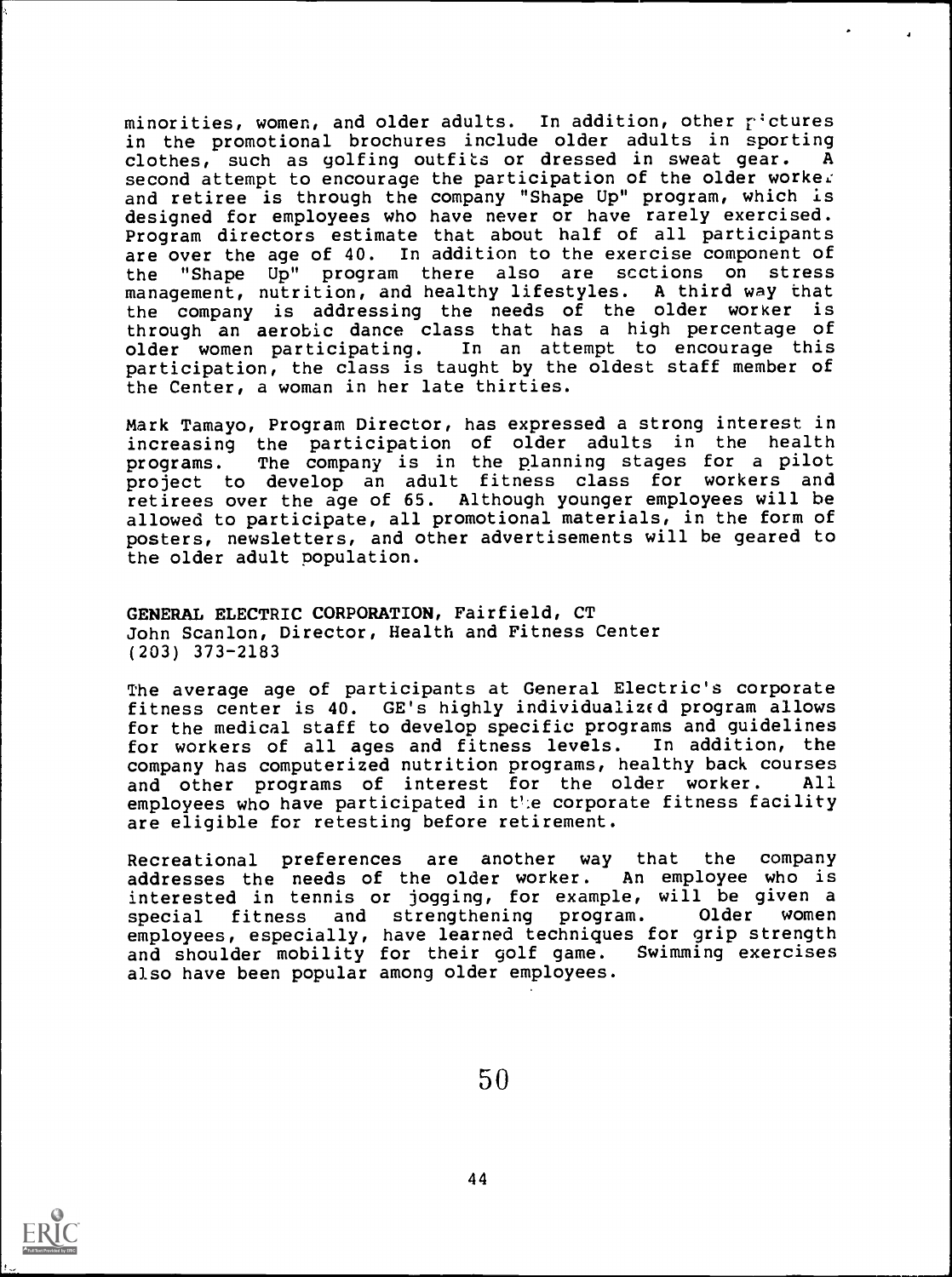JOHN HANCOCK FINANCIAL SERVICES, Boston, MA Christina Ryan, Coordinator of Administration and Health Education (617) 421-4485

John Hancock's health education division has developed a program called "Positive Lifestyle Management" that includes features of special interest to the older employee. The fitness and exercise programs include The John Hancock Walkers Club, which is open to all employees. The group meets in designated areas on alternate weekdays and walks for 40 minutes per session. The company also has a number of education and screening classes including cancer education, blood pressure, and diabetes education. The latter is a four week course conducted by a dietician working in cooperation with the local Diabetes Society. A new family cooperation with the local Diabetes Society. Support program has been instituted at the company. The focus of the program has been a series of "Family Life Luncheons" that address specific health needs throughout the individual lifespan. Special programs of interest to older adults have included such subjects as "The Sandwich Generation," that is those sandwiched between youth and old age, "Death and Dying" and "The Older Adult." The luncheon programs have been very successful, with an average of 60 to 65 employees, retirees, and family members participating.

In addition, the company has attempted to address older worker and retiree health issues through their pre-retirement planning  $\mathsf{program.}\qquad$  One  $\mathsf{program}\ \mathsf{module}$ , "Your Future Shape," address $\epsilon$ general health issues, nutrition, exercise and aging. In 1981, the company plans to develop more programs on aging--especially those targeting the 35 to 65 age group. A class also is being designed for employees dealing with the problems of an aging parent.

KIMBERLY-CLARK, Neenah, WI Patrick Lord, Supervisor, Health Education and Fitness (414) 721-5559

Kimberly-Clark's Health Management Program offers an impressive array of resources and activities for older workers. Some of the fitness activities include a class entitled "Over 60 Fitness" (which is currently frequented only by retirees), aerobic water conditioning, and "Aquacize," a water exercise program popular among older employees, especially those with arthritis or back problems. Other innovative programs in the fitness area include square dancing classes, both on the dance floor and in the pool! In addition, the company has developed a special program of aerobic fitness for the mature women. Most of the older women who participated in the class have subsequently been channeled into self-directed programs or to regular fitness classes.

Another program that was developed to target the older female employee was a menopause information seminar called "Women and

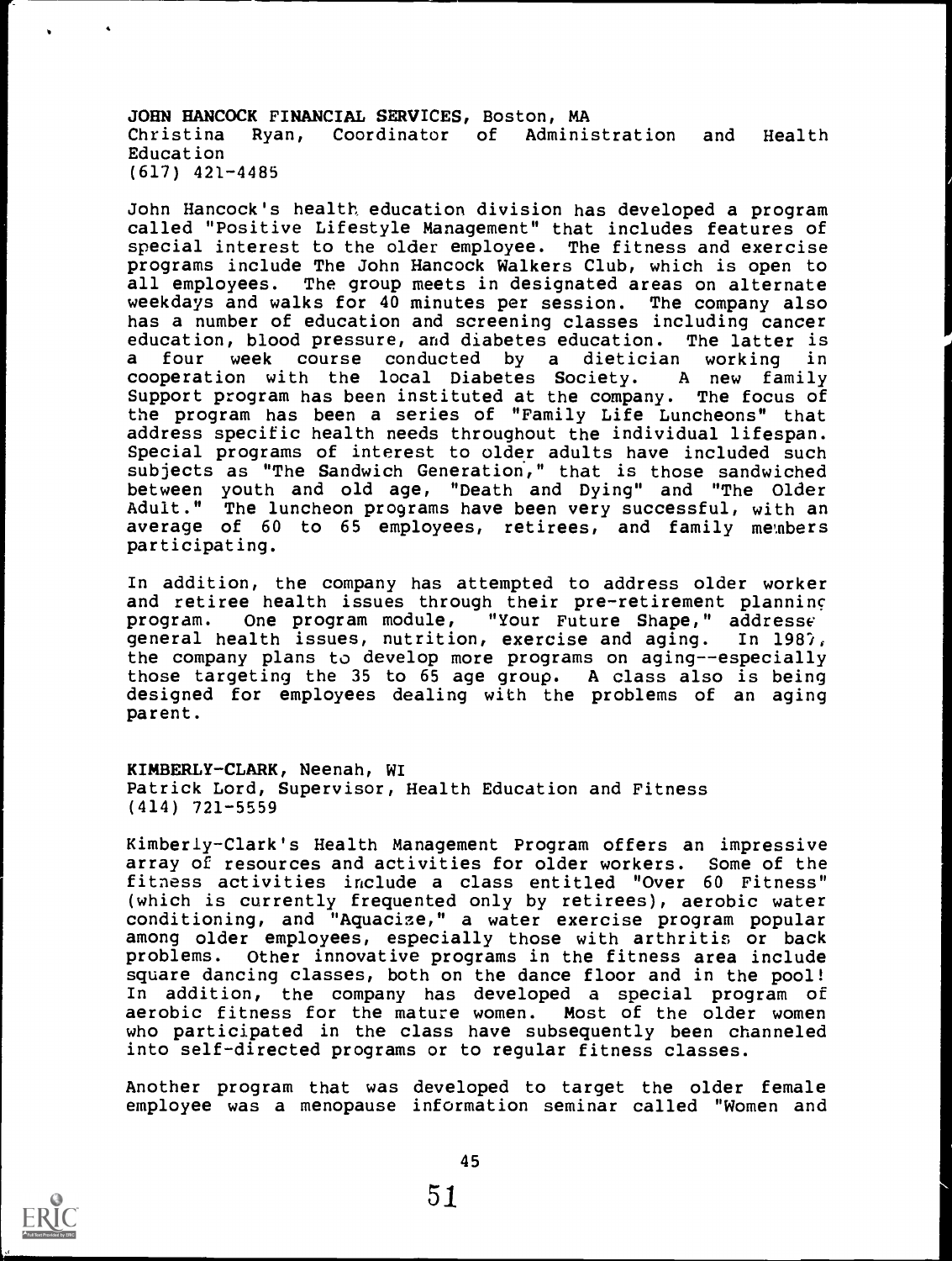Midlife Health." The class looked at nutritional, physical, and<br>emotional components of menopause. Program directors have emotional components of menopause. indicated that the most popular program for older employees are<br>the weight reduction classes. Initially, participation was the weight reduction classes. primarily by women; however, within the past year or two, significant percentages of the class attendees have been men. Part of the appeal of the classes is that participants can work one-on-one with program staff. The average age of male employees participating in the weight reduction classes is 40. One other program that gets a high percentage of use by older employees is the Supervised Exercise Program (SEP) for any employee or spouse who has cardiovascular disease. The company does charge nominal fees for most programs.

The company is currently involved in a study with its insurance carrier that will compare costs of hospitilization and the incidence of major illness for participants in the wellness program against the same costs for a control group not in the program. Although it is unknown when study results will become available, an analysis with a breakdown by age is expected.

LEVI-STRAUSS CO., San Francisco, CA Robyn Chew, Fitness Center Manager, Home Office (415) 544-1510

Half of the employees at Levi Strauss' Valencia Street plant location are over the age of 50, and only 25 percent of the workforce is under the age of 30. To respond to this older workforce, Levi Straus r.ade available a pilot wellness program of health screenings, exercise, and fitness. Twenty older workers (18 women and two men) were the eventual participants in a program that began with a questionnaire to determine overall<br>employee enthusiasm for being a part of the pilot project. The employee enthusiasm for being a part of the pilot project. program's second step was <sup>a</sup> health screening for interested employees that was arranged by the company's EAP Division and performed at local health clinics. Workers received colorectal, diabetes, and blood pressure screenings. For those older workers who expressed interest in participating in the fitness program, tests on body composition, strength, heart rate recovery, and flexibility were measured as a pretest conducted in October 1985. Participating employees were than asked to attend a weekly lunch hour exercise class that emphasized stretching and aerobic activity. A retest was administered after six months in May 1986. The findings of the study are as follows:

- o 50 percent of the employees participated regularly;
- o Only two of the original 18 dropped out;
- o Every regular participant had an increase in heart rate recovery, and increased strength and flexibility;
- <sup>o</sup> Two employees, aged 53 and 58, who had been discipline problems, became much better adjusted socially.

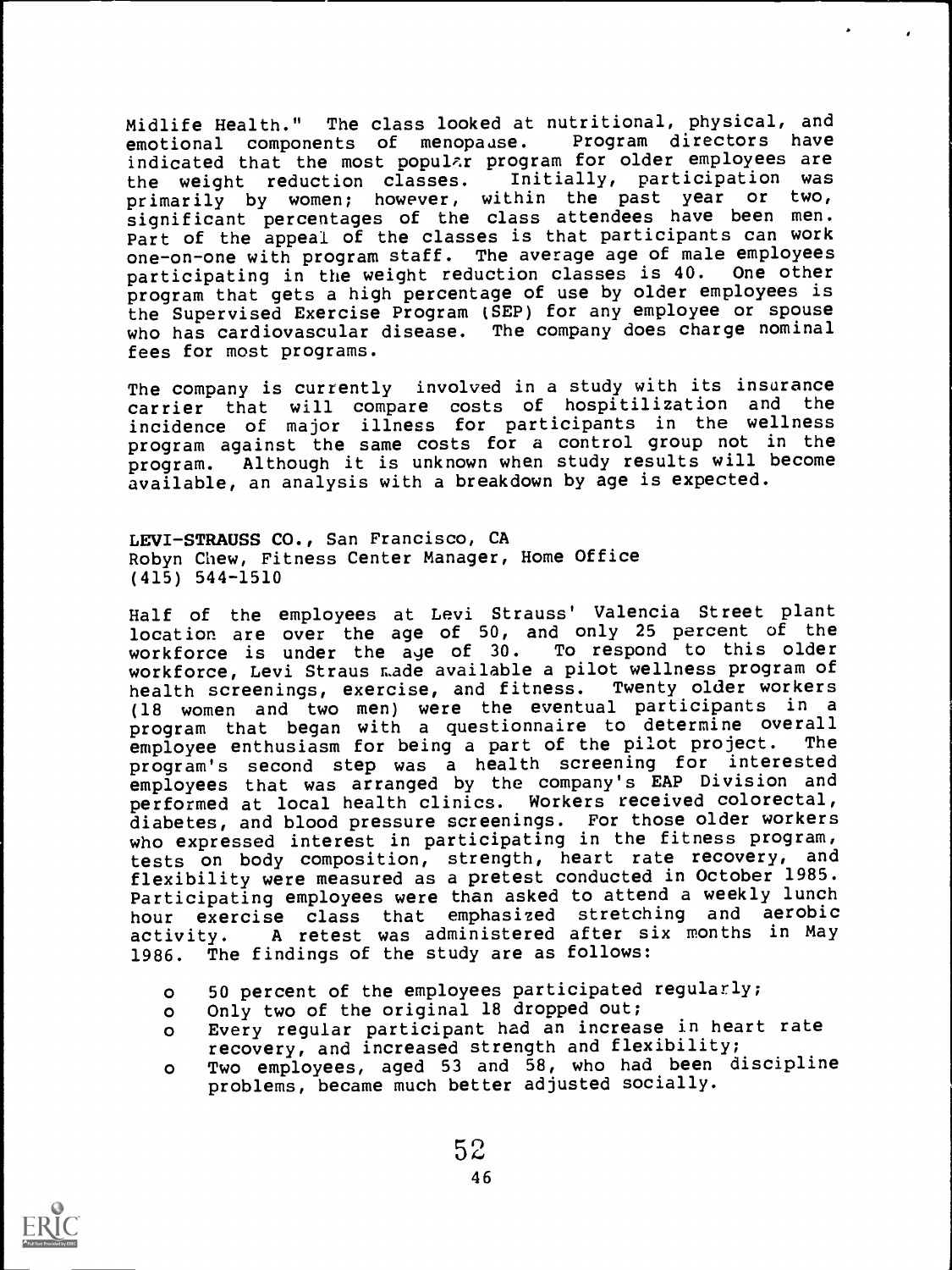The program received enthusiastic support from the plant manager and used the services of three student interns, as well as peer leaders as program facilitators assisting company staff. The program cost the company practically nothing in that employees participated on their own time and used equipment that was purchased through plant employee donations.

PROVIDENT INDEMNITY LIFE INSURANCE, Norristown, PA Maryanne Fichter, Vice President, Personnel (215) 279-2500

Provident is a small insurance company with 100 employees in its home office. The company has become very committed to worksite wellness, largely through the efforts of Joseph Reese, the company's CEO, and James Hellauer, the current president of the company. Hellauer also serves as the president of Wellcon, the 38 member wellness council made up of Southeastern Pennsylvania employers. Thirty percent of Provident's workforce is over the age of 50.

In 1985, 97 percent of all company employees participated in a special incentive program for wellness activities. For participating in activities, employees received points that were than applicable to a competition for prizes. Wellness activities included CPR, seat belt programs and first aid. There also were incentive programs with features that appealed to the older worker. Participation in the company-sponsored walking club two or more times per week made the employee eligible for contest points. In addition, participation at special seminars on osteoporosis and other topics were similarly rewarded. Winners (those who received the most points) received health and fitness related gifts.

A similar program was conducted in the Spring of '86. As with the earlier program, incentives were structured so that older workers were encouraged to participate. One of the incentive programs that received significant older worker participation was a contest to design nutritious brown bag lunches.

SENTRY INSURANCE COMPANY, Stevens Point, WI Ron Cook, Director, Corporate Wellness (715) 346-6000

SENTRY CENTER WEST, Scottsdale, AZ Cherith Beavers, Fitness Programmer (602) 860-7972

According to Wellness Center managers, the targeting of programs to meet the needs of the older worker is in line with the overall wellness pnilosophy at Sentry. The older employee is considered to be especially important to the organization. The company is convinced that wellness programming is a retention tool and that

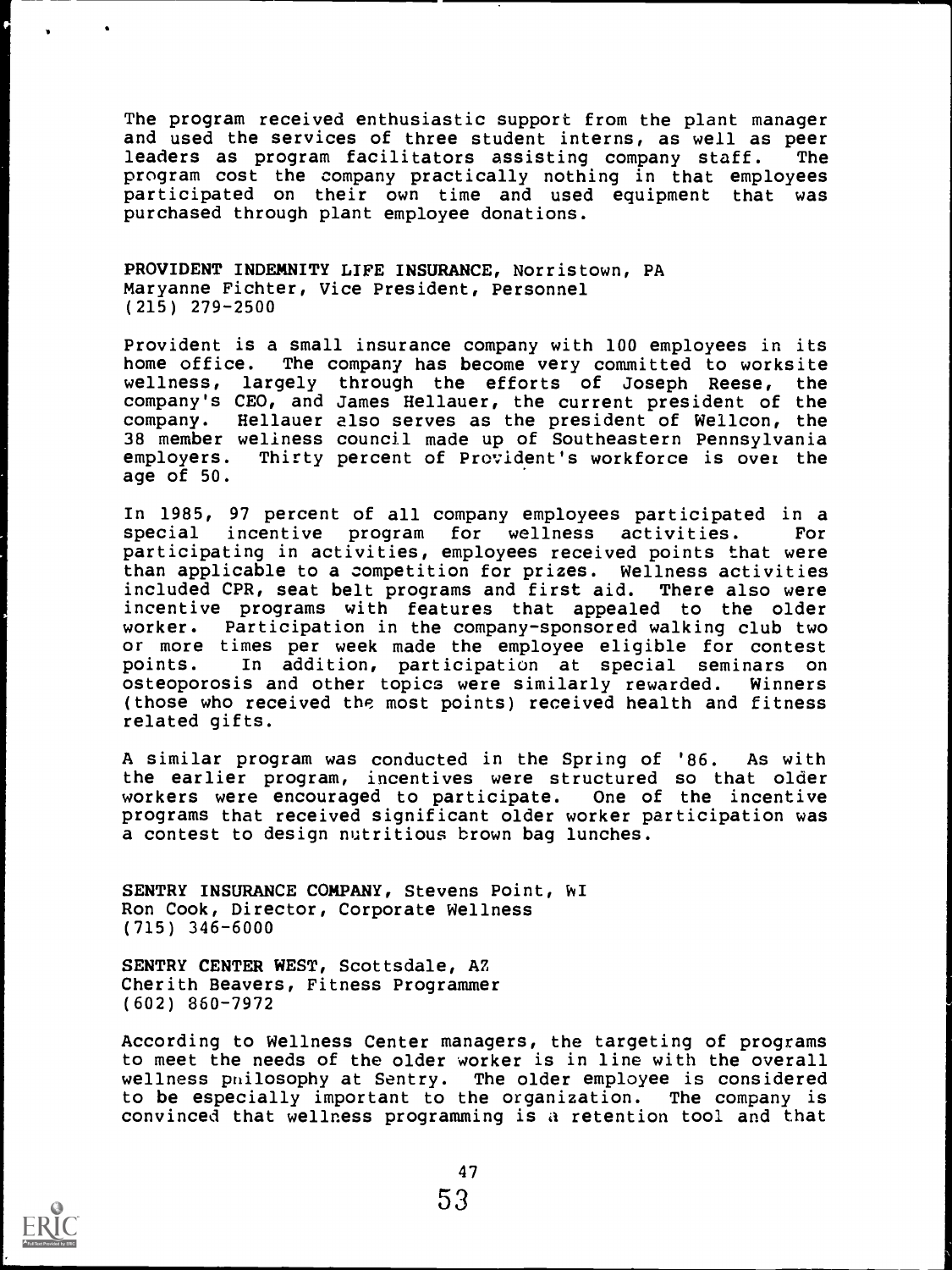it increases productivity and helps form the corporate culture, which is important to this small-town corporation. A study that was conducted on Center users over the age of 40 found that 95 percent of those participants were normotensive. This compares to much higher averages in other companies.

Sentry is involved with an "Adaptive Exercise Program" for those employees who need special attention. Workers on disability, those with physical impairments, and others are encouraged to participate. Although the program is available to all employees, the company has found that a large percentage of individuals in the program are older workers.

The company's first program to target older workers was developed in 1978 and was entitled "Over 40 Ladies Only Exercise." The group met three times per week for thirty minutes a session. Participation dwindled after a couple of years, but a name change to "Ladies Only in the Lab" helped to boost attendance. This class, which currently averages about eight to 15 participants, still attracts a high percentage of older women employees. Program managers have noted that in marketing the wellness programs to older workers, direct attempts to recruit by age have often discouraged participation.

The Sentry Center West in Scottsdale, Arizona has encouraged the participation of older workers in company-sponsored fitness In an attempt to increase the attendance of older workers, an exercise program for workers 50 and older was developed. While the program itself is not a continuing program at the company, it did serve the purpose of ge,ting older workers acclimated to exercise and increased their participation in the traditional aerobic program, which includes treadmill use and stationary bicycling. Several of the participants in the fitness class designed for those over 50 had physical impairments that were taken into consideration in the design of the program. Staff emphasized "range of motion" exercises for those with shoulder problems and arthritic conditions. Instead of using regular weights, participants used one-pound food cans for the strengthening exercises, a technique that encouraged participants to exercise at home.

SYSTEM DEVELOPMENT CORPORATION, Camarillo, CA Dave Eckert, Health Program Director (805) 987-9347

The System Development Corporation is a subdivision of UNISYS<br>Corporation. The company has been especially innovative in The company has been especially innovative in performing health screenings for conditions that are often aging related. Program directors believe that they were the first employer to perform in-house carotid duplex scanning for plaque build-up on the carotid artery.

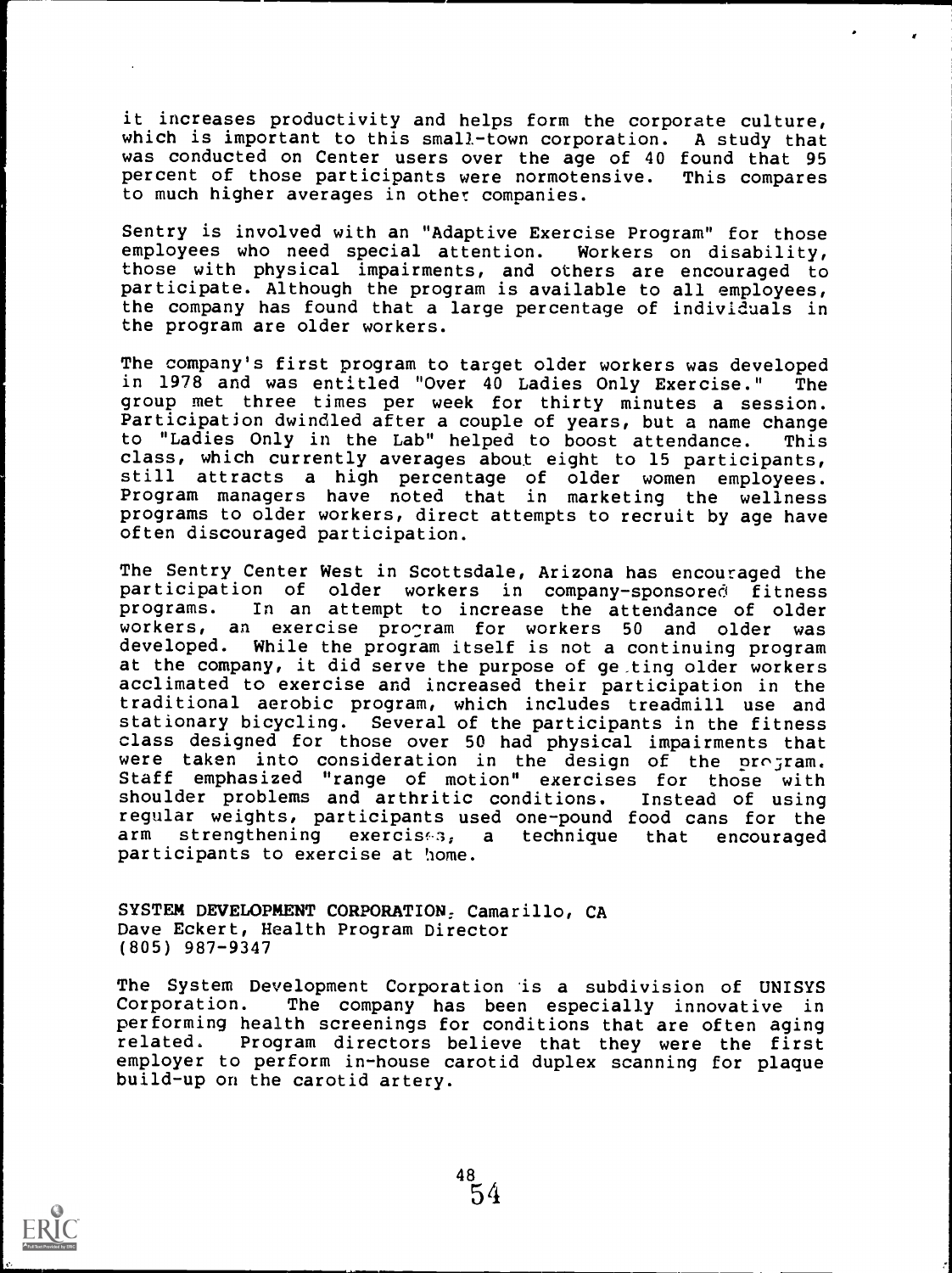Each month, as a form of employee education, the company conducts programs emphasizing a different health theme, such as<br>hypertension, blood sugar levels, and smoking. In conjunction hypertension, blood sugar levels, and smoking. with the monthly theme, the company sends an informational newsletter to employees and retirees. In addition, each month, a nutrition class is given for all interested employees. The class includes a precooked "nutritious meal" as well as instructions on how to prepare it at home. Program managers indicate that this program has been very popular among the older employees, with about 80 percent of those attending the nutrition classes being over the age of  $40$ . There is some attempt, as well, to relate There is some attempt, as well, to relate the content of the meal to the health theme. For example, the month in which osteoporosis was highlighted, the nutritious meal included dairy products.

The company also has had a very effective blood p ssure monitoring and patient education program. Instead of conducting screenings at corporate medical offices or at the company fitness center, heal.th program managers go directly to individual offices to perform screenings. The vast majority of those who have been identified as hypertensive have been older employees. The screening and follow-up education program has been successful in bringing the majority of these employees to normotensive pressures.

TENNECO, Houston, TX Bill Baun, Director, Health Office (713) 757-3313

Although Tenneco has a relatively young workforce, with 59 percent of its male and 81 percent of its female population under the age of 40, it has had success in developing programs for the older worker. Over 40 percent of women employees over the age of 40 participate in activities at the company fitness facility, with the program "Aerobics Light" being th $c$  most popular. The Aerobics Light program, which started in early 1986 with 11 female employees, has since doubled in average class size. In addition, weight loss programs have been very popular among the older female employees.

Participation rates by older male employees have been somewhat less than those of the women. Company program managers attribute this difference in participation rates to female employees being more weight and health conscious, more interested in modified exercise programs, and less likely to have schedule interruptions due to travel. Those older men who do participate in wellness activities have been found to have the highest adherence rates of<br>any age group. Program managers attribute this to the higher Program managers attribute this to the higher percentage of older men for whom an exercise program has been suggested or prescribed by a family physician.

One innovative program that has encouraged the participation of older employees has been "Wallyball," a game that incorporates

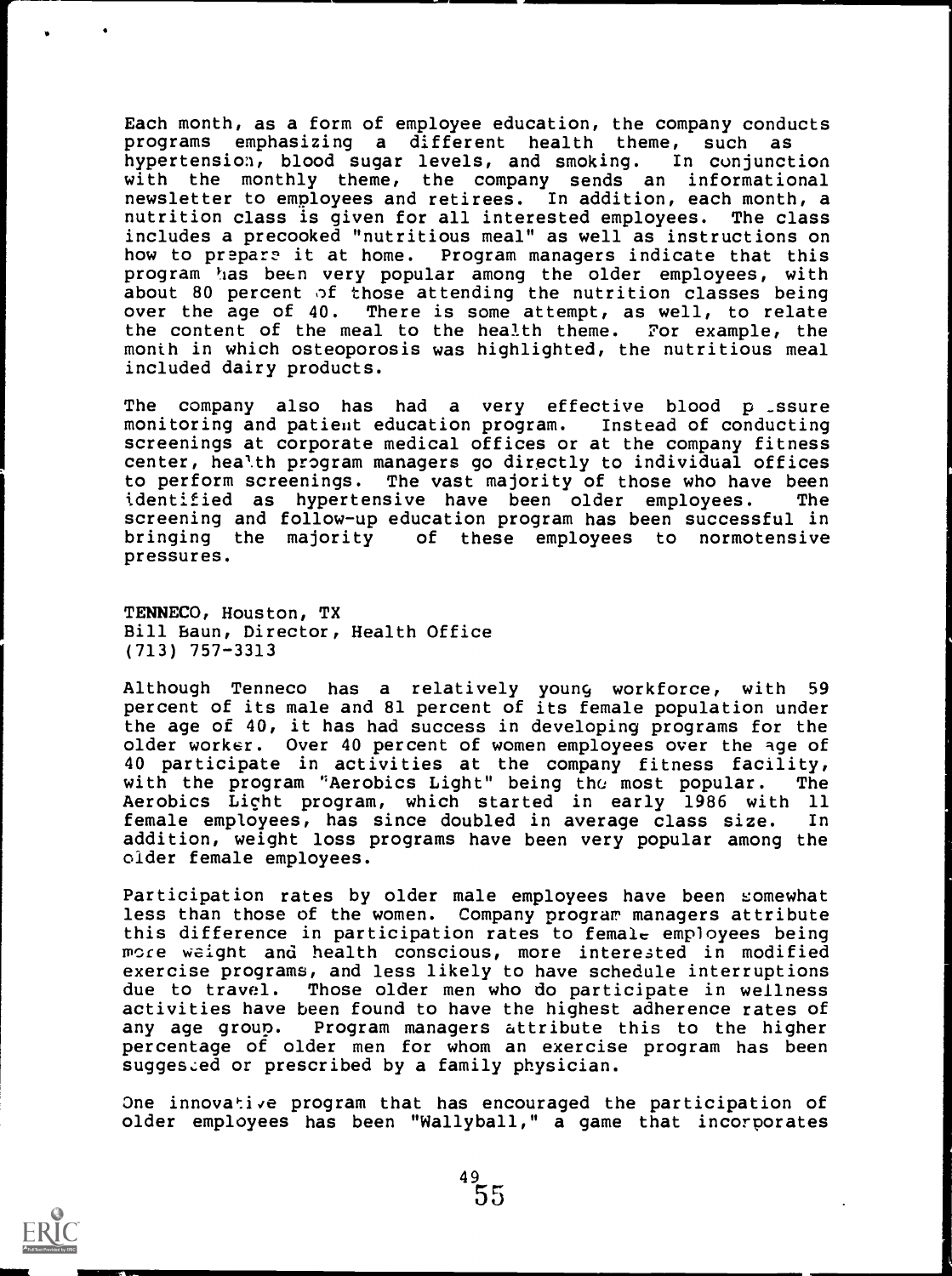the rules of volleyball and that is played in the confines of a racquetball court. The company estimates that 20 percent of women employees over the age of 40 participate in regular<br>wallyball games. The desire to participate in the wallyball The desire to participate in the wallyball games encouraged one older employee, who had been restricted in participating because of high blood pressure, to begin a workout and weight reduction program through the Center. The employee lost 48 pounds and brought his blood pressure down to a level where he was eligible to participate in the group activity.

Tenneco also has developed two health education self-care modules that have recently been introduced into the company wellness activities. One is directed to families with children and to the specific health care needs of that population, the second is a four hour course for the older worker. The four hour program was conducted at the company in the Fall of 1985 with 15 employees aged 50 to 65 participating. A health education component, including information on arthritis, osteoporosis, and nutrition was accompanied by an exercise demonstration. The exercises, which were designed by a consultant for the Houston YMCA, were<br>entitled "Fitness After 40." and were demonstrated to "Fitness After 40," and were demonstrated to participants by program staff. Participants in the program also received copies of the self-help books Growing Younger and Take Care of Yourself. The company plans to survey the older workers who participated in the program to see if there has been any effect on health behavior.

UNION CARBIDE, Danbury, CT Kimberly Smith, Corporate Manager, Health Promotion (203) 794-4667

At Union Carbide's Corporate Fitness Center in Danbury, Connecticut, half of the 720 employees who use the facility are over the age of 40. Workers aged 50 to 59 comprise 16 percent of Center users while the total number of employees aged 50 to 59 is 20 percent of the workforce. The success of recruiting older workers as participants in the company program stems, in part, from the company policy of giving priority to medically referred employees. Those employees with special health risk factors are encouraged to use the Center in the afternoons on company time. A high percentage of these afternoon users are older employees. Employees without health problems use the Center on their own time.

Another factor that influences older employee participation is that both the classes and the Center's atmosphere encourage participation by all employees, regardless of athletic abilities. Recognition awards are an example of this emphasis, with personal goals and not levels of performance being the basis of achievement.

The company has established a "mini lecture series" that has included topics such as exercise and arthritis, osteoporosis,

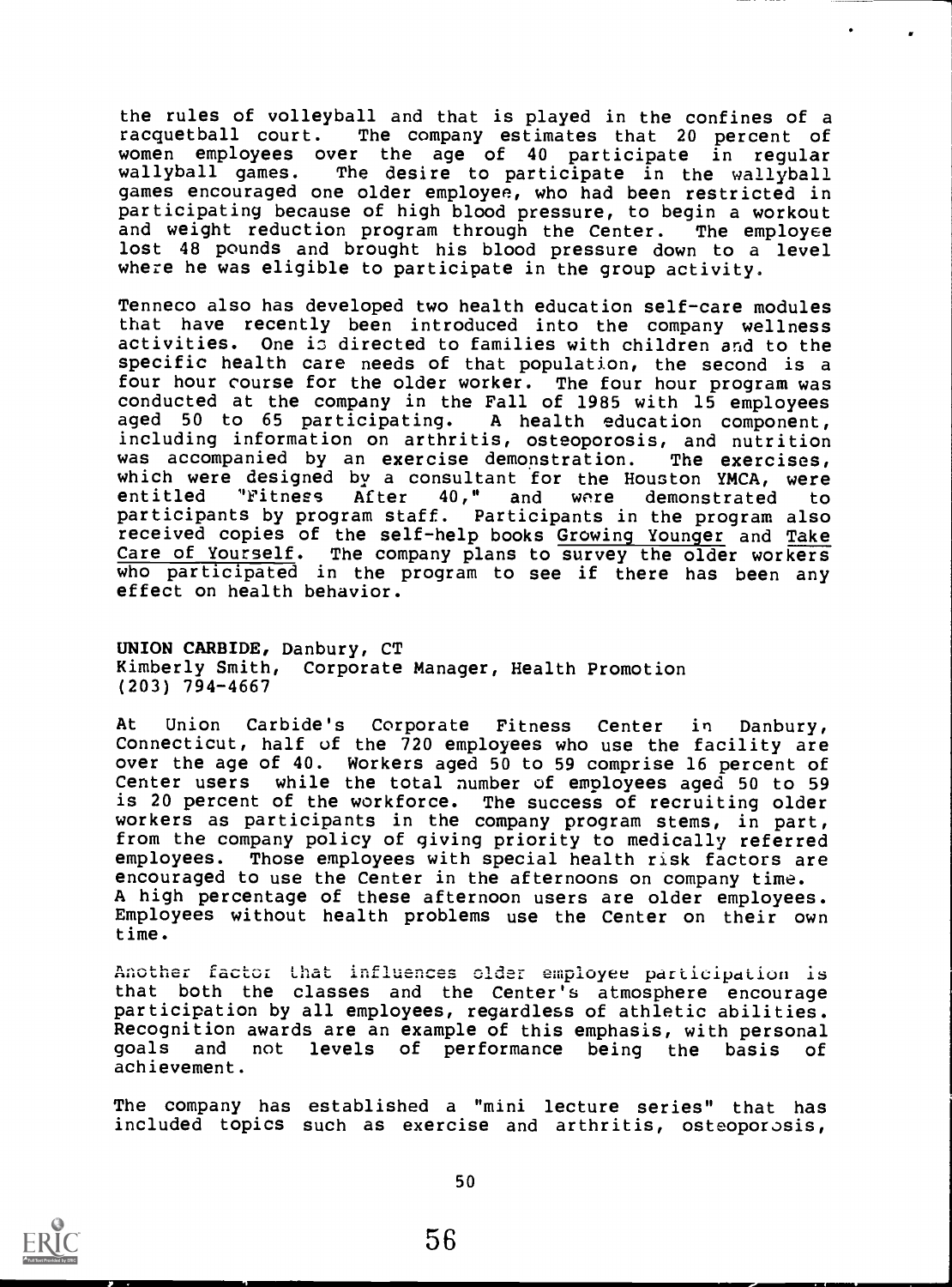fitness and aging, and back pain management. There also is a<br>Center-based cardiac rehabilitation program for "graduates" of a local hospital program and a noontime walking club that meets twice per week. Older workers are heavily represented in these programs. Center staff also assist in the design of the health component of the company's traditional preretirement planning programs and in the development of a special self-help health guide for company retirees.



.

 $\bullet$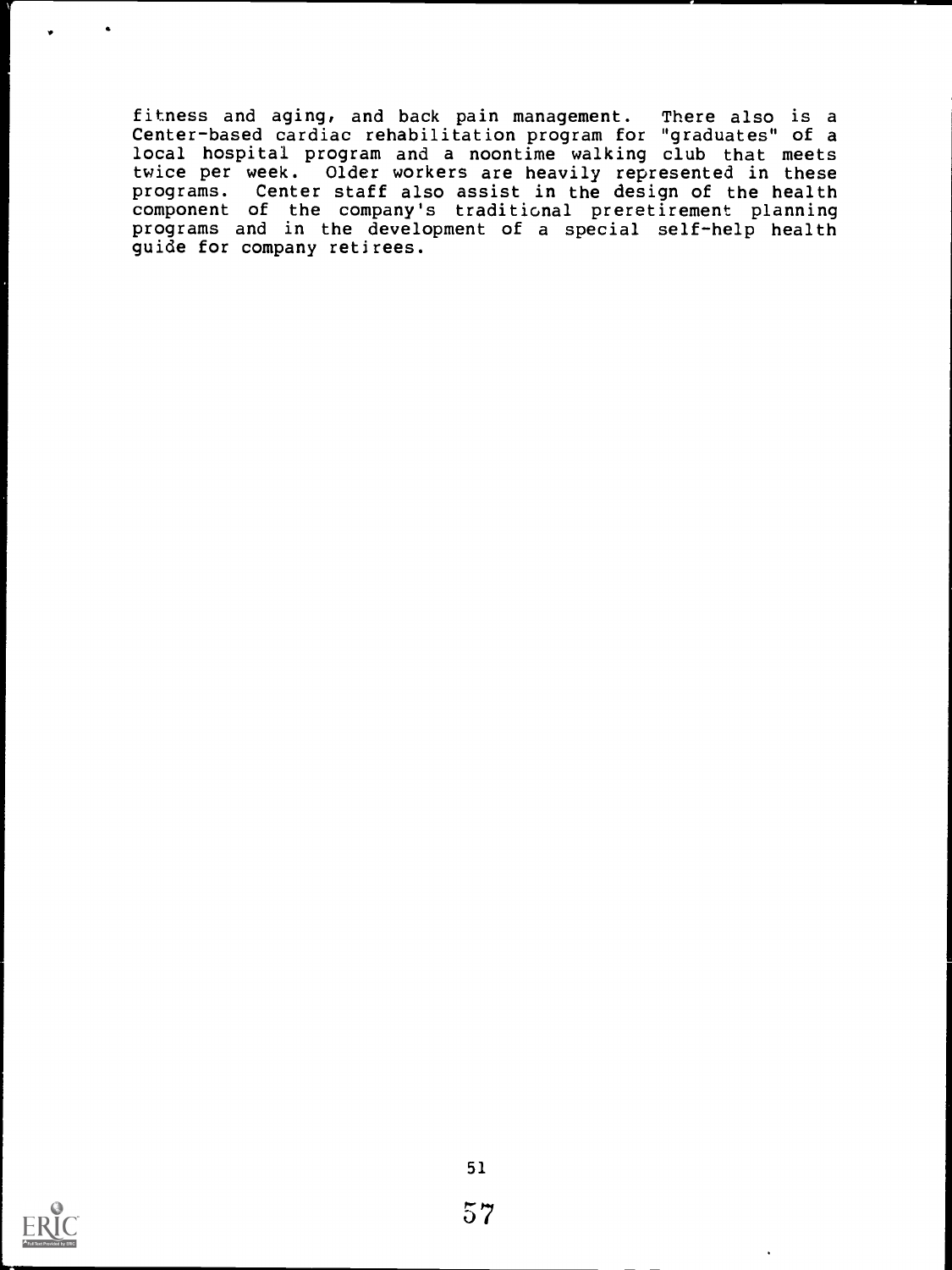COMPANY EXAMPLES--PROGRAMS FOR RETIREES

ADOLPH COORS BREWING COMPANY, Golden, CO Max Morton, Corporate Health Physician (303) 277-5824

Coors has developed a program at its Golden, Colorado,<br>headquarters entitled Senior Aerobics. The primary participants headquarters entitled Senior Aerobics. are company retirees and spouses who live within commuting range of the plant. Geared to gentler, stretching exercises, the program is offered weekdays at 10:00 AM at the corporate fitness center. Retirees are encouraged to bring in tapes reflecting their own musical tastes as background for the classes. Incoming program participants are asked to undergo a risk assessment and screening and are referred to <sup>a</sup> company cardiologist where necessary.

The program was designed as a benefit for company retirees, not as a cost containment measure. Retirees, as well as employees, are charged nominal fees for participating in the program. According to company staff, the fees have been effective in encouraging continued program participation.

The company also provides an on-site mammography for all female retirees and spouses of male retirees. The company picks up the major share of the cost of this program.

BANK OF AMERICA, San Francisco, CA Cathy Armstrong, Manager, Corporate Health (415) 622-1113

The Bank of America is involved in several health promotion efforts for its retirees. Most of the activities are being done in conjunction with one or more of its 26 retiree club locations. In a pilot project with one of the San Francisco retiree clubs, a program entitled "Body Recall," incorporating over 200 exercises choreographed for slow, gentle movements, is being developed. the first ten week session of the program, 10 retirees participated regularly. Self evaluations by the retirees were very favorable. The goal of program manager. is fot the pilot to become <sup>a</sup> model to encourage the participation of other club locations in similar health and wellness activities.

In addition, San Francisco retirees have obtained speakers on a variety of health related topics. In two locations, a theatrical presentation, developed by a consultant to the company, has been developed as a means of attempting to influence health behavior and to manage health care costs. A series of five vignettes are used, showing different aspects to the doctor/patient relationship.

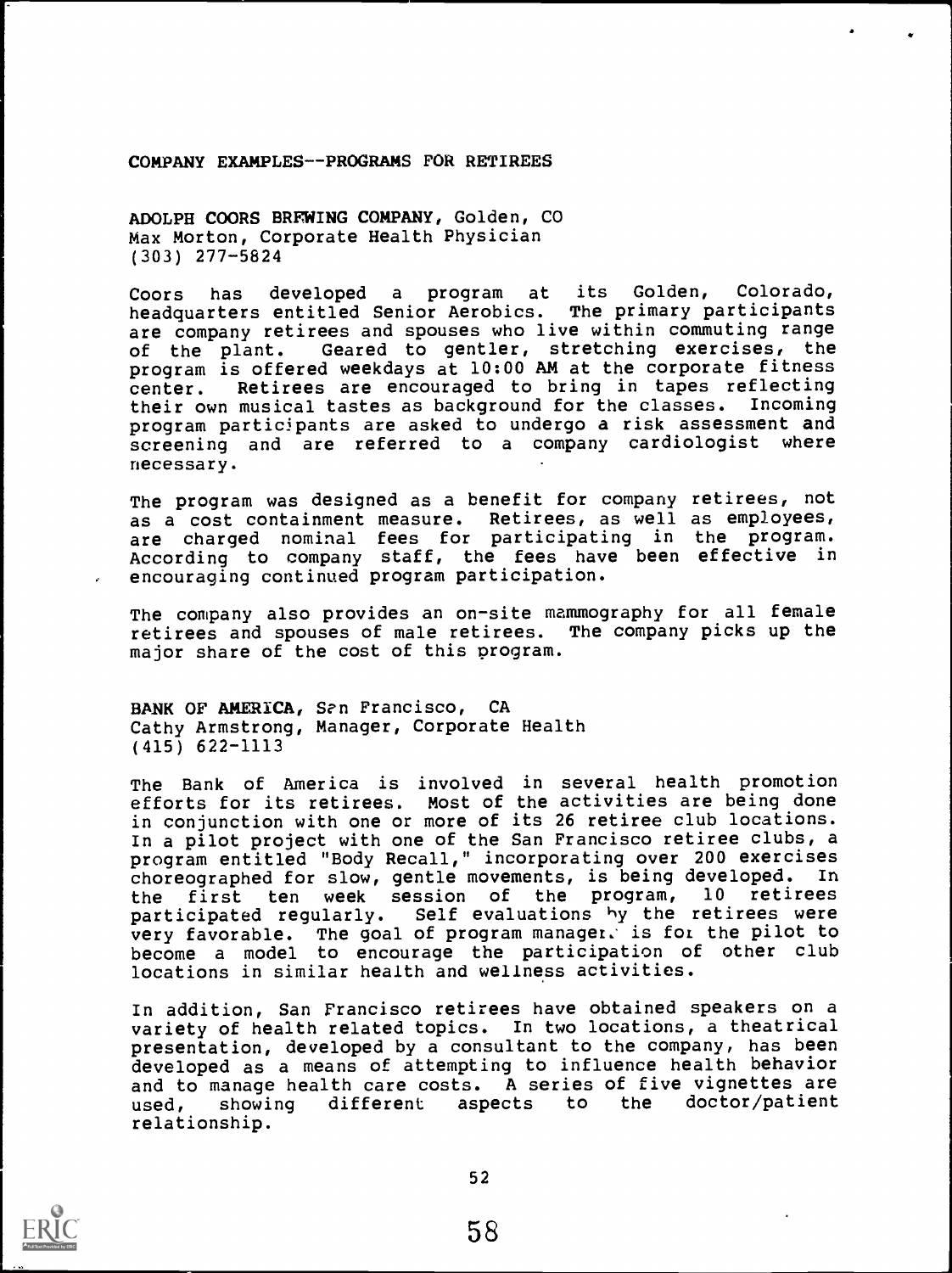In general, Bank of America is committed to programs that increase the independence and ability to provide self care for older adults. The company makes available at a nominal fee, the self help guidebooks <u>Growing Younger</u> and <u>Take Care of Yourself</u>. Response by retirees to these self help guides has been very favorable.

EXXON CORPORATION, Houston, TX Glen Huffman, Manager, Retiree Relations (713) 656-3444

At Exxon, retirees participate in a variety of wellness activities including smoking cessation and stress management. One unique aspect to Exxon's program is that company retirees are invited to participate in driver education classes. In addition, the company has developed a health awareness program for use at its retiree clubs. Club locations (147 total) are supported by grants from the company, and individual sites are involved in their own local wellness initiatives. A recent example of their own local wellners initiatives. retiree club initiatives in wellness was a sea cruise sponsored by nine annuitant clubs in Florida. Club members invited <sup>a</sup> physician to speak on "Good Health Practices" to all the cruise participants.

FORD MOTOR COMPANY, Detroit, MI Sheila Calhoun, Director, Ford Employee Fitness Center (313) 323-1852

Ford retirees are invited to participate in activities at the corporate fitness cente' in Dearborn. Past attempts at offering special classes for retirees have been less successful than efforts to encourage use of the center by individual retirees. Retirees are also invited to attend aerobic exercise and other classes for regular employees, but the overall experience at Ford has been that retirees prefer to exercise on their own. Aquatic programs in general are the most popular among retirees, with a new "aquacize" program that meets weekday mornings just getting<br>under way. Currently, 63 company retirees use the fitness under way. Currently, 63 company retirees use the fitness Retiree and employee costs for exercise classes, including the new aquatic class, are set at \$35 for a 12-week session.

In a related effort, the company has provided over 50 blood pressure screenings for retiree participants.

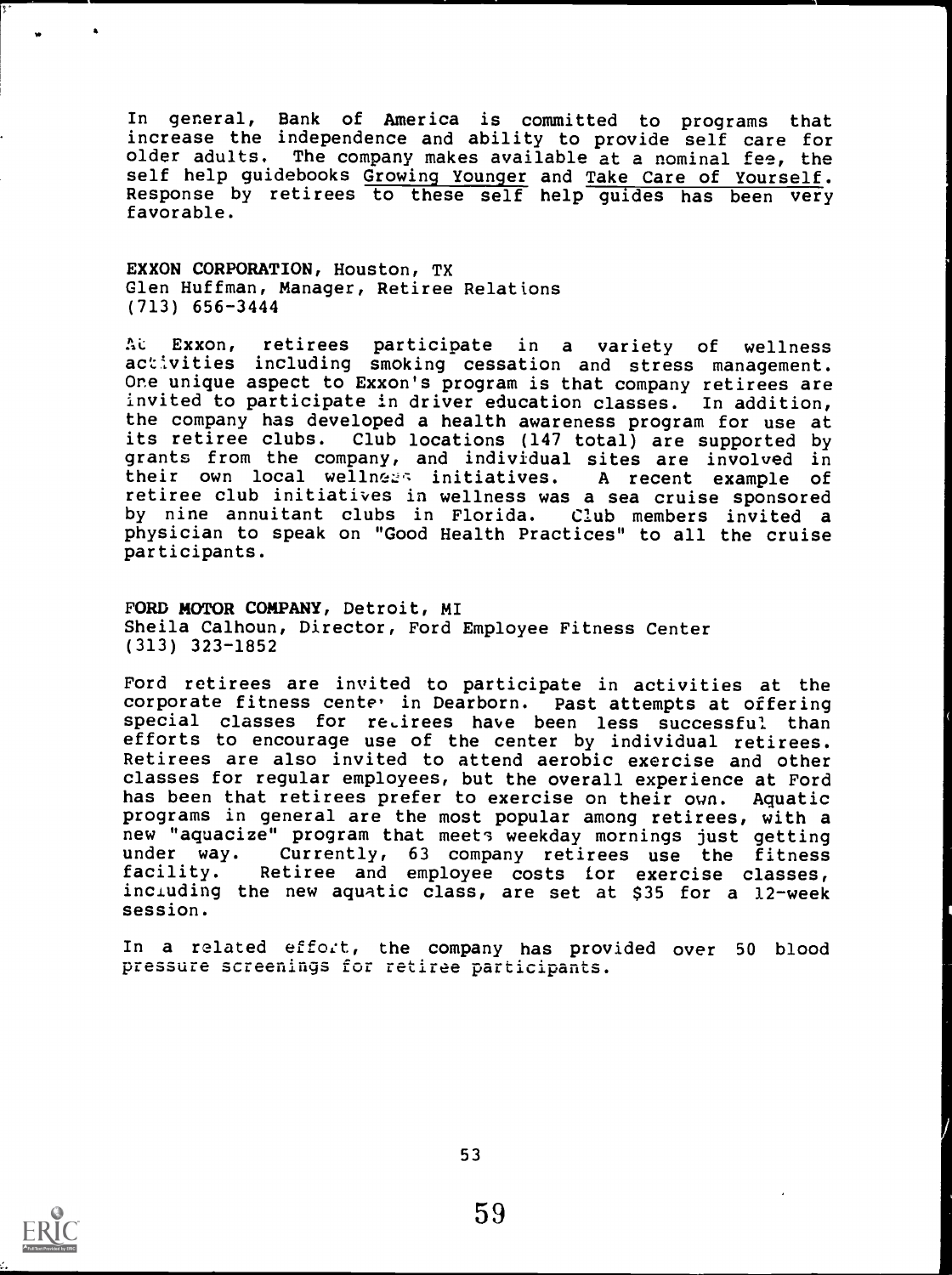GOODYEAR TIRE AND RUBBER CO., Akron, OH Krista Poe, Physical Fitness Specialist (216) 796-8763

Goodyear has been very active in encouraging retiree participation in wellness activities at its corporate fitness center in Akron. Formal retiree programs have been in existence there since 1981. Self-named the "retreads" ("a retreaded tire goes many miles"), retirees participate in several company<br>sponsored classes and programs. Twice weekly, 25 to 30 retirees Twice weekly, 25 to 30 retirees participate in the "Arriva" program, named after a companyproduced tire. The program includes brisk walking, modified sports, and folk dancing classes. In addition, a more strenuous fitness program, called the "Retread GT: Fast Retiree Class" has become popular among both early retirees and older retirees interested in a tougher workout.

In an attempt to provide "take home" education, Center staff instruct retiree participants in self-care such as how to monitor heart rate, and avoid heat stress aid dehydration in working outdoors. A major emphasis has been on nutrition, with a recent lecture on "Food for a Healthy Heart" being given to company retirees. The company facilitators, who are all licensed physical educators, also provide motor skill training through a program of map reading accompanies by body movement. Retirees also participate in weight reduction classes and in the annual YMCA sponsored "Corporate Challenge." All programs, as well as a mandatory screening, are provided at no charge by the company. A significant amount of retiree "ownership" of the program exists, with retirees helping in various volunteer capacities and in planning the annual picnic for retiree participants.

IDAHO POWER COMPANY, Boise, ID Denise Humphries, Program Manager (208) 383-2529

Idaho Power is an example of a company that is attempting, through an innovative approach to retirement planning, to influence the behavior of its retirees. On May 8, 1986, the company offered the first of a series of retirement planning classes to recently retired employees. The class was designed as a three-day intensive seminar and included participation by spouses of the company retirees. Twenty-four participants made up the first class, which included nine sessions on different retirement planning topics. No fees were charged to retirees.

Three of the sessions focused on health and wellness issues: "Health and Safety," "Mental Health", and "Health and Lifestyle." One of the three sessions was lead by a physician, another by a nurse who was director of Geriatric Services at a local hospital. According to company staff, the goal is to have 70 to 80 percent of recent retirees participating in the new program. When this is accomplished, the company hopes to make the program available to pre-retirees.



60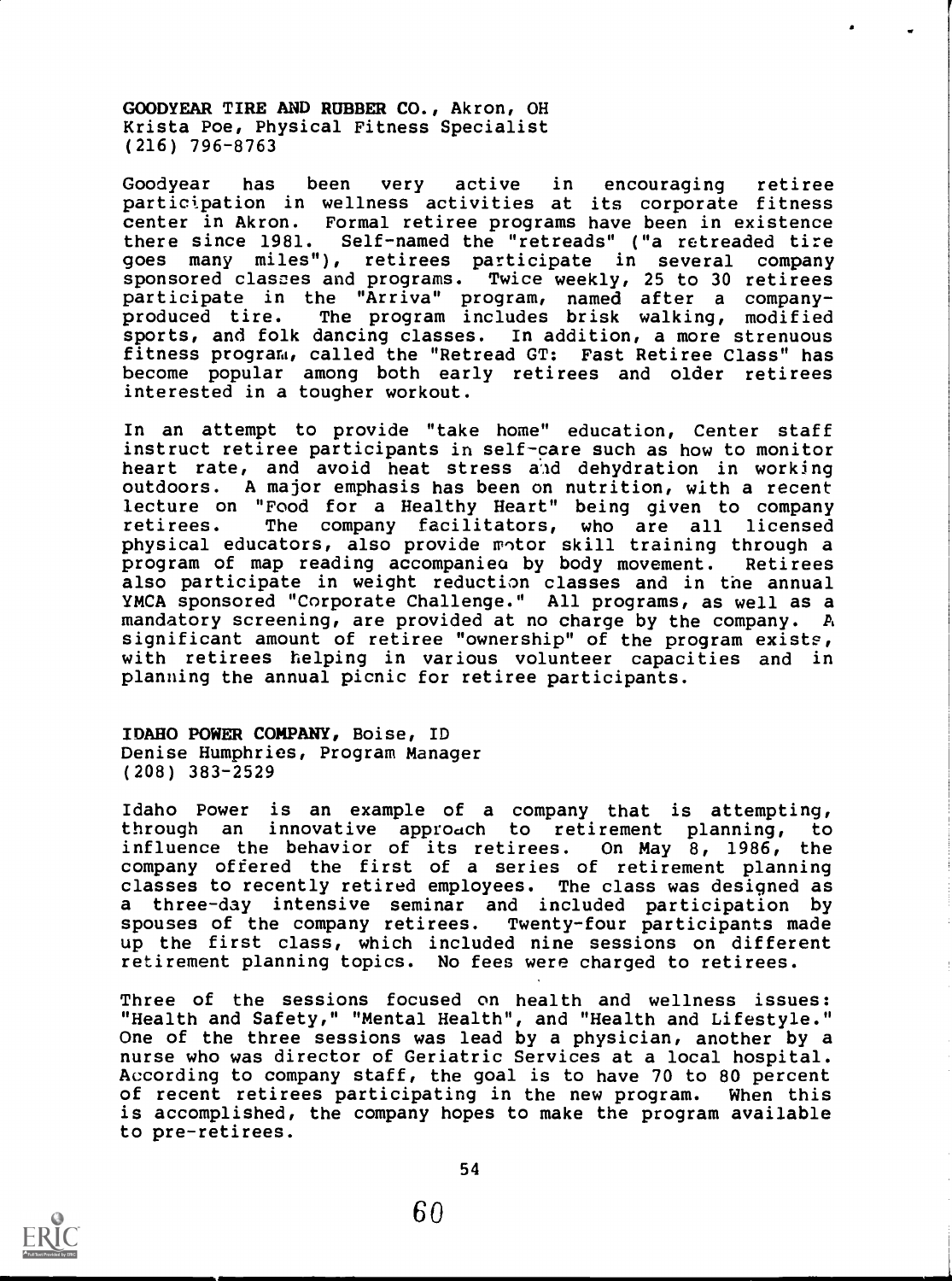As part of its program materials, the company uses information provided by the Amercan Association of Retired Persons. Their retirement preparation program, "Think of Your Future," has been modified for company use.

The response by the retirees has been very positive, with the physician-led sessions being the most popular. The company plans to track the effectiveness of the program in influencing health behavior.

KIMBERLY-CLARK CORPORATION, Neenah, WI Patrick Lord, Supervisor, Health Education and Fitness (414) 721-5559

At Kimberly-Clark, the 8:00 to 10:00 A.M. time slot is devoted to programs for retirees and their spouses. An average of 30 to 50 retirees participate three times a week in structured classes<br>during this time. In addition, retirees are eligible to In addition, retirees are eligible to participate in all elements of the company's Health Management Program, including medical screening and exercise testing, health education, and aerobic exercise classes. There is no charge to retirees, and spouses are asked to pay a nominal fee for participating in these programs.

The retiree class schedule begins with the "Over 60 Fitness" class that meets from 8:00 to 8:20 A.M. three times per week. Approximately 25 to 28 retirees participate in this class of stretching and floor exercises. Immediately following the stretching and floor exercises. Immediately following the fitness class are two sessions of a water exercise class conducted in the company pool from 8:30 to 9:00 A.M. The company also sponsors a "bikercise" class on Tuesday and Thursday<br>mornings. Twelve retirees participate in classes every day of Twelve retirees participate in classes every day of the week.

Another successful program at the company, which has attracted significant retiree participation, is the company's cardiac rehabilitation program, with an average participant age of 66-<br>and-one-half. The class incorporates a group warm-up and cool-The class incorporates a group warm-up and cooldown, plus individualized routines monitored by program staff. Retirees and active employees use rowing machines, stationary bicycles, treadmills, and the company track and pool.

Retirees have been active participants at the company's employee education classes. Past classes that have had special appeal to retirees include topics such as "Nutrition for the Aging," "Home First Aid for the Elderly," and the "Healthy, Happy Heart." The company also has offered a series of workshops especially for retirees entitled "Advancing Age Seminars." Designed for older adults, the goal of the program is to learn life enrichment skills and methods to deal with the problems of aging. Seminars have included topics such as "Staying Active/Volunteer Work," "Death and Dying," and "Food--What You Should Eat."

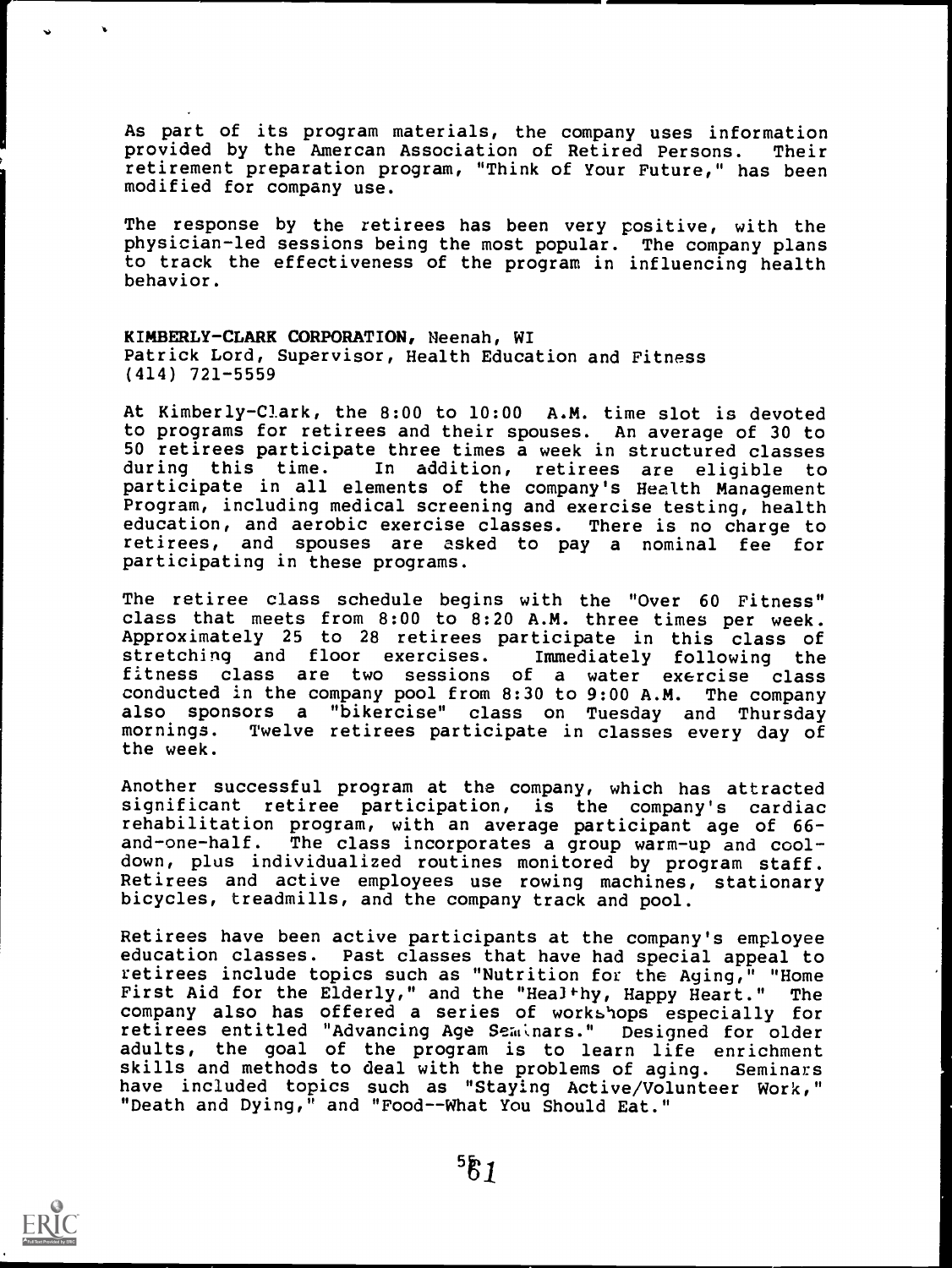According to Pat Lord, supervisor at the company, retirees who participate in the programs are interested in "quality of life" Many want to enrich their later years by increasing their vigor; others are hoping to maintain their health in order to remain independent. The goals for many are simple: staying in their homes, mowing their own lawns, planting their own flowers. their nomes, mowing their accomplish this by increasing and<br>The fitness programs help accomplish this by increasing and maintaining mobility, flexibility and strength, and by managing preexistent conditions such as arthritis.

According to Connie Smoczyk, former program director, retirees have especially enjoyed the socialization opportunities offered through structured classes. It is a way of keeping in touch with<br>other former employees. In addition, retirees play an active In addition, retirees play an active role in program management, serving as class leaders providing administrative support. This has contributed to the management goal of having retirees as part "owners" of the program.

LL BEAN, Freeport, Me Susan Gardiner, Health and Fitness Specialist (207) 865-4761

In the Freeport area there are 100 LL Bean retirees. Of those<br>In the Freeport area there are incurred thou key" aerobic exercise In the riesport area measured in an ongoing "low key" aerobic exercise<br>100, 12 participated in an ongoing "low key" aerobic exercise class that is sponsored by the company in 1986. The response by the retirees was very supportive of the program, which is taught by in-house staff. There also is an opportunity for retirees to participate in any of the programs offered to active employees. A cost-shared hypertension screening program with follow-up participate in any of the profession operator with follow-up<br>cost-shared hypertension screening program with follow-up education has included retiree participation, as have ballroom education has included recreating skiing, and weight watchers<br>dancing classes, cross country skiing, and weight watchers dancing classes, cross counce,<br>meetings on site. The company also is planning to have a "heart saver" CPR class for retirees.

In January, 1987, retirees were invited to participate in a class In January, 1987, receive oped exclusively for company retirees<br>entitled "BodyWorks. Developed exclusively for program emphasizes entitied BodyMorkS: exercise a week, the program emphasizes<br>and offered three times avergises and offered three times a week,<br>strengthening and stretching exercises.

LAWRENCE LIVERMORE LABORATORIES, Livermore, CA Margaret Barbee, Health Services (415) 422-4878

In 1985, Lawrence Livermore's Health Services Department mailed 1500 melanoma self-screening kits to company retirees. Of these, 411 returned their self-assessment reports. Follow-up screenings were provided by the medical staff to those retirees found to be at risk for melanoma.

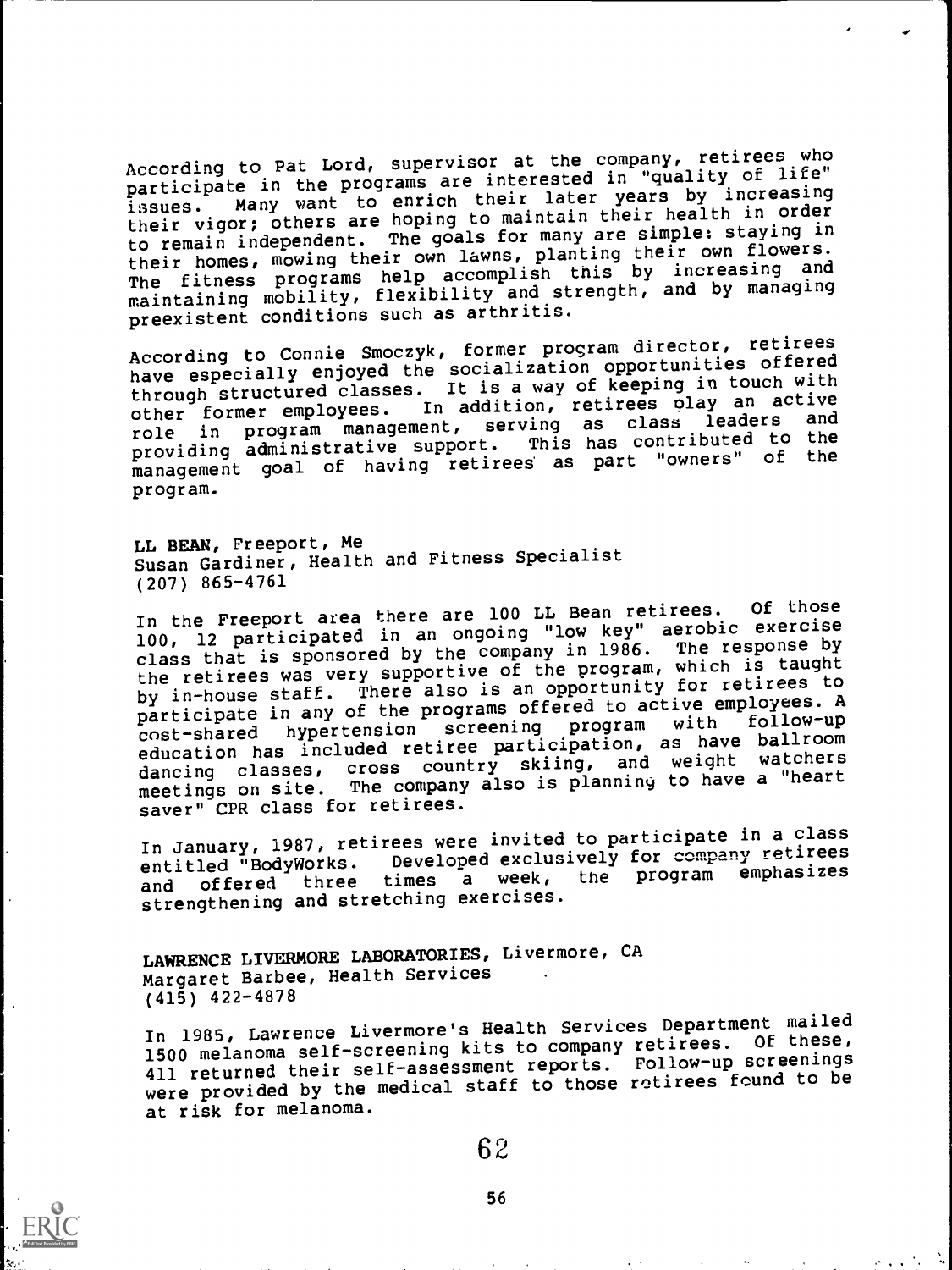In addition, the company makes available to retirees many of the wellness programs designed for current employees, such as <sup>a</sup> company sponsored annual one week health fair. One popular program is the arthritis support group, which is comprised of approximately 20 older workers and retirees who share approximately <sup>20</sup> older workers and retirees who share information, report on their experiences il coping with the condition, and listen to company-sponsored presentations by physicians and representatives from the Arthritis Foundation. In physicians and representatives from the Arthritis Foundation. addition, the company sponsors an Alzheimers Disease and Related Disorders support group for its employees and retirees.

MUTUAL OF OMAHA, Omaha, NE Charles Ruland, Assistant Director, Personnel and Employee Services (402) 978-2022

Mutual of Omaha is one of the major corporate sponsors of the Health Fair of the Midlands, <sup>a</sup> week long medical screening program made available to older adults in parts of Nebraska and Iowa. Elements of the screening include glaucoma testing, vision and hearing analysis, tests for oral cancer, and blood chemistry. The company reimburses retirees half the \$15 dollar cost of the program and encourages their participation by special mailings and other publicity. Retiree club members participate as volunteers for the screening program, as well as engage in other wellness activities.

Retirees also participate in wellness programs including<br>educational seminars on exercise, diet and smoking cessation.<br>The exercise programs for retirees are done in conjunction with Iocal health organizations. In addition, retiree club members have organized special morning walking clubs at local shopping malls. Retirees also may avail themselves of the Employee Health Services Clinic where information, counseling, blood pressure testing, and nonprescription medications are available without charge for retiree use.

RODALE PRESS, Emmaus, PA Budd Coate-, Corporate Fitness Administrator (215) 967-5171

Rodale Press is an example of a smaller company (just under 1,000 employees) that has been actively involved in wellness activities<br>for their retirees. Since December 1984, company retirees and members of the Emmaus Senior Citizens Organization have been participating in a company sponsored exercise class at Rodale<br>Press. Fifty adults over the age of 60, including 19 Podale Fifty adults over the age of 60, including 19 Rodale retirees, come every Tuesday and Thursday morning for a one hour<br>class. Sinto there are less than 40 Roda a retiress in the Sink: there are less than 40 Roda e retirees in the Emmaus area, this is a very significant degree of participation. The company also has conducted sessions on osteoporosis and nutrition. Results over the past year-and-a-half have included

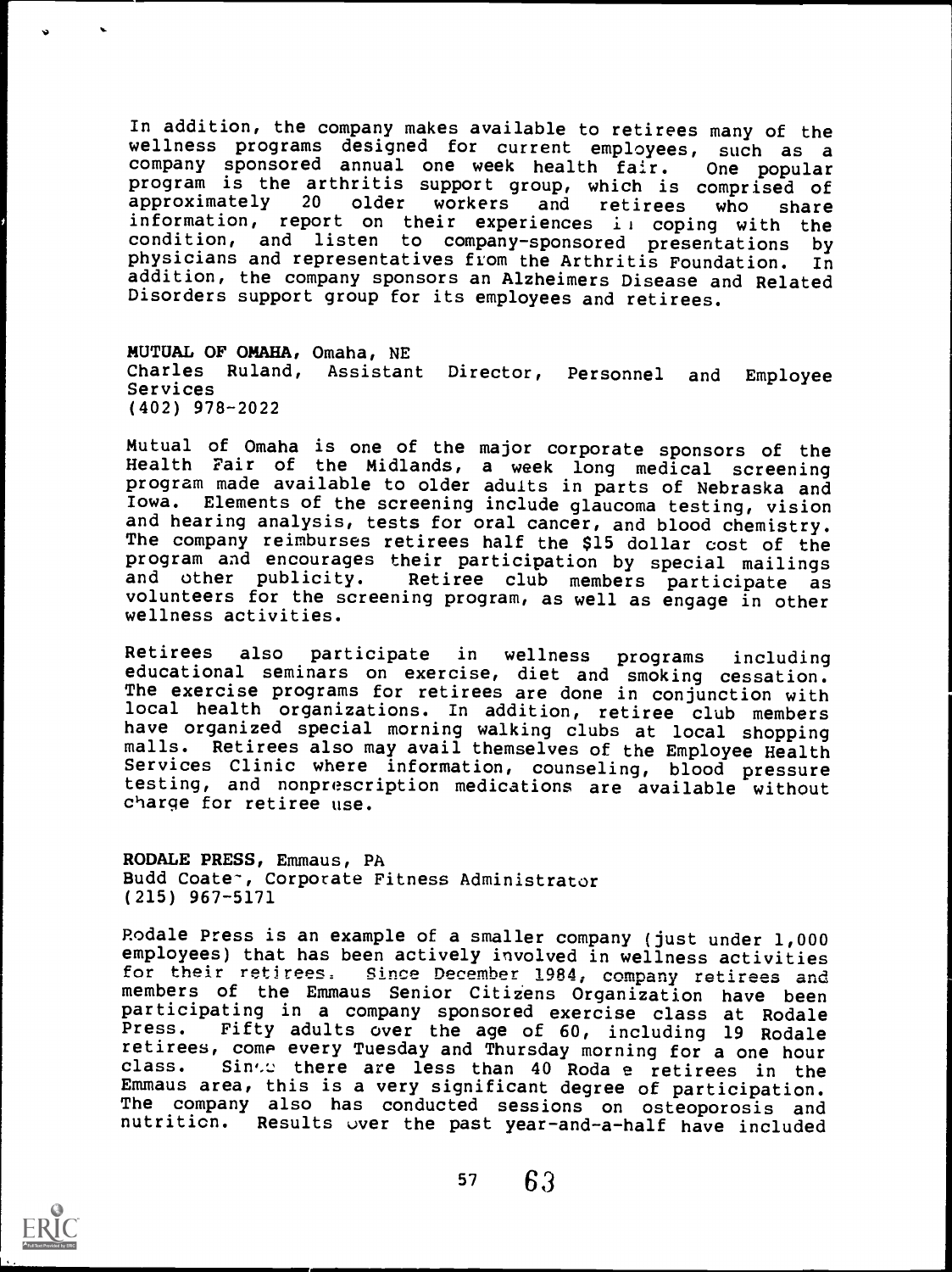reductions in the amount of insulin used by some diabetic<br>participants. A recent anecdotal effect of the program is one A recent anecdotal effect of the program is one report from a retiree that his greater neck flexibility, which he attributes to the program, has made it much easier for him to drive.

Program managers have noticed that there are now large numbers of retirees and community elderly that use the company's one mile walking/jogging trail. The key to successfully encouraging this kind of participation is, according to program managers, to get people "out of their homes" and involved in programs that will help them develop healthy habits.

The company also sponsors a "low aerobics" class for older women employees. Most of the 35 participants are in their late 30s, 40s and 50s.

ROHM AND HAAS CORPORATION, Knoxville, TN Charles Clark, Personnel Director (615) 521-8200

In 1984, Rohm and Haas introduced a retiree screening program at its Knoxville plant. In the first year, the program provided screenings for 110 company retirees, about half of the local company retiree population. The screening, which was conducted at no charge to the retiree, was provided in two phases: <sup>a</sup> preliminary examination was conducted by <sup>a</sup> staff nurse and included a full physical examination and blood work. A follow-up exam by the company physician constituted the second phase of the screening. Conditions that were determined to be serious were<br>referred to medical specialists. Of the 31 retirees who had referred to medical specialists. follow-up exams with specialists, the company estimates that approximately one-third were'spared serious hospitilizations. In one instance, for example, a screening found artery blockage that, if left undetected, could have induced a stroke.

Since the company used in-house medical staff, out-of-pocket costs were small. The company estimates that the examination had a market value of \$170 dollars, while actual company costs were approximately \$15 dollars. Estimated savings to the company medical plan, based on projections for reduced utilization of future health care services, was \$38,000 dollars.

The company incorporated two attempts to influence the health behavior of retirees who underwent the screenings. Counseling sessions with the company physician emphasized health behavior as means of prevention. Smokers were strongly encouraged to join Smokers were strongly encouraged to join one of several local smoking cessation programs, and all retirees were offered a booklet on community support services. An added bene.it to the program is that company retirees were very appreciative of the availability of the service. According to the program director, it was "one of the most well received programs that the company ever did for its retirees."

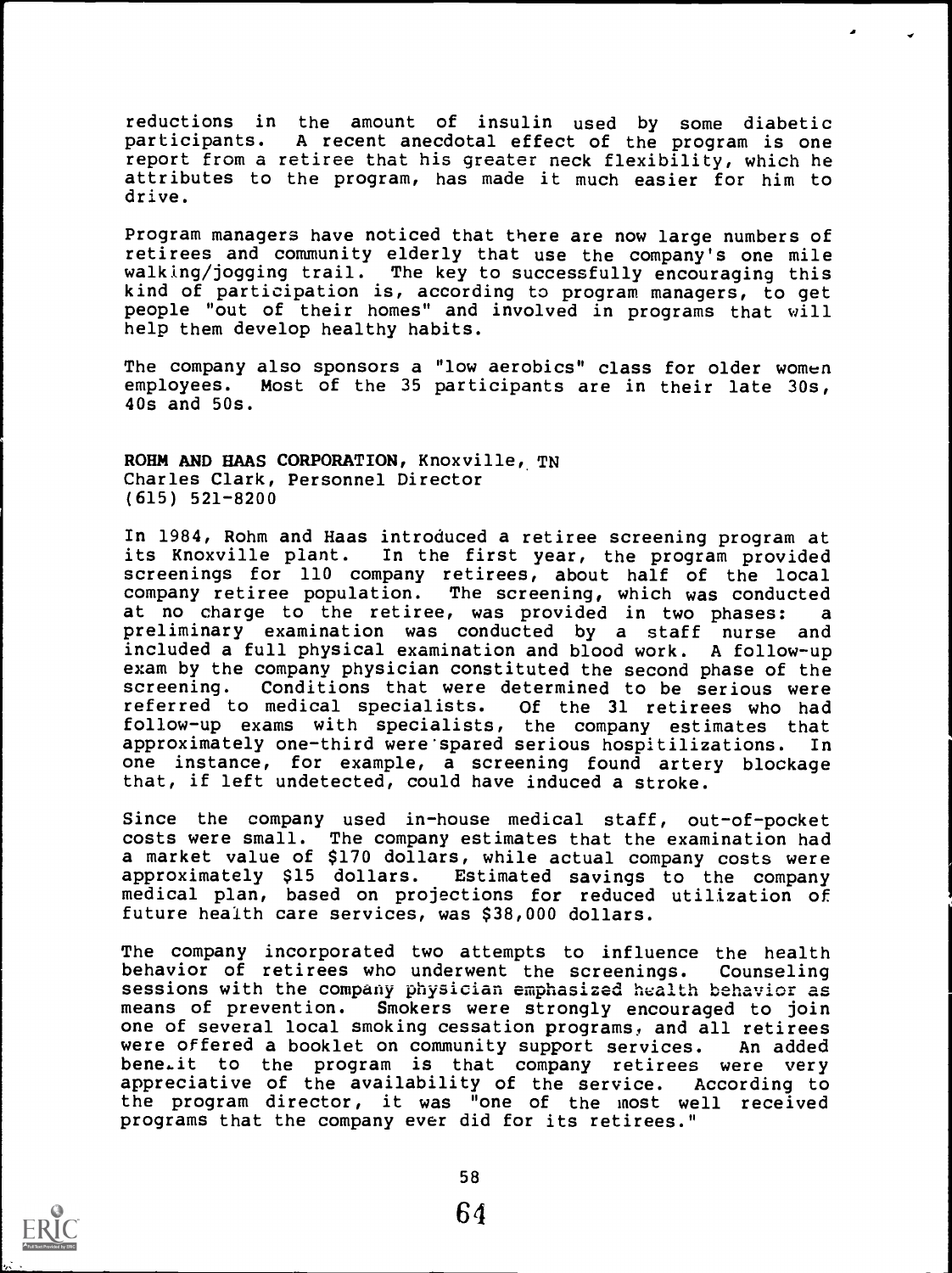SENTRY INSURANCE COMPANY, Stevens Point, WI Ron Cook, Director, Corporate Wellness (715) 346-6000

Sentry's "Enrich Your Life" program is available to all retirees in the Stevens Point area. The program developed out of a oneday health promotion seminar exclusively for retirees, which was attended by 150 retirees and spouses. A total of <sup>27</sup> of the original group participated in a follow-up medical screening and began an exercise class at the company facility. The class, which meets on Monday, Wednesday and Friday at 9:00 AM, has been on-going for four years, with participation varying from 20 to 50 retirees per session. Whereas older workers have been invited to attend, and employees may use flextime, the 9:00 AM starting time has discouraged their participation. Program managers attribute the low participation by activ, older employees at the 9:00 slot to ingrained attitudes about work and leisure: that the workday begins at 9:00 or earlier and that exercise should be conducted before or after work.

The program is comprised of two components: a fitness laboratory and an aquatic exercise program. The fitness laboratory is lead by an instructor who takes the employees through a series of warm-up exercises. Following the warm-up, the instructor works Following the warm-up, the instructor works one-on-one with the retirees, helping them with their individual programs. Retirees work on stationary bikes, treadmills, and with other equipment for thirty minutes and then return to the with other equipment for thirty minutes and then group for a cool down session. In addition, retiree participants in the program are invited to an annual winter health fair<br>conducted for company employees and are recognized each year in a special awards ceremony. Each year's fair has a specific theme: '85 was nutrition, '86 is the lower back and the ergonomics of the work station. Proper chair height, posture, and other "deskrelated" concerns were addressed.

THE STEELCASE CORPORATION, Grand Rapids, MI Michael Gall, Supervisor, Health Promotion and Recreation (616) 246-4220

Through its Fitness Center, located a mile from the company grounds, Steelcase is involved in special wellness programming<br>for its retirees. In the past, the company has sponsored a In the past, the company has sponsored a retiree aerobics class. Classes conducted in the summer of 1986 included a retirees walking club that met Monday through Thursday at 9:00 AM, a "Rapid Retirees" class, which is program of aquatic fitness, and <sup>a</sup> health and wellness education class entitled "Aging Advantage," a four week series devoted to the "positive aspects of aging."

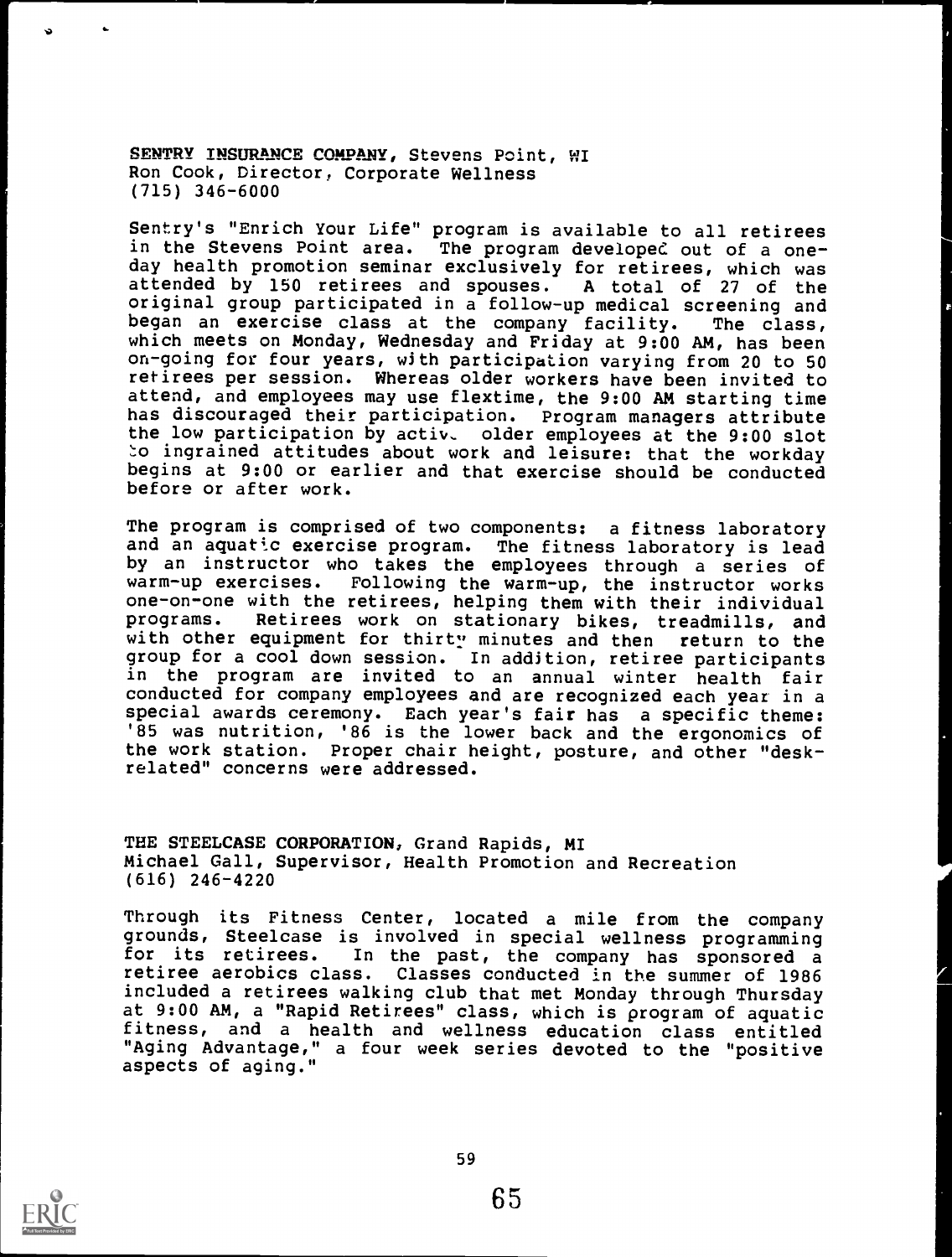In addition, all programs for current employees are made available for retiree participation. Health seminars have included sections on osteoporosis and other topics of interest to older adults.

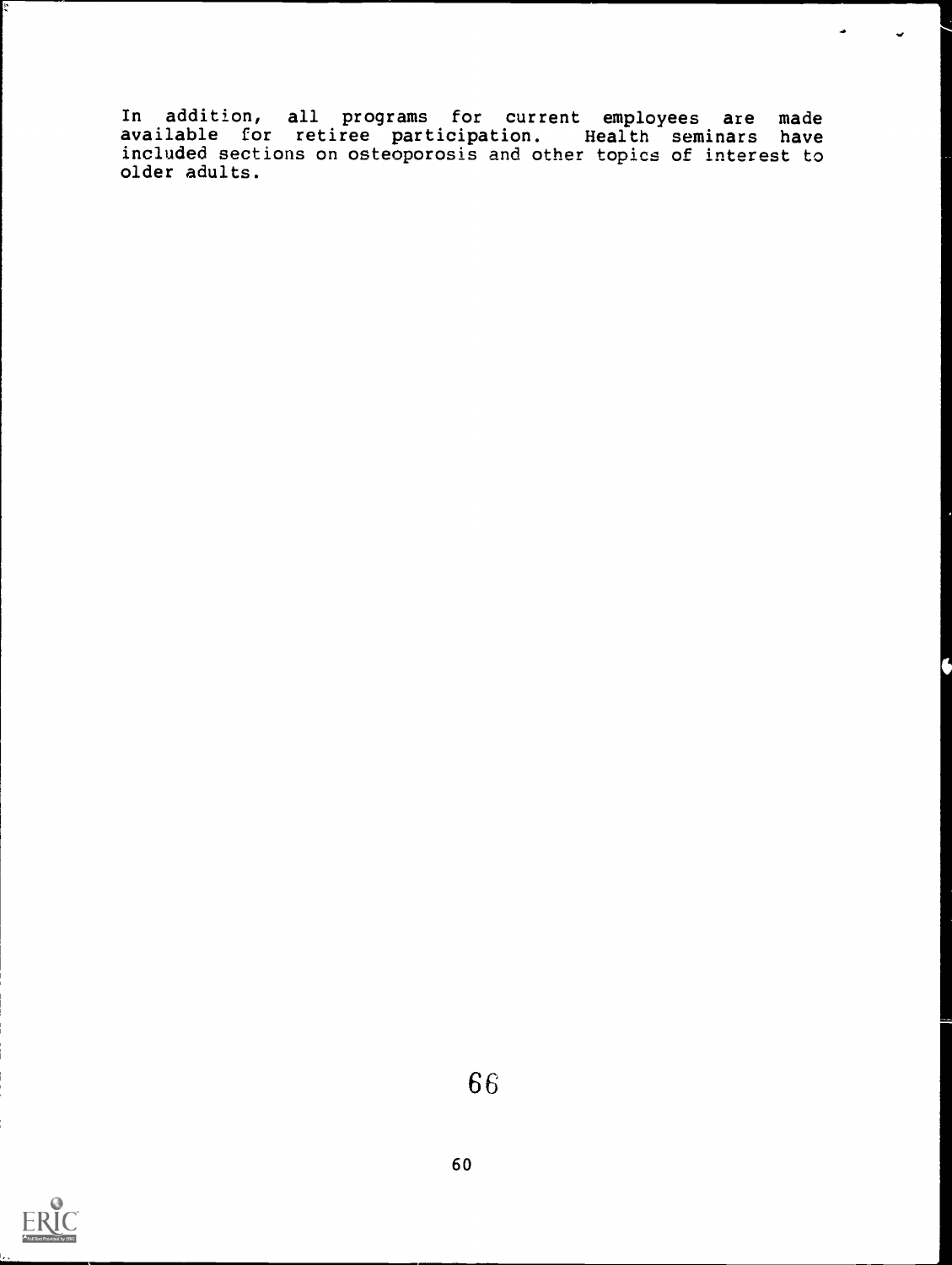## BIBLIOGRAPHY--WELLNESS FOR OLDER WORKERS AND RETIREES

Baekland, F. "Exercise Deprivation." Archives of General Psychiatry. April 1970, Pages 368-369.

DeVries, H. "Physiology of Exercise and Aging" in Aging:<br>Scientific Perspectives and Social Issues, Birren and Woodruff<br>eds. Brooks/Cole Publishers 1983 Brooks/Cole Publishers 1983.

DeVries, H. "Age and Exercise" in The Physiology of Exercise. 4th Edition. William C. Brown, Publisher. Dubuque, Iowa. 1986.

Fullerton, H.N. Jr. and Tschetter, J. "The 1995 Labor Force: A Second Look". Monthly Labor Review. Nov 3-10, 1983.

Haskell, W. et al. "Physical ActiVity and Exercise to Achieve Health Related Physical Fitness Components" Reports. Volume 107 #2. March/April 1985.

Jajich, C.L. et al. Smoking and Coronary Heart Disease Mortality in the Elderly, Journal of the American Medical Association, 252 (20): 2831-2834, November 23-30, 1984.

Jensen, J. Health Care Alternatives American Demographics. March 1986.

Kemper, Donald. An Evaluation of the Growing Younger Health<br>Promotion Program for Older Adults. Healthwise, Inc. Boise, Promotion Program for Older Adults. Healthwise, Inc. Idaho. November 1984.

Kuntzelman, C.T. Rating the Exercises. New York: Morrow, 1978.

Maloney, S.K., B. Fallon, C.K. Wittenberg, "Study of Seniors Identifies Attitudes, Barriers to Promoting their Health." Promoting Health, American Hospital Association, Chicago. Sept.-

National Center for Health Statistics, National Ambulatory Medical Care Survey, unpublished data, 1985.

National Center for Health Statistics: Advance Data from Vital and Health Statistics. No. 127, DHHS Publication (PHS) 86-1250. Public Health Service. Hyattsville, Md. Sept. 25, 1986.

National Center for Health Statistics: 1981 Summary: Advance Data from Vital and Health Statistics. No. 88. DHHS Publication (PHS) 83-1250. Public Health Service. Hyattsville, Md. March 16, 1983.



 $\sqrt{2}$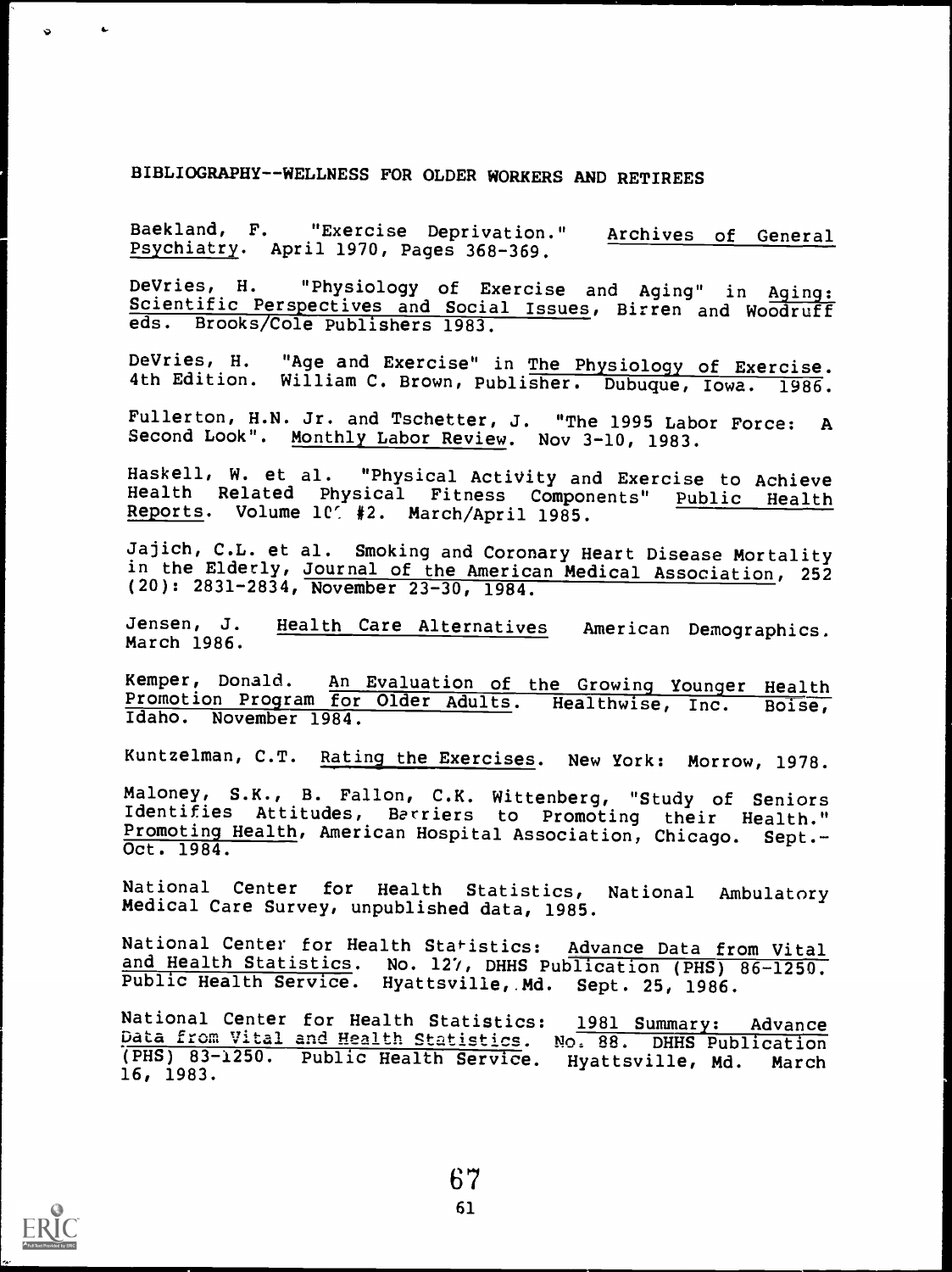National Center for Health Statistics: Advance Data from Vital<br>and Health Statistics. No. 126. Public Health Service. and Health Statistics. Hyattsville, Md. Sept. 19, 1986.

National Center for Health Statistics. Unpublished Data. 1986.

National Institute on Health: Consensus Development Conference on Osteoporosis, 1984.

Newquist, D. Health and Extended Worklife. An information paper prepared for use by the Special Committee on Aging, U.S. Senate. Washington, D.C. U.S. Government Printing Office. 1985(a).

Newquist, D. "Trends in Disability and Health Among Middle-Aged and Older Persons." Unpublished report prepared for the Administration on Aging. University of Southern California, University of Southern California, Andrus Gerontology Center, Los Angeles, CA, 1984.

Newquist, D. "Managing Chronic Illness in an Aging Workforce." Unpublished report prepared for the Administration on Aging. University of Southern California, Andrus Gerontology Center, Los Angeles, CA 1985(b).

Paffenbarger, R. "Physical Activity, All-cause Mortality and Longevity of College Alumni." New England Journal of Medicine 314(10) March 6, 1986.

International Society of Certified Employee Benefit Specialists. Results: Census of Certified Employee Benefit Specialists. November, 1985.

Rogers, R.L, et al. Abstention from Cigarette Smoking Improves Cerebral Profusion Among Elderly Chronic Smokers, Journal of the  $t$ -merican Medical Association, 253(20):2910-2974, May 24, 1985.

Hospitals Magazine. "Retiree Health Benefits: A Time Bomb?" March 20, 1986.

Rifkin, G. "Deep in the Heart of Framingham." Washington Post. August 13, 1986.

Rudman, J. and Lipping, A. The Social and Psychological Benefits of Regular Exercise. Unpublished report for the Campbell Soup Company. Miami University of Ohio, 1986.

Segal, S. Preretirement Programs in the '80s. Personnel Administration, February 1986.

University of California, San Francisco. School of Medicine. Report on the Commonweal Project to Develop a Pilot Model Health Prevention Program for Motivated Elderly People, (Draft) 1985.

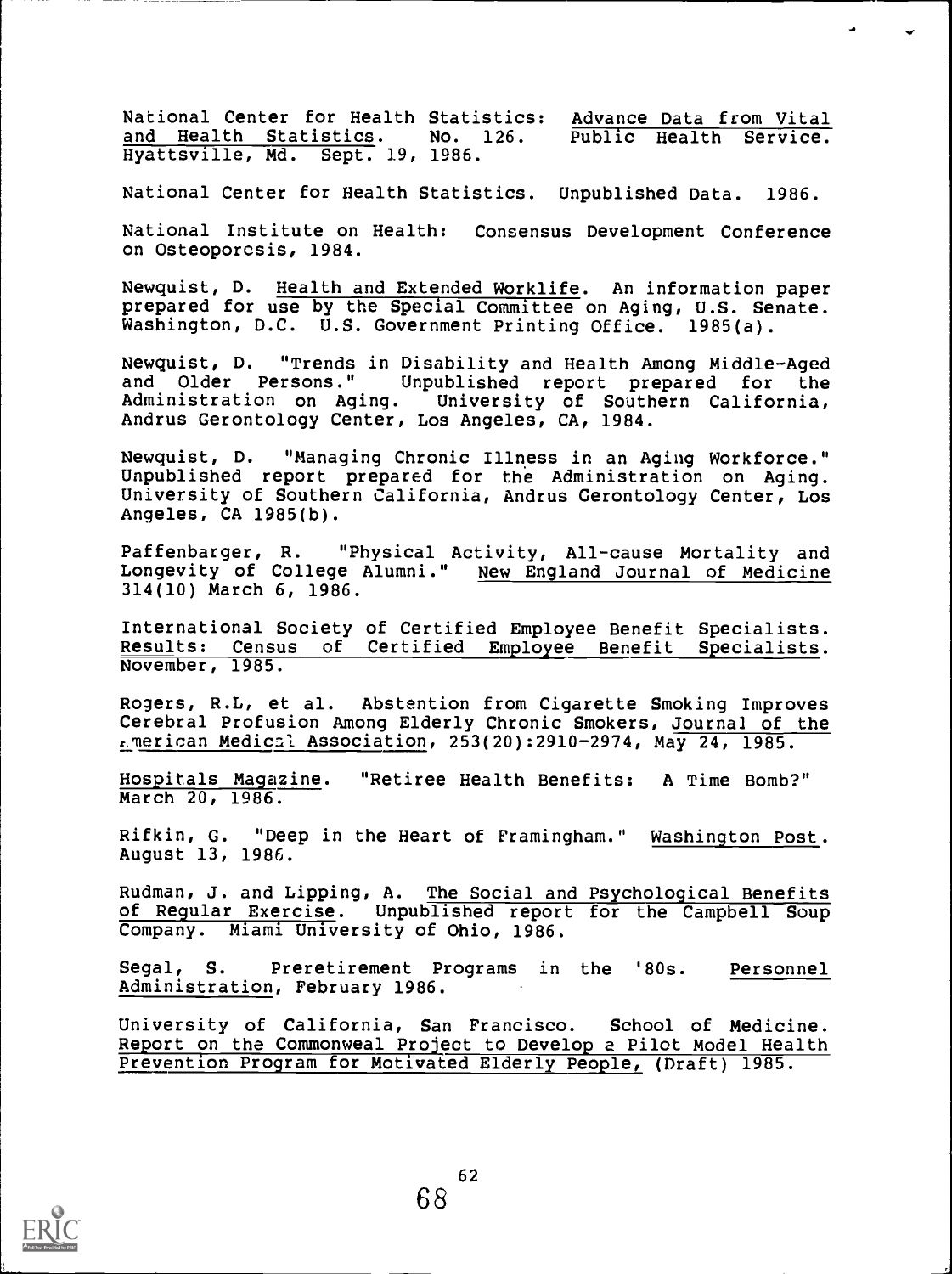U.S. Department of Health and Human Services, 1936 National Survey of Worksite Health Promotion Activities--Draft. Office of Disease Prevention and Health Promotion, Washington, D.C.

U.S. Department of Labor. Employer-Sponsored Retiree Health<br>Insurance. Pension and Welfare Benefits Administration. Welfare Benefits Administration. Washington, D.C. May 1986.

U.S. News and World Report. "New Rules of Exercise." August 11, 1986, pages 52-56.

U.S. Senate Finance Committee. Health Promotion/Disease Prevention for the Elderly. June 1985.

U.S. Senate Special Committee on Aging. The Costs of Employing Older Workers. Committee Report, 198

United Seniors Consumer Cooperative, United Seniors Health Report, Vol. 1 No. 3, Sept.-Oct. 1986, Washington, D.C.

Washington Business Group on Health. Post-Retirement Medical Benefits: Survey Report. June 1985.

Yankelovich, Skelly and White. Workers Over 50: Old Myths, New Realities. The American Association of Retired Persons. 1985.



 $\Delta$